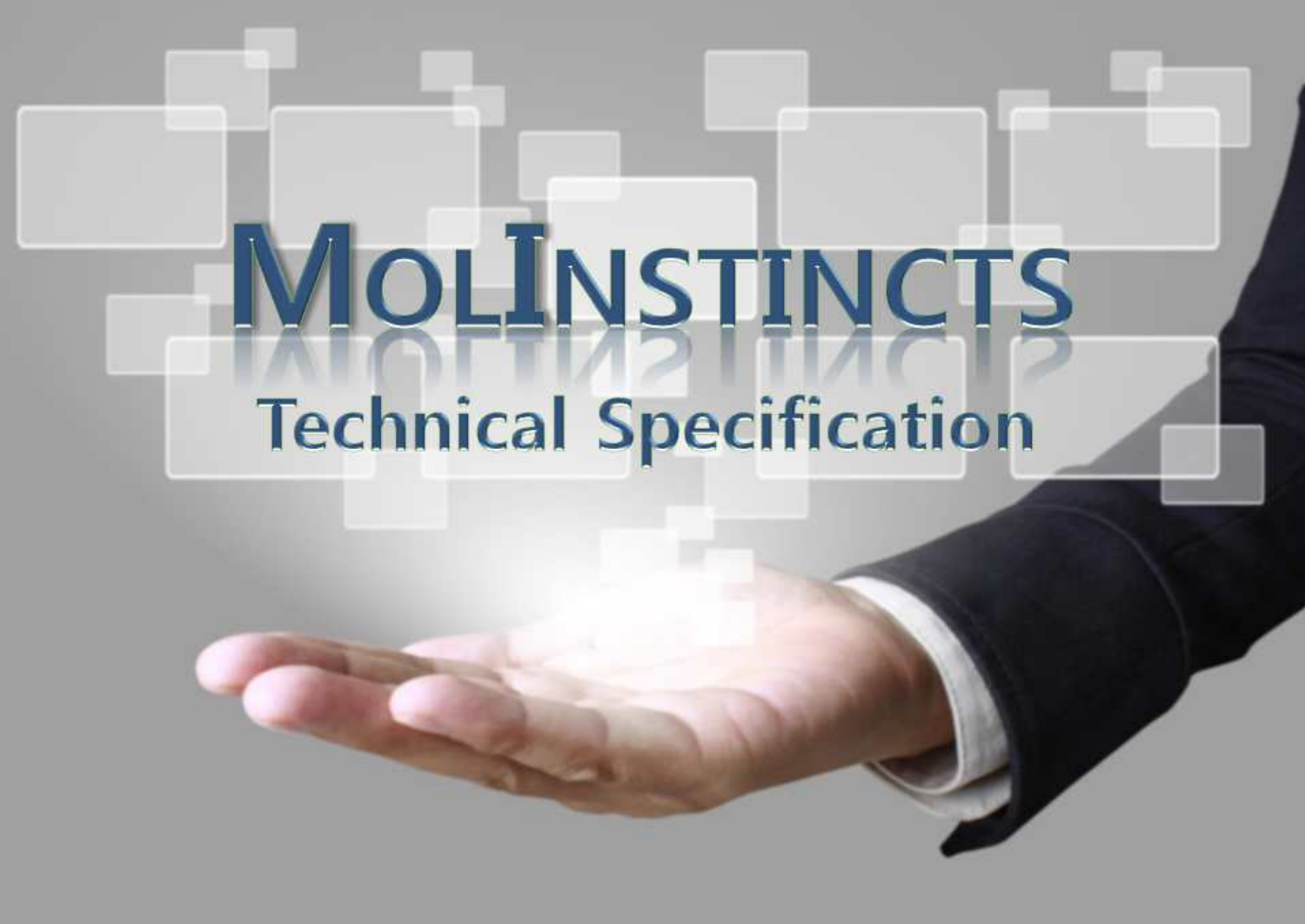

# **Contents**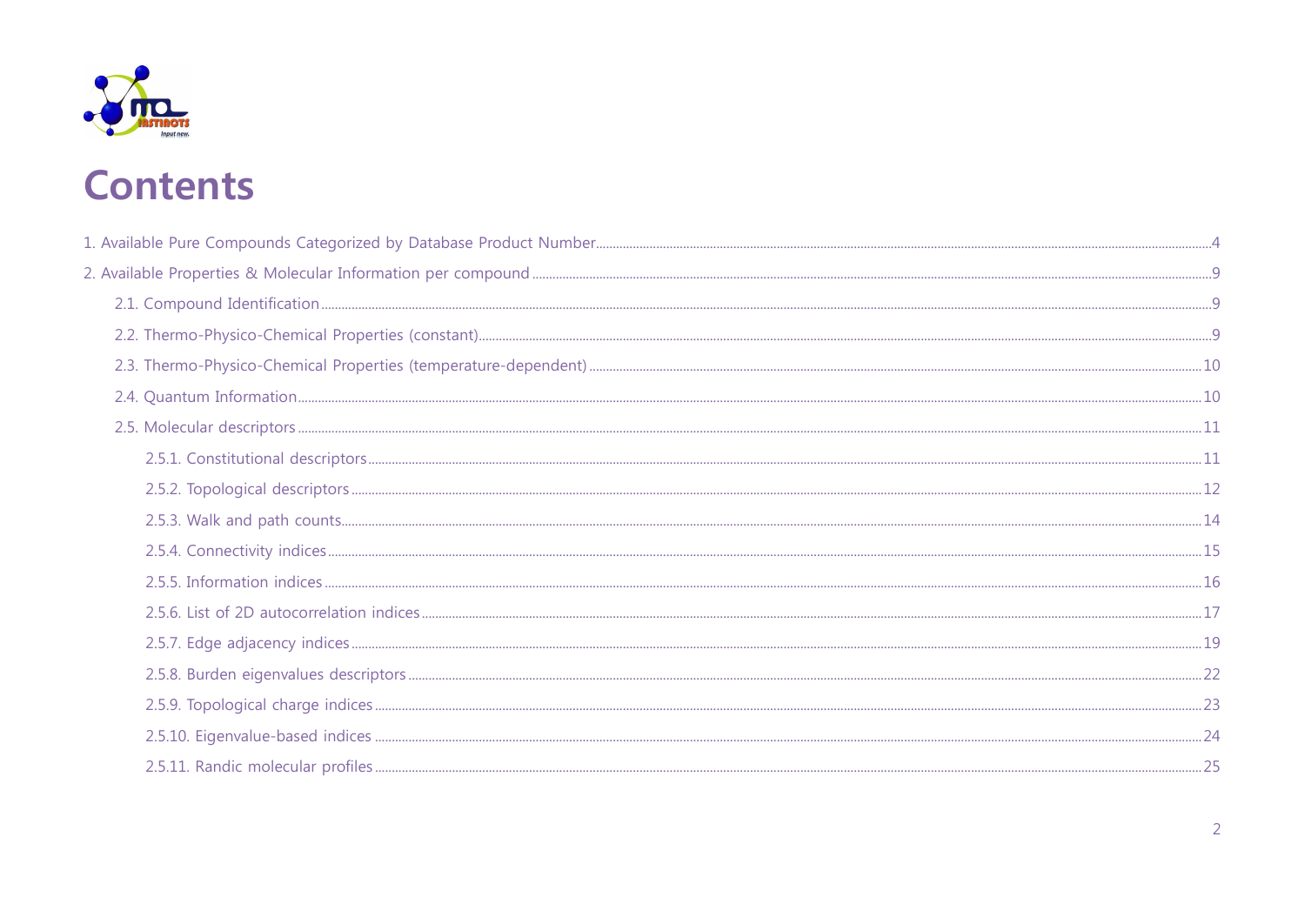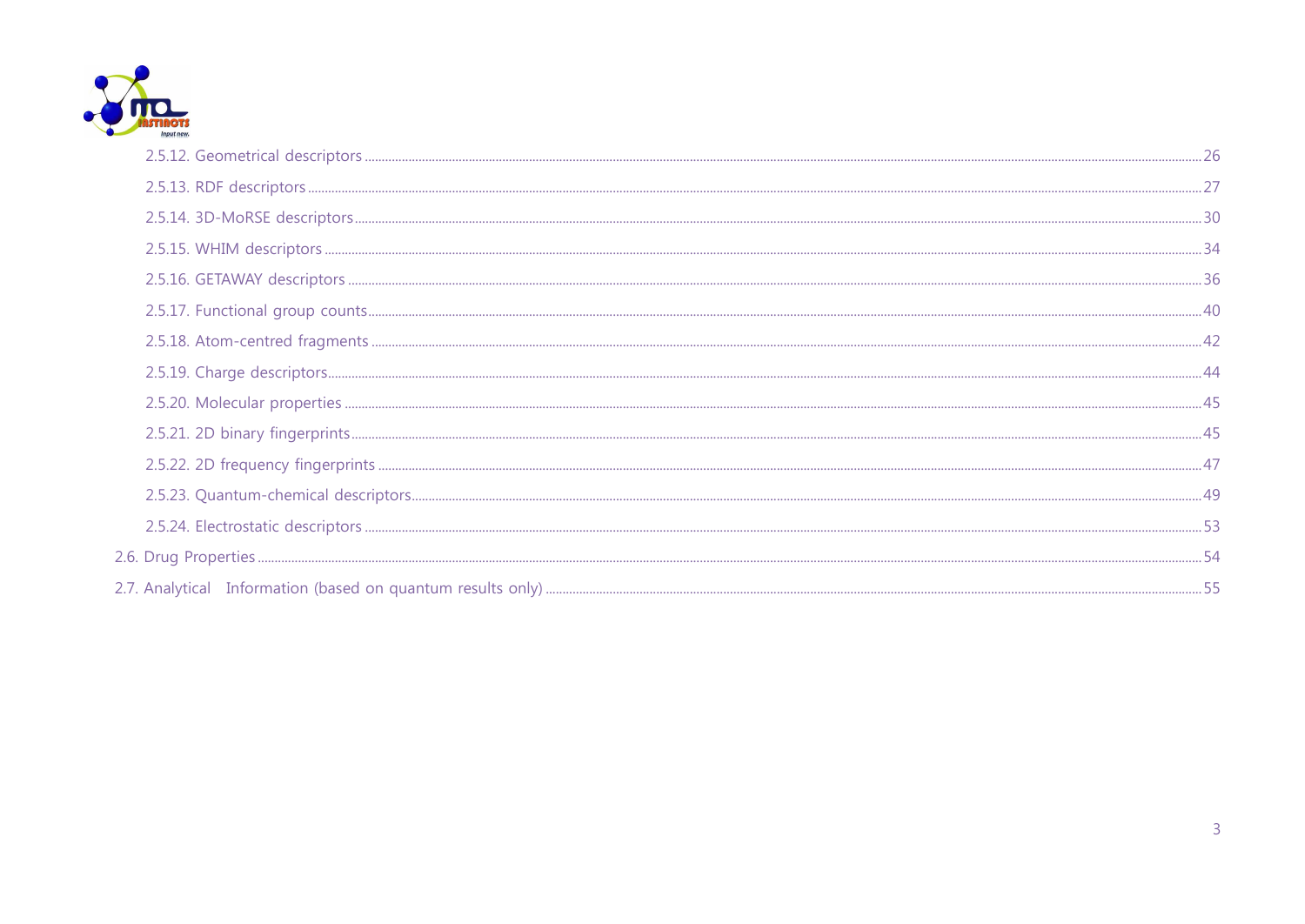

# **1. Available Pure Compounds Categorized by Database Product Number**

| Database(DB)                                          |                                          | Carbon   |                                                                                                                                                                                                                                                                                                                                                                                                                                                                                                                            | <b>Number of</b> |
|-------------------------------------------------------|------------------------------------------|----------|----------------------------------------------------------------------------------------------------------------------------------------------------------------------------------------------------------------------------------------------------------------------------------------------------------------------------------------------------------------------------------------------------------------------------------------------------------------------------------------------------------------------------|------------------|
| <b>Product Number</b>                                 | <b>Category of Compounds</b>             | Range    | <b>Type of Compounds</b>                                                                                                                                                                                                                                                                                                                                                                                                                                                                                                   | <b>Compounds</b> |
| <b>Enterprise</b>                                     |                                          |          |                                                                                                                                                                                                                                                                                                                                                                                                                                                                                                                            |                  |
| <b>Enterprise</b>                                     | All compounds available in MOLINSTINCTS  | $0 - 57$ |                                                                                                                                                                                                                                                                                                                                                                                                                                                                                                                            | 2,854,056        |
| <b>Free Radicals</b>                                  |                                          |          |                                                                                                                                                                                                                                                                                                                                                                                                                                                                                                                            |                  |
| <b>DB #01</b>                                         | • Free Radicals*                         | $1 - 23$ | Compounds in DB #02 and #03 ( = DB #02 + DB #03)                                                                                                                                                                                                                                                                                                                                                                                                                                                                           | 384,565          |
| <b>DB #02</b>                                         | Hydrocarbon Radicals                     | $1 - 23$ | Hydrocarbon radicals                                                                                                                                                                                                                                                                                                                                                                                                                                                                                                       | 284,033          |
| <b>DB #03</b>                                         | $\blacktriangleright$ Hetero Radicals    | $1 - 10$ | Hetero Radicals 1 - 10 Hetero (including atoms other than C and H) radicals                                                                                                                                                                                                                                                                                                                                                                                                                                                | 100,532          |
| <b>Hydrocarbonds</b>                                  |                                          |          |                                                                                                                                                                                                                                                                                                                                                                                                                                                                                                                            |                  |
| <b>DB #04</b>                                         | • Hydrocarbons                           | $1 - 57$ | Compounds in DB #05 - #09 ( = DB #05 + DB #06 + DB #07 + DB #08 + DB #09)                                                                                                                                                                                                                                                                                                                                                                                                                                                  | 959,269          |
| <b>DB #05</b>                                         | $\blacktriangleright$ Alkane             | $1 - 57$ | Alkane (Paraffin)                                                                                                                                                                                                                                                                                                                                                                                                                                                                                                          | 212,592          |
| <b>DB #06</b>                                         | $\blacktriangleright$ Alkene             | $2 - 30$ | Alkene (Olefin)                                                                                                                                                                                                                                                                                                                                                                                                                                                                                                            | 247,638          |
| <b>DB #07</b>                                         | $\blacktriangleright$ Alkyne             | $2 - 28$ | Alkyne                                                                                                                                                                                                                                                                                                                                                                                                                                                                                                                     | 77,600           |
| <b>DB #08</b>                                         | $\blacktriangleright$ Cyclo-Hydrocarbons | $3 - 57$ | Cycloalkane(Cycloparaffins, Naphthenes), Cycloalkene(Cycloolefins), Cycloalkyene                                                                                                                                                                                                                                                                                                                                                                                                                                           | 169,568          |
| <b>DB #09</b>                                         | $\blacktriangleright$ Aromatics          | $4 - 57$ | Aromatics                                                                                                                                                                                                                                                                                                                                                                                                                                                                                                                  | 251,871          |
| <b>Hetero Compounds</b>                               |                                          |          |                                                                                                                                                                                                                                                                                                                                                                                                                                                                                                                            |                  |
| <b>DB #10</b>                                         | • Hetero Compounds                       | $0 - 57$ | Compounds in DB #11 - #17 ( = DB #11 + DB #12 + DB #13 + DB #14 + DB #15 + DB #16 +<br>$DB #17 + DB #35 + DB #36)$                                                                                                                                                                                                                                                                                                                                                                                                         | 1,510,223        |
| <b>DB #11</b><br>O-Hetero Compounds<br>$0 - 57$<br>►. |                                          |          | O-heterocyclic, carbonyl compound, aldehyde, ketone, ketene, carbonyl hydrate, hemiacetal,<br>acetal, enol, enolether, hydroxy compound, alcohol, prim. alcohol, sec. alcohol, tert. alcohol, 1,2-<br>diol, phenol, 1,2-diphenol, enediol, ether, dialkylether, alkylarylether, diarylether, peroxide,<br>hydroperoxide, carboxylic acid, carboxylic acid ester, lactone, carboxylic acid anhydride, carbonic<br>acid monoester, carbonic acid diester, alpha-hydroxyacid, carboxylic acid deriv., carbonic acid<br>deriv. | 219,768          |

**\* Note: Due to the unstable nature of radical compounds, some thermo-physico-chemical properties and molecular information are unavailable. Total number of sets of information per radical compound is around 380.**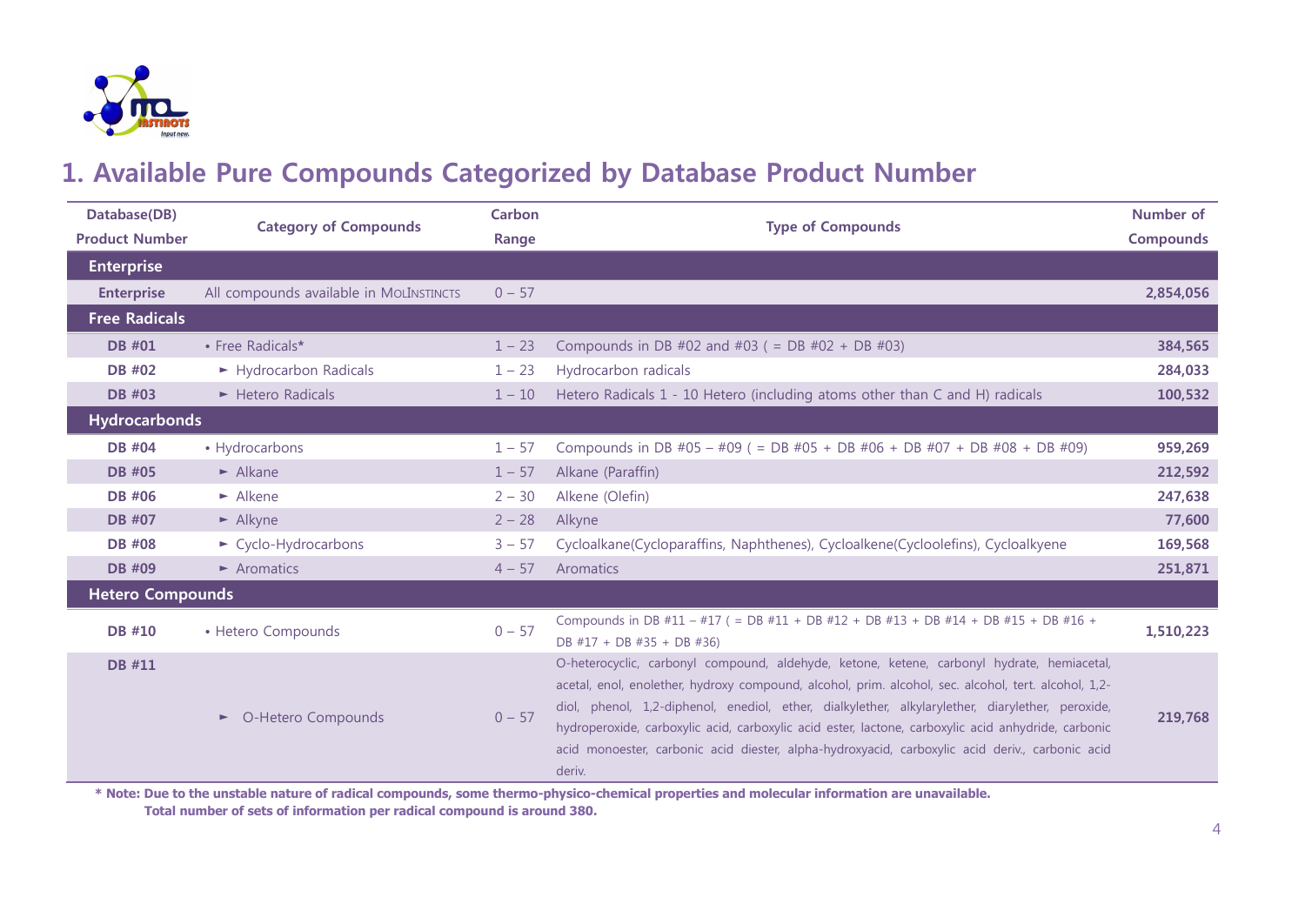

| Database(DB)          |                              | <b>Carbon</b> |                                                                                                                                                                                                                                                                                                                                                                                                                                                                                                                                                                                     | <b>Number of</b> |
|-----------------------|------------------------------|---------------|-------------------------------------------------------------------------------------------------------------------------------------------------------------------------------------------------------------------------------------------------------------------------------------------------------------------------------------------------------------------------------------------------------------------------------------------------------------------------------------------------------------------------------------------------------------------------------------|------------------|
| <b>Product Number</b> | <b>Category of Compounds</b> | Range         | <b>Type of Compounds</b>                                                                                                                                                                                                                                                                                                                                                                                                                                                                                                                                                            | <b>Compounds</b> |
| <b>DB #12</b>         | N-Hetero Compounds<br>▶.     | $0 - 54$      | N-heterocyclic, imine, hydrazone, aminal, enamine, hydrazine derivative, amine, prim. amine, prim.<br>aliphat. amine, prim. aromat. amine, sec. amine, sec. aliphat. amine, sec. mixed amine (aryl alkyl),<br>sec. aromat. amine, tert. amine, tert. aliphat. amine, tert. mixed amine, tert. aromat. amine,<br>carboxylic acid amidine, carboxylic acid amidrazone, nitrile, guanidine, azide, azo compound,<br>cyanate, carbodiimide                                                                                                                                              | 114,388          |
| <b>DB #13</b>         | S-Hetero Compounds           | $0 - 56$      | S-heterocyclic, thiocarbonyl compound, thioacetal, thioether, disulfide, thiocarboxylic acid deriv.,<br>thiol, alkylthiol, arylthiol, thiocarbonic acid deriv., sulfenic acid deriv., thiocarboxylic acid,<br>thiocarboxylic acid ester, thiolactone                                                                                                                                                                                                                                                                                                                                | 59,748           |
| <b>DB #14</b>         | • O/N-Hetero Compounds       | $0 - 38$      | semicarbazone, oxime, oxime ether, oxime, oxime ether, hemiaminal, 1,2-aminoalcohol,<br>hydroxylamine, carboxylic acid amide, carboxylic acid prim. amide, carboxylic acid sec. amide,<br>carboxylic acid tert. amide, lactam, carboxylic acid hydrazide, carboxylic acid azide, hydroxamic<br>acid, acyl cyanide, imido ester, oxohetarene, carboxylic acid amide acetal, carboxylic acid imide,<br>carboxylic acid unsubst. imide, carboxylic acid subst. imide, urea, isourea, semicarbazide,<br>isocyanate, nitroso compound, nitro compound, nitrite, nitrate, alpha-aminoacid | 513,065          |
| <b>DB #15</b>         | • O/S-Hetero Compounds       | $0 - 36$      | thiocarbonic acid monoester, thiocarbonic acid diester, sulfuric acid monoester, sulfuric acid<br>diester, sulfonic acid, sulfonic acid ester, sulfone, sulfoxide, sulfinic acid, sulfinic acid ester, sulfinic<br>acid ester, sulfinic acid ester, sulfuric acid deriv., sulfonic acid deriv., sulfinic acid deriv.                                                                                                                                                                                                                                                                | 81,469           |
| <b>DB #16</b>         | N/S-Hetero Compounds         | $0 - 25$      | thiosemicarbazone, thiohemiaminal, thiolactam, imidothioester, thioxohetarene,<br>thiourea,<br>isothiourea, thiosemicarbazide, thiocyanate, isothiocyanate, thiocarbamic acid deriv.                                                                                                                                                                                                                                                                                                                                                                                                | 116,134          |
| <b>DB #17</b>         | N/O/S-Hetero Compounds       | $0 - 32$      | thiocarbamic acid, thiocarbamic acid ester, sulfuric acid amide ester, sulfuric acid amide, sulfuric<br>acid diamide, sulfonamide, sulfinic acid amide                                                                                                                                                                                                                                                                                                                                                                                                                              | 349,114          |
| <b>DB #35</b>         | Halogen Compounds            | $0 - 29$      | fluoride, chloride, bromide, iodide, fluoro-, chloro-, bromo- or iodo- compounds                                                                                                                                                                                                                                                                                                                                                                                                                                                                                                    | 50,290           |
| <b>DB #36</b>         | Extra-Hetero Compounds       | $0 - 29$      | silane, silinane, silolane, silyl compound, phosphane, phosphonite, phosphonate, phosphoryl<br>compound, arsane, arsanethione, arisonic acid, arsanyl compound                                                                                                                                                                                                                                                                                                                                                                                                                      | 10,086           |
| <b>Fuels</b>          |                              |               |                                                                                                                                                                                                                                                                                                                                                                                                                                                                                                                                                                                     |                  |
| <b>DB #18</b>         | Gasoline                     | $5 - 12$      | Alkane, Cycloalkane                                                                                                                                                                                                                                                                                                                                                                                                                                                                                                                                                                 | 105,951          |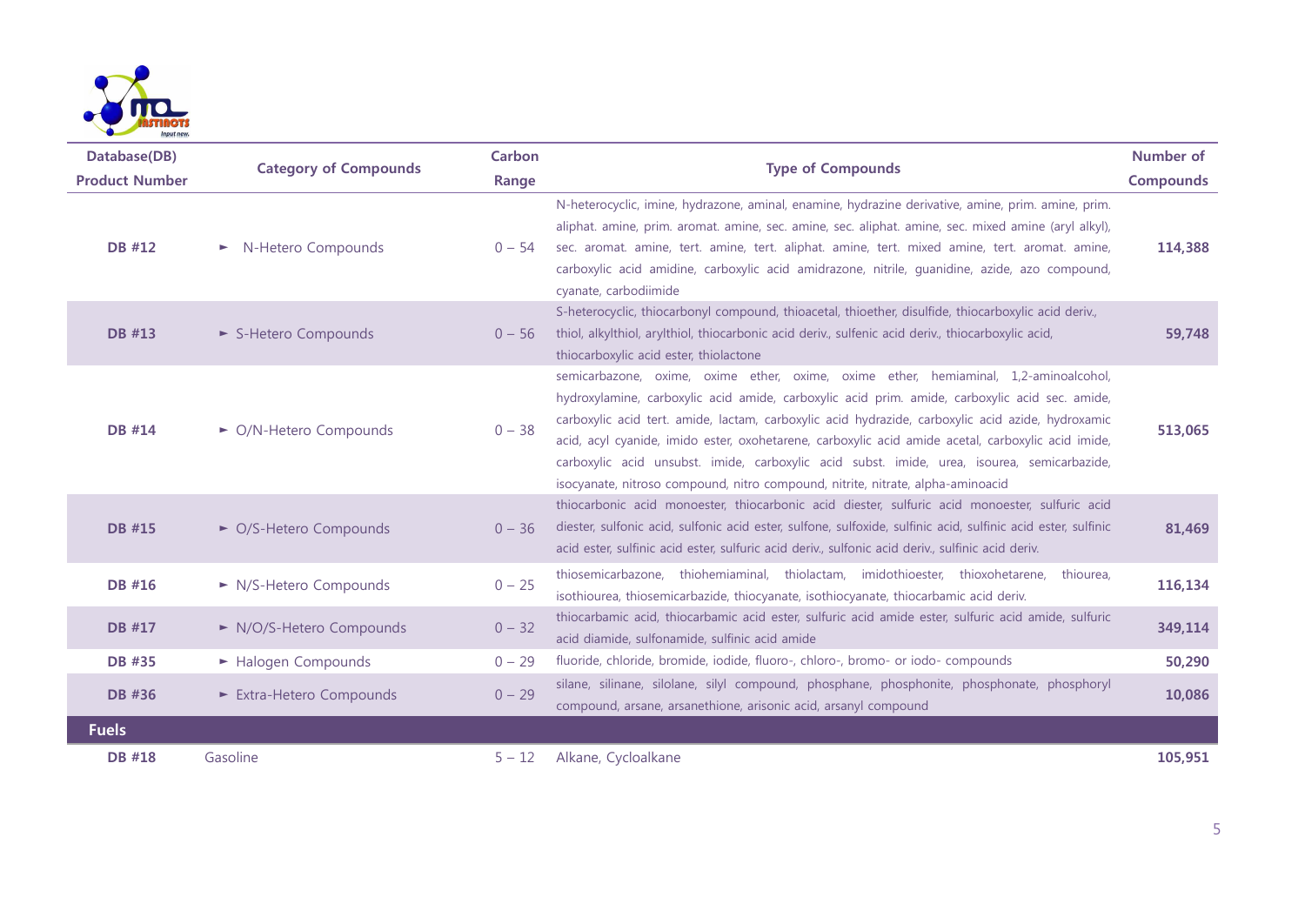

| Database(DB)          |                                                         | <b>Carbon</b> |                                                                                                                                                                                                       | <b>Number of</b> |
|-----------------------|---------------------------------------------------------|---------------|-------------------------------------------------------------------------------------------------------------------------------------------------------------------------------------------------------|------------------|
| <b>Product Number</b> | <b>Category of Compounds</b>                            | Range         | <b>Type of Compounds</b>                                                                                                                                                                              | <b>Compounds</b> |
| DB #19                | Jet-fuel                                                | $10 - 15$     | Alkane, Aromatics                                                                                                                                                                                     | 171,891          |
| <b>DB #20</b>         | <b>Diesel</b>                                           | $12 - 25$     | Alkane, Alkene, Cycloalkane, Aromatics                                                                                                                                                                | 735,021          |
| <b>DB #21</b>         | <b>Bio-Diesel</b>                                       | $12 - 19$     | Alkane, Alkene, Cycloalkane, Aromatics                                                                                                                                                                | 672,068          |
|                       | <b>Chemical Process related Compounds</b>               |               |                                                                                                                                                                                                       |                  |
| <b>DB #22</b>         | <b>Thermal Cracking</b>                                 | $1 - 15$      | Alkane, Alkene, Alkyne, Aromatics, Hydrocarbon radicals                                                                                                                                               | 491,048          |
| <b>DB #23</b>         | Catalytic Cracking                                      | $1 - 40$      | Alkane, Alkene, Aromatics, Cycloalkane                                                                                                                                                                | 798,965          |
| <b>DB #24</b>         | <b>Hydro Cracking</b>                                   | $5 - 19$      | Alkane, Cycloalkane, Aromatics, Hydrocarbon radicals                                                                                                                                                  | 768,135          |
| <b>DB #25</b>         | Desulfurization                                         | $1 - 20$      | Alkane, Alkene, Alkyne, Cycloalkane, Aromatics, alcohol, ether, ketone, aldehyde,<br>carboxylic acid, carboxylic acid ester, N-heterocyclic, S-heterocyclic, Hetero radicals                          | 1,012,022        |
| <b>DB #26</b>         | Isomerization                                           | $4 - 15$      | Alkane, Alkene, Aromatics                                                                                                                                                                             | 231,999          |
| <b>DB #27</b>         | Catalytic Reforming                                     | $6 - 15$      | Alkane, Alkene, Alkyne, Cycloalkane, Aromatics                                                                                                                                                        | 408,199          |
| <b>DB #28</b>         | Combustion                                              | $1 - 24$      | Alkane, Alkene, Alkyne, Cycloalkane, Aromatics, Hydrocarbon radicals, Hetero radicals,<br>alcohol, ether, ketone, aldehyde, carboxylic acid, carboxylic acid ester, N-heterocyclic,<br>S-heterocyclic | 1,349,567        |
| <b>DB #29</b>         | Soot                                                    | $13 - 24$     | Aromatics                                                                                                                                                                                             | 248,137          |
| <b>DB #30</b>         | Naphtha                                                 | $1 - 15$      | Alkane, Alkene, Alkyne, Aromatics                                                                                                                                                                     | 273,290          |
| <b>DB #31</b>         | Gas-To-Liquid<br>(GTL, CH4 Reforming + Fischer-Tropsch) | $1 - 57$      | Parafin, Cyclo-parafin, Olefin, Cyclo-olefin, Diene, Aormatics, Alcohol, Phenol,<br>Aldehyde, Carboxylic acid, Ester, Ketone, Acetal, Ether, Furan                                                    | 858,442          |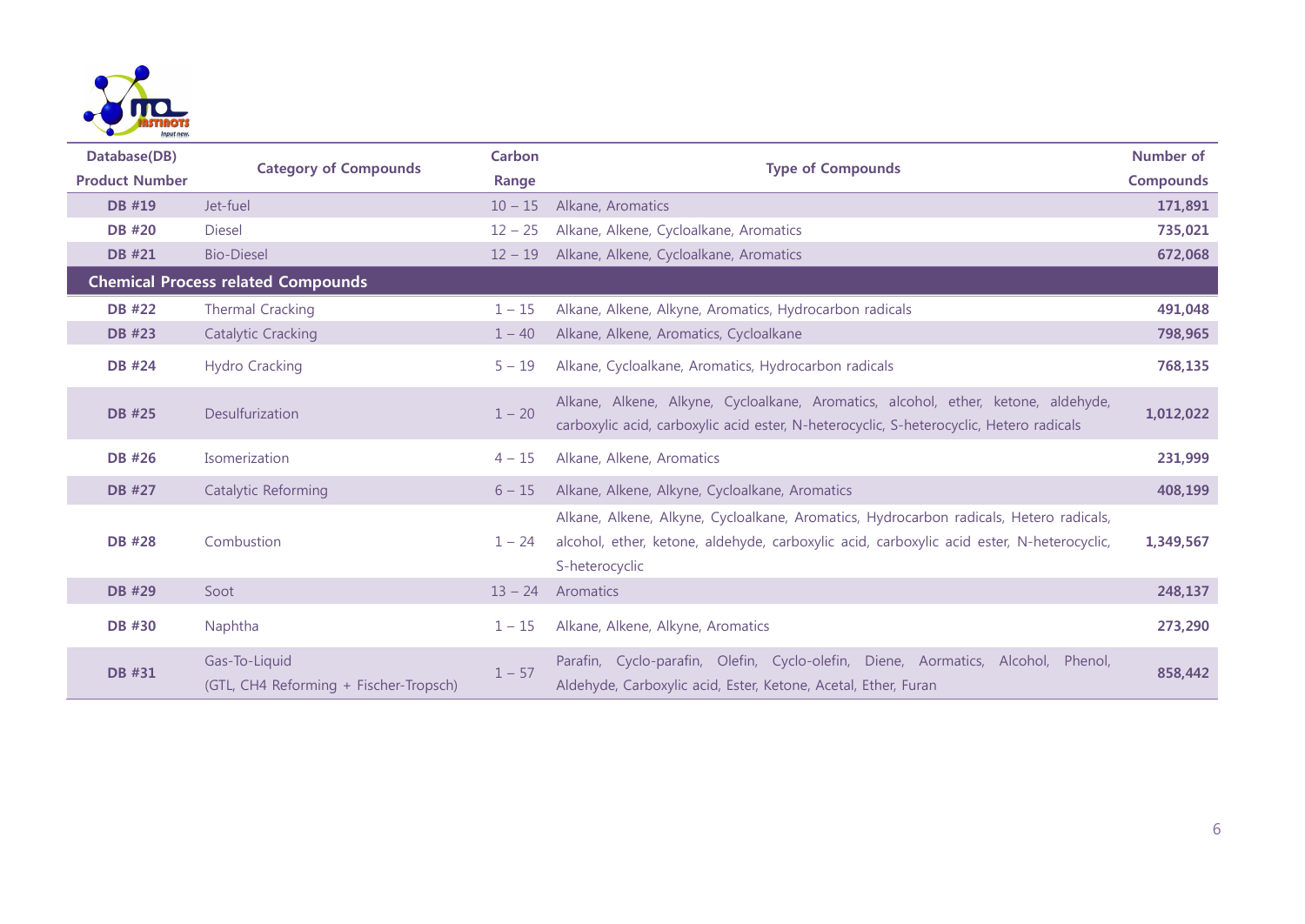

| Database(DB)<br><b>Product Number</b> | <b>Category of Compounds</b>                                 | <b>Carbon</b><br>Range | <b>Type of Compounds</b>                                                                                                                                                                                                                                                                                                                                                                                                                                                                                                                                                                                                                                                                                                                                                                                                                                                                                                                                                                                                                                                                                                                                                                                                                                                                                                                                                                                                                                                                                                                                                                                                                                                                                                                                                                                                                                                                                                                                                                                                                                                                                                                                                                            | <b>Number of</b><br><b>Compounds</b> |
|---------------------------------------|--------------------------------------------------------------|------------------------|-----------------------------------------------------------------------------------------------------------------------------------------------------------------------------------------------------------------------------------------------------------------------------------------------------------------------------------------------------------------------------------------------------------------------------------------------------------------------------------------------------------------------------------------------------------------------------------------------------------------------------------------------------------------------------------------------------------------------------------------------------------------------------------------------------------------------------------------------------------------------------------------------------------------------------------------------------------------------------------------------------------------------------------------------------------------------------------------------------------------------------------------------------------------------------------------------------------------------------------------------------------------------------------------------------------------------------------------------------------------------------------------------------------------------------------------------------------------------------------------------------------------------------------------------------------------------------------------------------------------------------------------------------------------------------------------------------------------------------------------------------------------------------------------------------------------------------------------------------------------------------------------------------------------------------------------------------------------------------------------------------------------------------------------------------------------------------------------------------------------------------------------------------------------------------------------------------|--------------------------------------|
| <b>DB #32</b>                         | Coal-To-Liquid<br>(CTL, Coal Gasification + Fischer-Tropsch) | $1 - 57$               | Parafin, Cyclo-parafin, Olefin, Cyclo-olefin, Diene, Aromatics, Alcohol, Phenol, Aldehyde,<br>Carboxylic acid, Ester, Ketone, Acetal, Ether, Furan, Pyran, Pridine, Indole, Quinoline,<br>Aniline, Nitrile, Phenazine, Carbazole, Thiophene, Hydrocarbon Radicals, Hetero<br>Radicals                                                                                                                                                                                                                                                                                                                                                                                                                                                                                                                                                                                                                                                                                                                                                                                                                                                                                                                                                                                                                                                                                                                                                                                                                                                                                                                                                                                                                                                                                                                                                                                                                                                                                                                                                                                                                                                                                                               | 1,249,279                            |
| DB #33                                | Methanol-To-Olefin (MTO) /<br>Methanol-To-Gasoline (MTG)     | $1 - 57$               | Parafin, Olefin, Aromatics, Methanol, Dimethyl Ether, Water                                                                                                                                                                                                                                                                                                                                                                                                                                                                                                                                                                                                                                                                                                                                                                                                                                                                                                                                                                                                                                                                                                                                                                                                                                                                                                                                                                                                                                                                                                                                                                                                                                                                                                                                                                                                                                                                                                                                                                                                                                                                                                                                         | 689,698                              |
| <b>Drug-like Compounds</b>            |                                                              |                        |                                                                                                                                                                                                                                                                                                                                                                                                                                                                                                                                                                                                                                                                                                                                                                                                                                                                                                                                                                                                                                                                                                                                                                                                                                                                                                                                                                                                                                                                                                                                                                                                                                                                                                                                                                                                                                                                                                                                                                                                                                                                                                                                                                                                     |                                      |
| <b>DB #34</b>                         | Drug-like Compounds                                          | $1 - 57$               | aldehyde, ketone, oxime, oxime ether, ketene acetal derivative, carbonyl hydrate, hemiacetal,<br>acetal, enol, enolether, alcohol, prim. alcohol, sec. alcohol, tert. alcohol, phenol, enediol, ether,<br>dialkylether, alkylarylether, diarylether, peroxide, hydroperoxide, carboxylic acid, carboxylic acid<br>ester, lactone, orthocarboxylic acid deriv., carboxylic acid orthoester, carboxylic acid anhydride,<br>carbonic acid deriv., carbonic acid monoester, carbonic acid diester, alpha-hydroxyacid, imine,<br>hydrazone, semicarbazone, thiosemicarbazone, aminal, enamine, hydrazine derivative, amine,<br>prim. amine, prim. aliphat. amine, prim. aromat. amine, sec. amine, sec. aliphat. amine, sec. mixed<br>amine (aryl alkyl), sec. aromat. amine, tert. amine, tert. aliphat. amine, tert. mixed amine, tert.<br>aromat. amine, nitrile, acyl cyanide, iminohetarene, quanidine, thiosemicarbazide, azide, azo<br>compound, carbodiimide, thioaldehyde, thioketone, thioacetal, thioether, disulfide, alkylthiol,<br>arylthiol, sulfurous acid deriv, hemiaminal, hydroxylamine, carboxylic acid prim. amide, carboxylic<br>acid sec. amide, carboxylic acid tert. amide, lactam, carboxylic acid hydrazide, hydroxamic acid,<br>carboxylic acid amidine, carboxylic acid amidrazone, imido ester, oxohetarene, carboxylic acid<br>amide acetal, carboxylic acid unsubst. imide, carboxylic acid subst. imide, carbamic acid deriv,<br>carbamic acid, carbamic acid ester (urethane), urea, isourea, semicarbazide, cyanate, isocyanate,<br>nitroso compound, nitro compound, nitrite, nitrate, alpha-aminoacid, thiohemiaminal,<br>imidothioester, thioxohetarene, thiocyanate, isothiocyanate, thiocarboxylic acid, thiocarboxylic acid<br>ester, thiolactone, thiocarboxylic acid amide, thiolactam, thiocarbonic acid deriv., thiocarbonic acid<br>monoester, thiocarbonic acid diester, thiourea, isothiourea, sulfuric acid deriv., sulfuric acid<br>monoester, sulfuric acid diester, sulfonic acid deriv., sulfonic acid, sulfonic acid ester, sulfone,<br>sulfoxide, sulfinic acid deriv., sulfinic acid, sulfinic acid ester, sulfenic acid deriv., sulfenic acid, | 1,312,153                            |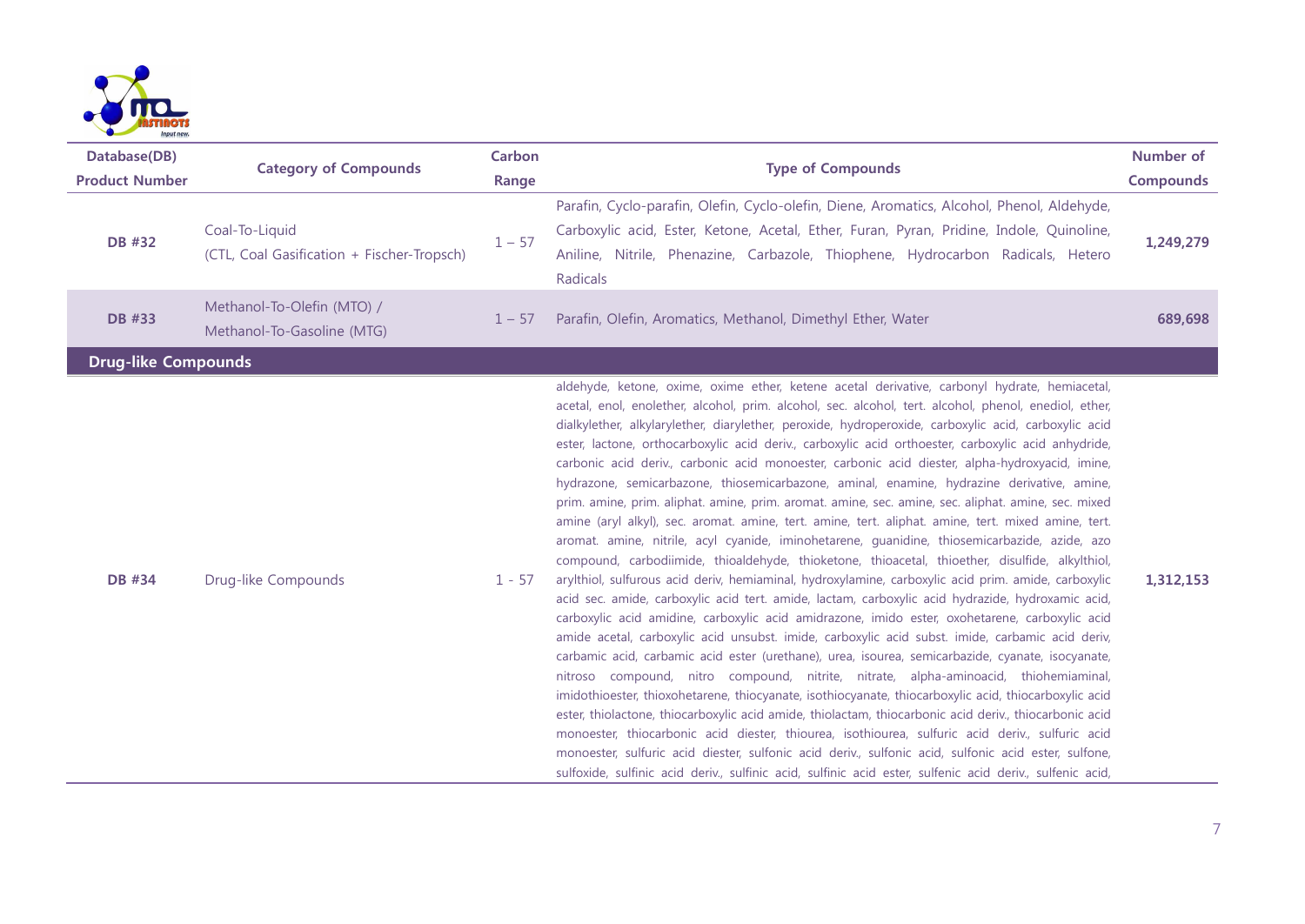

| Database(DB)          |                              | Carbon<br>Range |                                                                                                     | Number of        |
|-----------------------|------------------------------|-----------------|-----------------------------------------------------------------------------------------------------|------------------|
| <b>Product Number</b> | <b>Category of Compounds</b> |                 | <b>Type of Compounds</b>                                                                            | <b>Compounds</b> |
|                       |                              |                 | sulfenic acid ester, thiocarbamic acid deriv., thiocarbamic acid, thiocarbamic acid ester, sulfuric |                  |
|                       |                              |                 | acid amide ester, sulfuric acid amide, sulfuric acid diamide, sulfonamide, sulfinic acid amide,     |                  |
|                       |                              |                 | sulfenic acid amide                                                                                 |                  |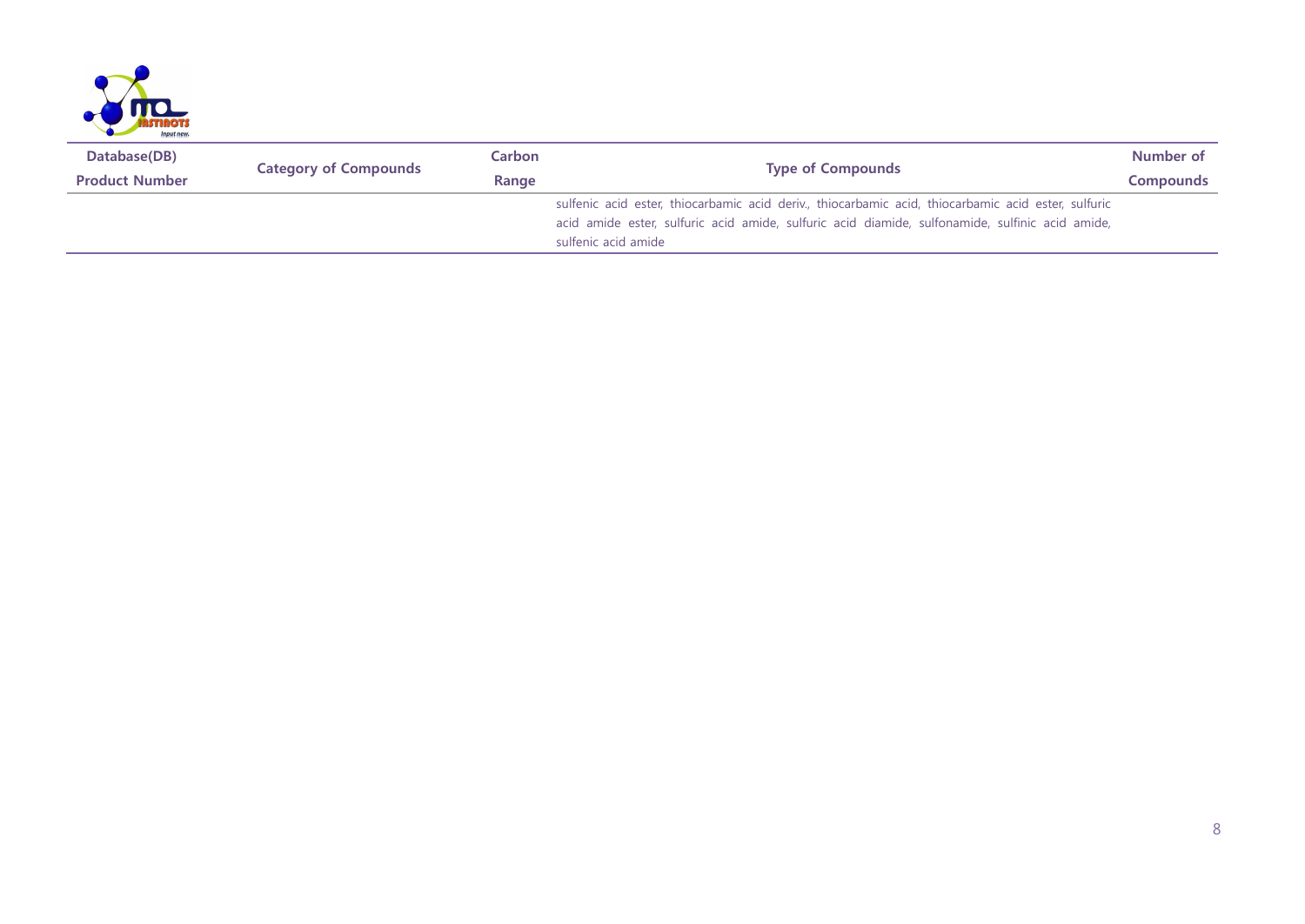

# **2. Available Properties & Molecular Information per compound**

#### **2.1. Compound Identification**

| <b>2D Structure</b> | <b>Molecular Weight</b> |
|---------------------|-------------------------|
| <b>Formula</b>      | InChI                   |
| <b>IUPAC Name</b>   |                         |

#### **2.2. Thermo-Physico-Chemical Properties (constant)**

|                | Absolute Entropy of Ideal Gas at 298.15 K and 1 bar           | <b>19</b> | Standard State Enthalpy of Formation at 298.15 K and 1 bar     |
|----------------|---------------------------------------------------------------|-----------|----------------------------------------------------------------|
|                | Acentric Factor                                               | 20        | Standard State Gibbs Energy of Formation at 298.15 K and 1 bar |
| $\mathbf{3}$   | Critical Compressibility Factor                               | 21        | Van Der Waals Area                                             |
| 4              | <b>Critical Pressure</b>                                      | 22        | Van Der Waals Reduced Volume                                   |
| 5              | Critical Temperature                                          | 23        | <b>Magnetic Susceptibility</b>                                 |
| 6              | Critical Volume                                               | 24        | Polarizability                                                 |
| $\overline{7}$ | Dipole Moment                                                 | 25        | Ionization Potential                                           |
| 8              | Enthalpy of Formation for Ideal Gas at 298.15 K               | 26        | Electron affinity                                              |
| 9 <sup>°</sup> | Enthalpy of Fusion at Melting Point                           | 27        | Flash Point                                                    |
| 10             | Gibbs Energy of Formation for Ideal Gas at 298.15 K and 1 bar | 28        | Parachor                                                       |
| 11             | Liquid Molar Volume at 298.15 K(1/LDE298)                     | 29        | Lower Flammability Limit Temperature                           |
| 12             | Molecular Weight                                              | 30        | Lower Flammability Limit Volume Percent                        |
| 13             | Net Standard State Enthalpy of Combustion at 298.15 K         | 31        | Upper Flammability Limit Temperature                           |
| 14             | Normal Boiling Point                                          | 32        | Upper Flammability Limit Volume Percent                        |
| 15             | Radius of Gyration                                            | 33        | Liquid Density at Normal Boiling Point                         |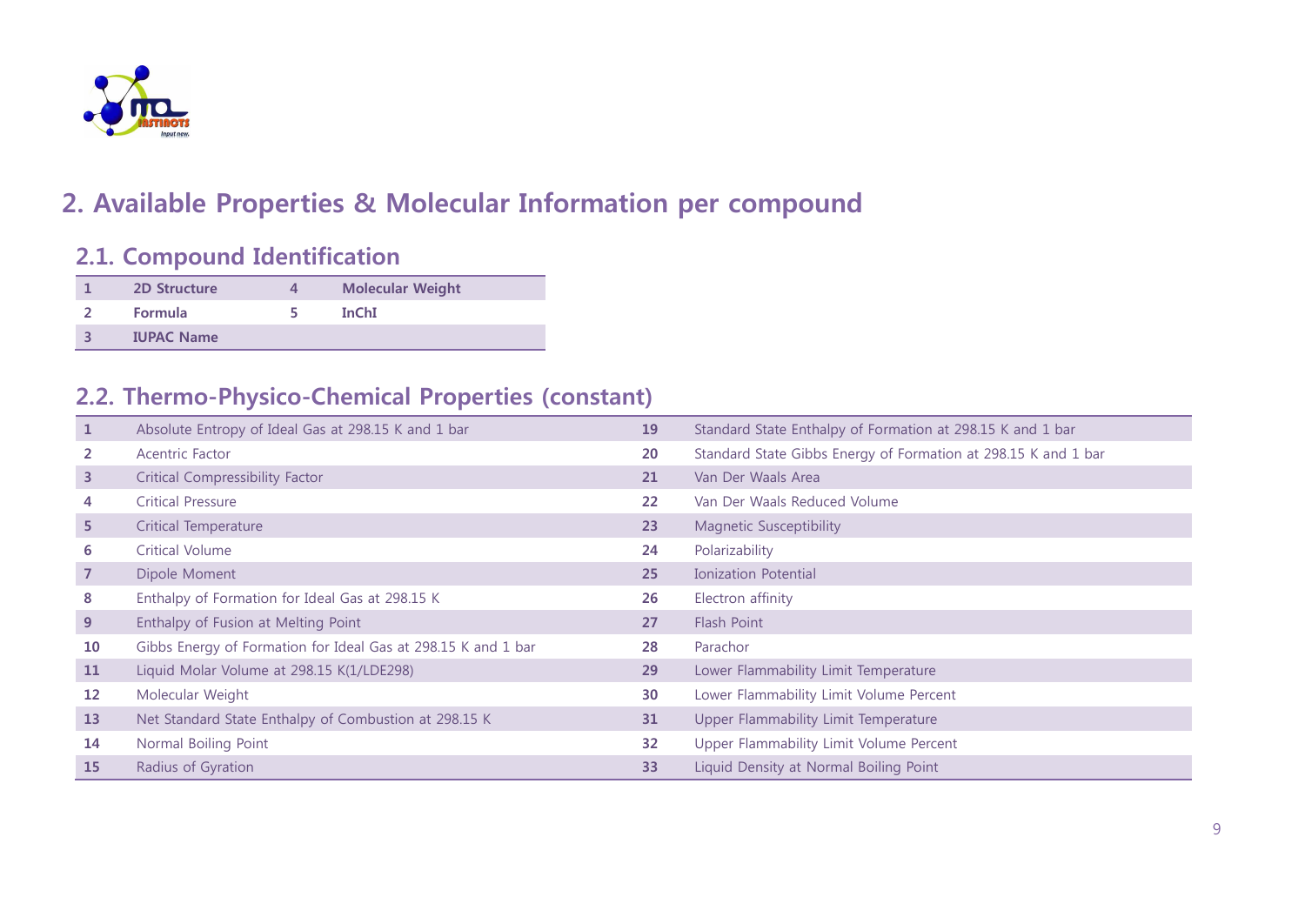

#### **2.2. Thermo-Physico-Chemical Properties (constant)**

|      | Refractive Index                                      | Heat of Vaporization at 298.15K              |
|------|-------------------------------------------------------|----------------------------------------------|
|      | Solubility Parameter at 298.15 K                      | Heat of Vaporization at Normal Boiling Point |
| - 18 | Standard State Absolute Entropy at 298.15 K and 1 bar |                                              |

#### **2.3. Thermo-Physico-Chemical Properties (temperature-dependent)**

| Heat Capacity of Ideal Gas | 6         | Thermal Conductivity of Liquid |
|----------------------------|-----------|--------------------------------|
| Heat Capacity of Liquid    |           | Thermal Conductivity of Gas    |
| Heat of Vaporization       | 8         | Vapor Pressure of Liquid       |
| Liquid Density             | 9         | Viscosity of Liquid            |
| Surface Tension            | <b>10</b> | Viscosity of Gas               |
|                            | 11        | Second Virial Coefficient      |

#### **2.4. Quantum Information**

|    | Atoms                    | 11 | Primitive Shells          |
|----|--------------------------|----|---------------------------|
|    | Charge                   | 12 | Virial Ratio              |
| 3  | Multiplicity             | 13 | <b>Total Energy</b>       |
| 4  | Electrons                | 14 | <b>Atomic Numbers</b>     |
| 5  | Alpha electrons          | 15 | Nuclear Charges           |
| -6 | Beta electrons           | 16 | Cartesian Coord.          |
|    | Basis functions          | 17 | Cartesian Gradient        |
| 8  | Contracted Shells        | 18 | Cartesian Force Constants |
| 9  | Highest Angular Momentum | 19 | Dipole Moment             |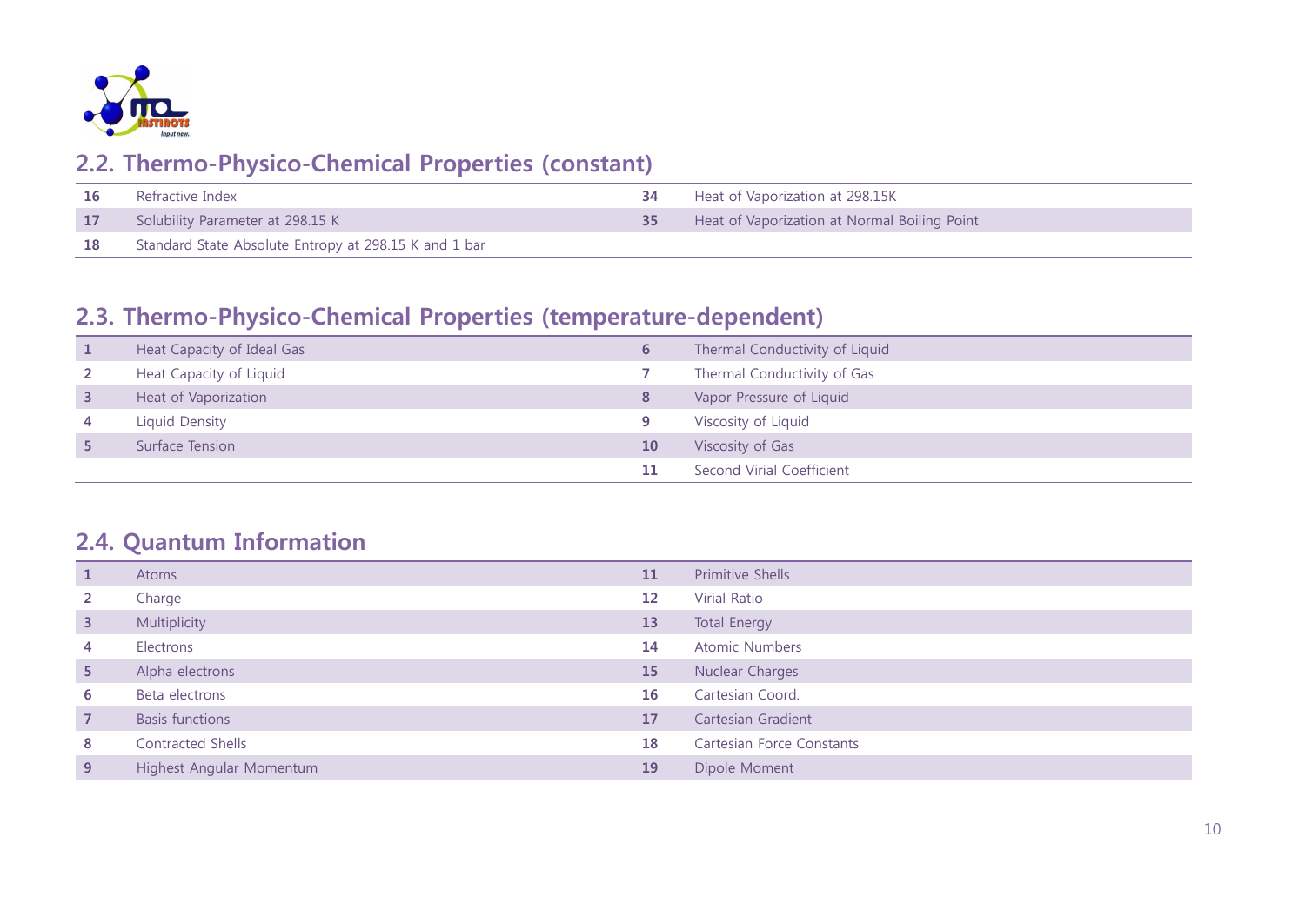

# **2.4. Quantum Information**

 Largest Deg. of Contraction **20** Mulliken Charges 

# **2.5. Molecular descriptors 2.5.1. Constitutional desc ripto rs**

#### **2.5.1. Molecular descriptors : Constitutional descriptors**

| 1              | Number of atoms                             | 30              | number of non-H atoms                        |
|----------------|---------------------------------------------|-----------------|----------------------------------------------|
| $\overline{2}$ | Relative number of C atoms                  | 31              | number of bonds                              |
| 3              | Relative number of H atoms                  | 32 <sub>2</sub> | number of non-H bonds                        |
| 4              | Relative number of O atoms                  | 33              | number of multiple bonds                     |
| 5              | Relative number of N atoms                  | 34              | sum of conventional bond orders (H-depleted) |
| 6              | Relative number of S atoms                  | 35              | aromatic ratio                               |
| $\overline{7}$ | Number of single bonds                      | 36              | number of rings                              |
| 8              | Relative number of single bonds             | 37              | number of circuits                           |
| 9              | Relative number of double bonds             | 38              | number of rotatable bonds                    |
| 10             | Relative number of triple bonds             | 39              | rotatable bond fraction                      |
| 11             | Number of aromatic bonds                    | 40              | number of double bonds                       |
| 12             | Relative number of aromatic bonds           | 41              | number of triple bonds                       |
| 13             | Relative number of rings                    | 42              | number of conjugated bonds                   |
| 14             | Relative number of benzene rings            | 43              | number of Hydrogen atoms                     |
| <b>15</b>      | Molecular weight                            | 44              | number of Carbon atoms                       |
| 16             | Relative molecular weight                   | 45              | number of Nitrogen atoms                     |
| 17             | Gravitation index (all bonds)               | 46              | number of Oxygen atoms                       |
| 18             | Gravitation index (all pairs)               | 47              | number of Sulfur atoms                       |
| <b>19</b>      | Cubic root of Gravitation index (all bonds) | 48              | number of 3-membered rings                   |
| 20             | Cubic root of Gravitation index (all pairs) | 49              | number of 4-membered rings                   |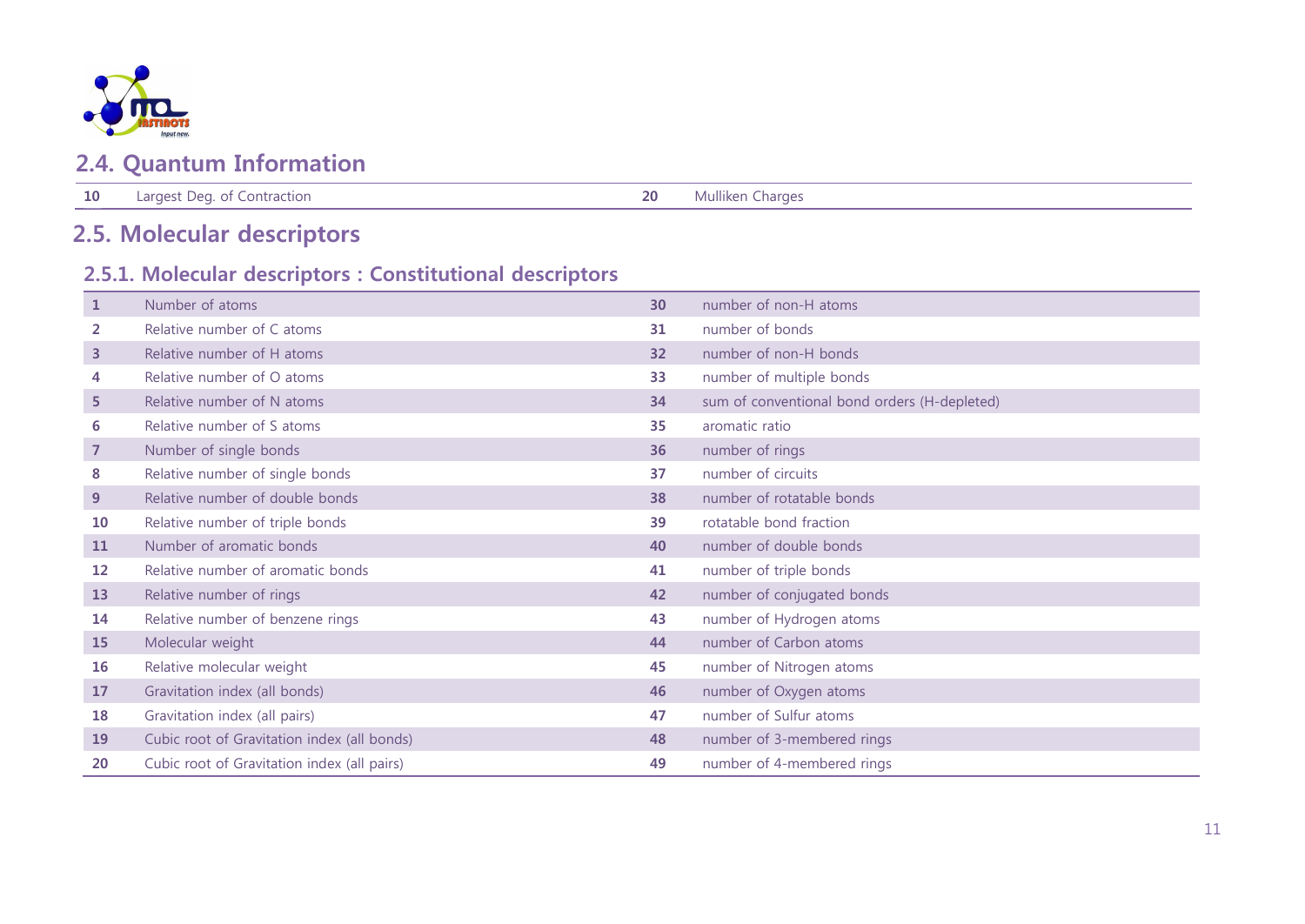

#### **2.5.1. Molecular descriptors : Constitutional descriptors**

| 21 | average molecular weight                                            | 50 | number of 5-membered rings   |
|----|---------------------------------------------------------------------|----|------------------------------|
| 22 | sum of atomic van der Waals volumes (scaled on Carbon atom)         | 51 | number of 6-membered rings   |
| 23 | sum of atomic Sanderson electronegativities (scaled on Carbon atom) | 52 | number of 7-membered rings   |
| 24 | sum of atomic polarizabilities (scaled on Carbon atom)              | 53 | number of 8-membered rings   |
| 25 | sum of Kier-Hall electrotopological states                          | 54 | number of 9-membered rings   |
| 26 | mean atomic van der Waals volume (scaled on Carbon atom)            | 55 | number of 10-membered rings  |
| 27 | mean atomic Sanderson electronegativity (scaled on Carbon atom)     | 56 | number of 11-membered rings  |
| 28 | mean atomic polarizability (scaled on Carbon atom)                  | 57 | number of 12-membered rings  |
| 29 | mean electrotopological state                                       | 58 | number of benzene-like rings |

#### **2.5.2. Molecular descriptors : Topological descriptors**

|                | Kier molecular flexibility index                 | 58 | detour index                                                   |
|----------------|--------------------------------------------------|----|----------------------------------------------------------------|
|                | Average Information content (order 0)            | 59 | hyper-detour index                                             |
| 3 <sup>1</sup> | Average Information content (order 1)            | 60 | reciprocal hyper-detour index                                  |
| 4              | Average Information content (order 2)            | 61 | distance/detour index                                          |
| 5.             | Information content (order 0)                    | 62 | all-path Wiener index                                          |
| 6              | Information content (order 1)                    | 63 | Wiener-type index (Barysz distance matrix)                     |
| 7              | Information content (order 2)                    | 64 | Wiener-type index (mass weighted distance matrix)              |
| 8              | Average Structural Information content (order 0) | 65 | Wiener-type index (van der Waals weighted distantce matrix)    |
| 9              | Average Structural Information content (order 1) | 66 | Wiener-type index (electronegativity weighted distance matrix) |
| 10             | Average Structural Information content (order 2) | 67 | Wiener-type index (polarizability weighted distance matrix)    |
| 11             | Structural Information content (order 0)         | 68 | Balaban distance connectivity index                            |
| 12             | Structural Information content (order 1)         | 69 | Balaban-type index (Barysz distance matrix)                    |
| 13             | Structural Information content (order 2)         | 70 | Balaban-type index (mass weighted distance matrix)             |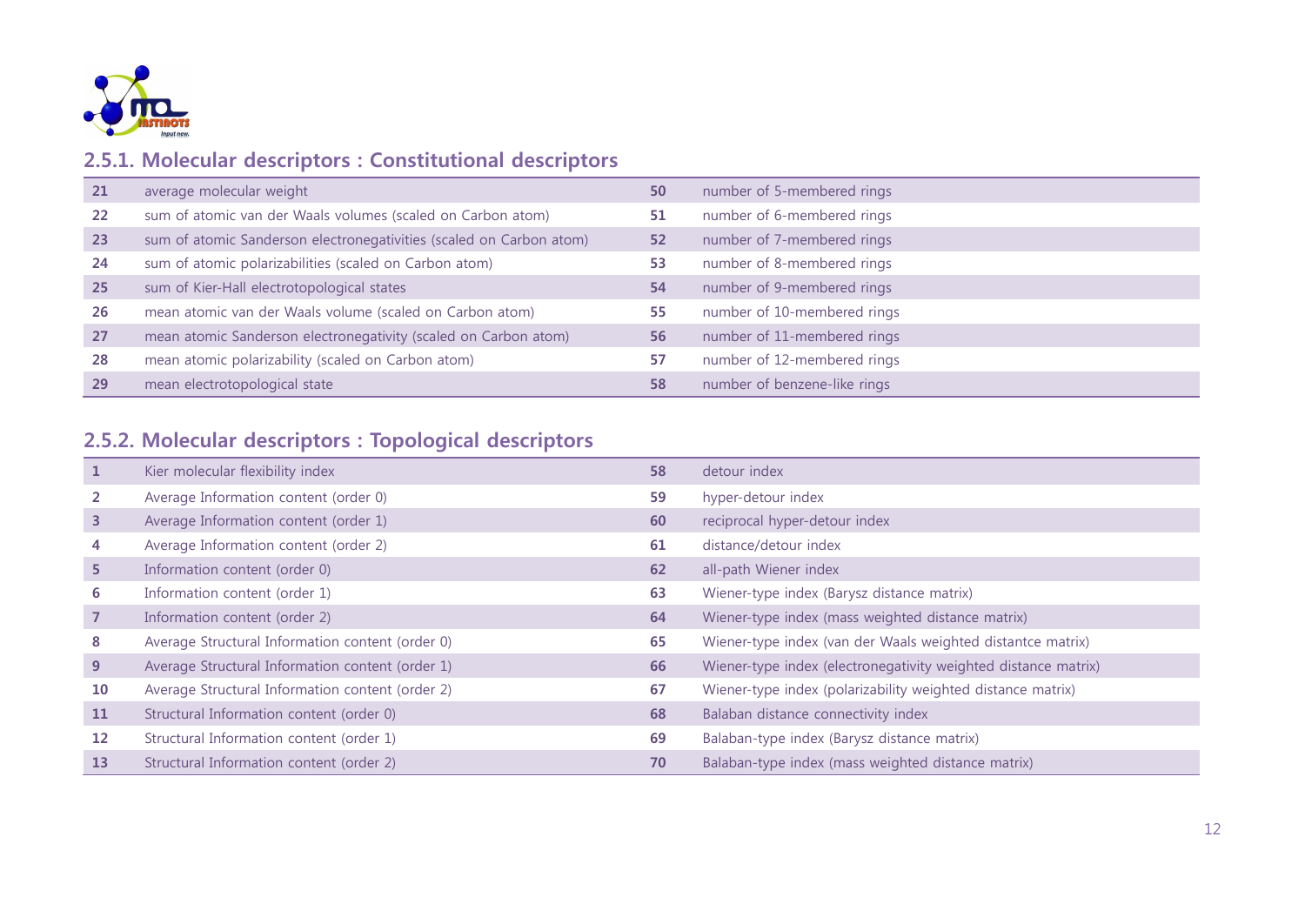

# **2.5.2. Molecular descriptors : Topological descriptors**

| 14 | Average Complementary Information content (order 0) | 71 | Balaban-type index (van der Waals weighted distantce matrix)    |
|----|-----------------------------------------------------|----|-----------------------------------------------------------------|
| 15 | Average Complementary Information content (order 1) | 72 | Balaban-type index (electronegativity weighted distance matrix) |
| 16 | Average Complementary Information content (order 2) | 73 | Balaban-type index (polarizability weighted distance matrix)    |
| 17 | Complementary Information content (order 0)         | 74 | maximal electrotopological negative variation                   |
| 18 | Complementary Information content (order 1)         | 75 | maximal electrotopological positive variation                   |
| 19 | Complementary Information content (order 2)         | 76 | molecular electrotopological variation                          |
| 20 | Average Bonding Information content (order 0)       | 77 | elctrotopological state topological parameter                   |
| 21 | Average Bonding Information content (order 1)       | 78 | Kier symmetry index                                             |
| 22 | Average Bonding Information content (order 2)       | 79 | Kier alpha-modified shape index m1                              |
| 23 | Bonding Information content (order 0)               | 80 | Kier alpha-modified shape index m2                              |
| 24 | Bonding Information content (order 1)               | 81 | Kier alpha-modified shape index m3                              |
| 25 | Bonding Information content (order 2)               | 82 | Kier benzene-likeliness index                                   |
| 26 | Balaban index                                       | 83 | path/walk shape index m2                                        |
| 27 | first Zagreb index M1                               | 84 | path/walk shape index m3                                        |
| 28 | first Zagreb index by valence vertex degrees        | 85 | path/walk shape index m4                                        |
| 29 | second Zagreb index M2                              | 86 | path/walk shape index m5                                        |
| 30 | second Zagreb index by valence vertex degrees       | 87 | 2D Petitjean shape index                                        |
| 31 | Quadratic index                                     | 88 | eccentric connectivity index                                    |
| 32 | Narumi simple topological index (log S)             | 89 | eccentricity                                                    |
| 33 | Narumi harmonic topological index (H)               | 90 | average eccentricity                                            |
| 34 | Narumi geometric topological index (G)              | 91 | eccentric                                                       |
| 35 | Total structure connectivity index                  | 92 | mean distance degree deviation                                  |
| 36 | Pogliani index                                      | 93 | unipolarity                                                     |
| 37 | ramification index                                  | 94 | centralization                                                  |
| 38 | polarity number                                     | 95 | variation                                                       |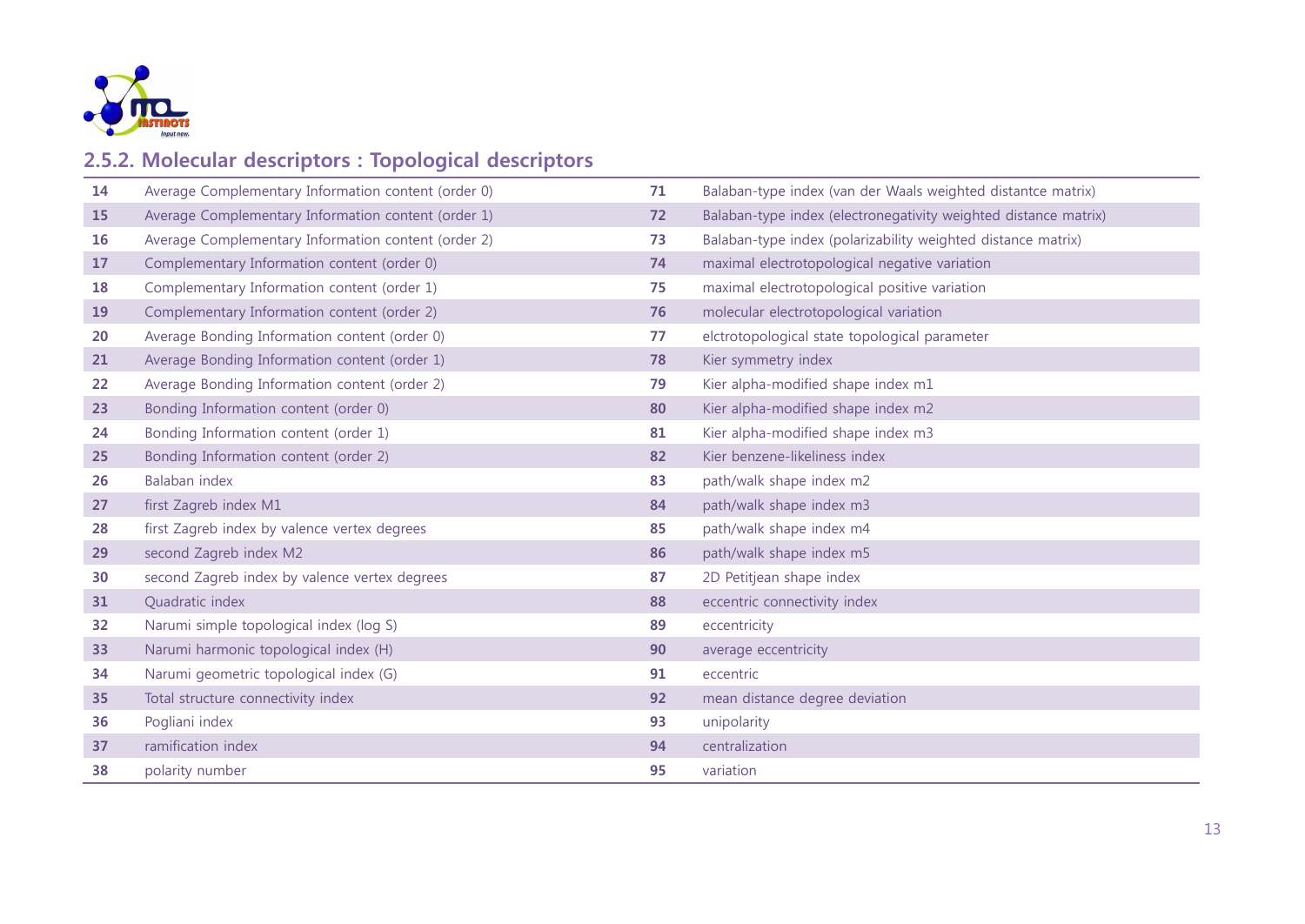

#### **2.5.2. Molecular descriptors : Topological descriptors**

| 39 | log of product of row sums (PRS index)                        | 96         | Balaban centric index                    |
|----|---------------------------------------------------------------|------------|------------------------------------------|
| 40 | average vertex distance degree                                | 97         | Lopping centric information index        |
| 41 | mean square distance index (Balaban)                          | 98         | radial centric information index         |
| 42 | Schultz Molecular Topological Index                           | 99         | distance/detour ring index (order 3)     |
| 43 | Schultz Molecular Topological Index by valence vertex degrees | <b>100</b> | distance/detour ring index (order 4)     |
| 44 | Gutman Molecular Topological Index                            | 101        | distance/detour ring index (order 5)     |
| 45 | Gutman Molecular Topological Index by valence vertex degrees  | 102        | distance/detour ring index (order 6)     |
| 46 | Xu index                                                      | 103        | distance/detour ring index (order 7)     |
| 47 | superpendentic index                                          | 104        | distance/detour ring index (order 8)     |
| 48 | Wiener W index                                                | 105        | distance/detour ring index (order 9)     |
| 49 | mean Wiener index                                             | 106        | distance/detour ring index (order 10)    |
| 50 | Harary H index                                                | 107        | distance/detour ring index (order 11)    |
| 51 | square reciprocal distance sum index                          | 108        | distance/detour ring index (order 12)    |
| 52 | quasi-Wiener index                                            | 109        | sum of topological distances between NN  |
| 53 | first Mohar index TI1                                         | 110        | sum of topological distances between N.O |
| 54 | second Mohar index TI2                                        | 111        | sum of topological distances between N.S |
| 55 | spanning tree number (log)                                    | 112        | sum of topological distances between O.O |
| 56 | hyper-distance-path index                                     | 113        | sum of topological distances between O.S |
| 57 | reciprocal hyper-distance-path index                          | 114        | sum of topological distances between SS  |

#### **2.5.3. Molecular descriptors : Walk and path counts**

| molecular walk count k1 |    | molecular path count m4 |
|-------------------------|----|-------------------------|
| molecular walk count k2 | 26 | molecular path count m5 |
| molecular walk count k3 | 27 | molecular path count m6 |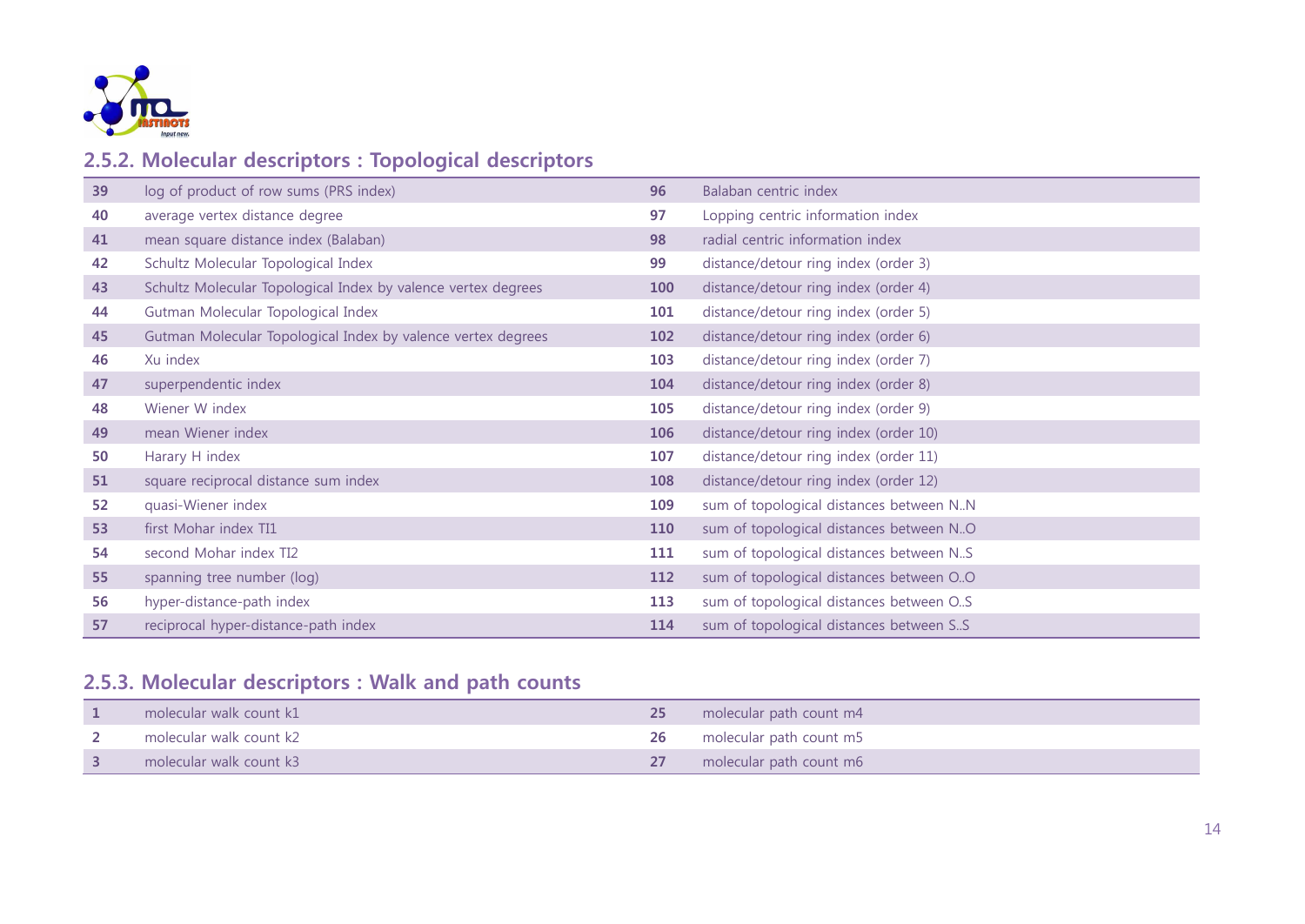

#### **2.5.3. Molecular descriptors : Walk and path counts**

| 4              | molecular walk count k4       | 28 | molecular path count m7                               |
|----------------|-------------------------------|----|-------------------------------------------------------|
| 5              | molecular walk count k5       | 29 | molecular path count m8                               |
| 6              | molecular walk count k6       | 30 | molecular path count m9                               |
| $\overline{7}$ | molecular walk count k7       | 31 | molecular path count m10                              |
| 8              | molecular walk count k8       | 32 | molecular multiple path count m1                      |
| 9              | molecular walk count k9       | 33 | molecular multiple path count m2                      |
| 10             | molecular walk count k10      | 34 | molecular multiple path count m3                      |
| 11             | total walk count              | 35 | molecular multiple path count m4                      |
| 12             | self-returning walk count k1  | 36 | molecular multiple path count m5                      |
| 13             | self-returning walk count k2  | 37 | molecular multiple path count m6                      |
| 14             | self-returning walk count k3  | 38 | molecular multiple path count m7                      |
| 15             | self-returning walk count k4  | 39 | molecular multiple path count m8                      |
| 16             | self-returning walk count k5  | 40 | molecular multiple path count m9                      |
| 17             | self-returning walk count k6  | 41 | molecular multiple path count m10                     |
| 18             | self-returning walk count k7  | 42 | total path count                                      |
| 19             | self-returning walk count k8  | 43 | conventional bond-order ID number                     |
| 20             | self-returning walk count k9  | 44 | ratio of multiple path count over path count          |
| 21             | self-returning walk count k10 | 45 | difference between multiple path count and path count |
| 22             | molecular path count m1       | 46 | Randic Connectivity ID number                         |
| 23             | molecular path count m2       | 47 | Balaban ID number                                     |
| 24             | molecular path count m3       |    |                                                       |

#### **2.5.4. Molecular descriptors : Connectivity indices**

| - 11 | connectivity index m |  |  |
|------|----------------------|--|--|
|------|----------------------|--|--|

valence connectivity index m5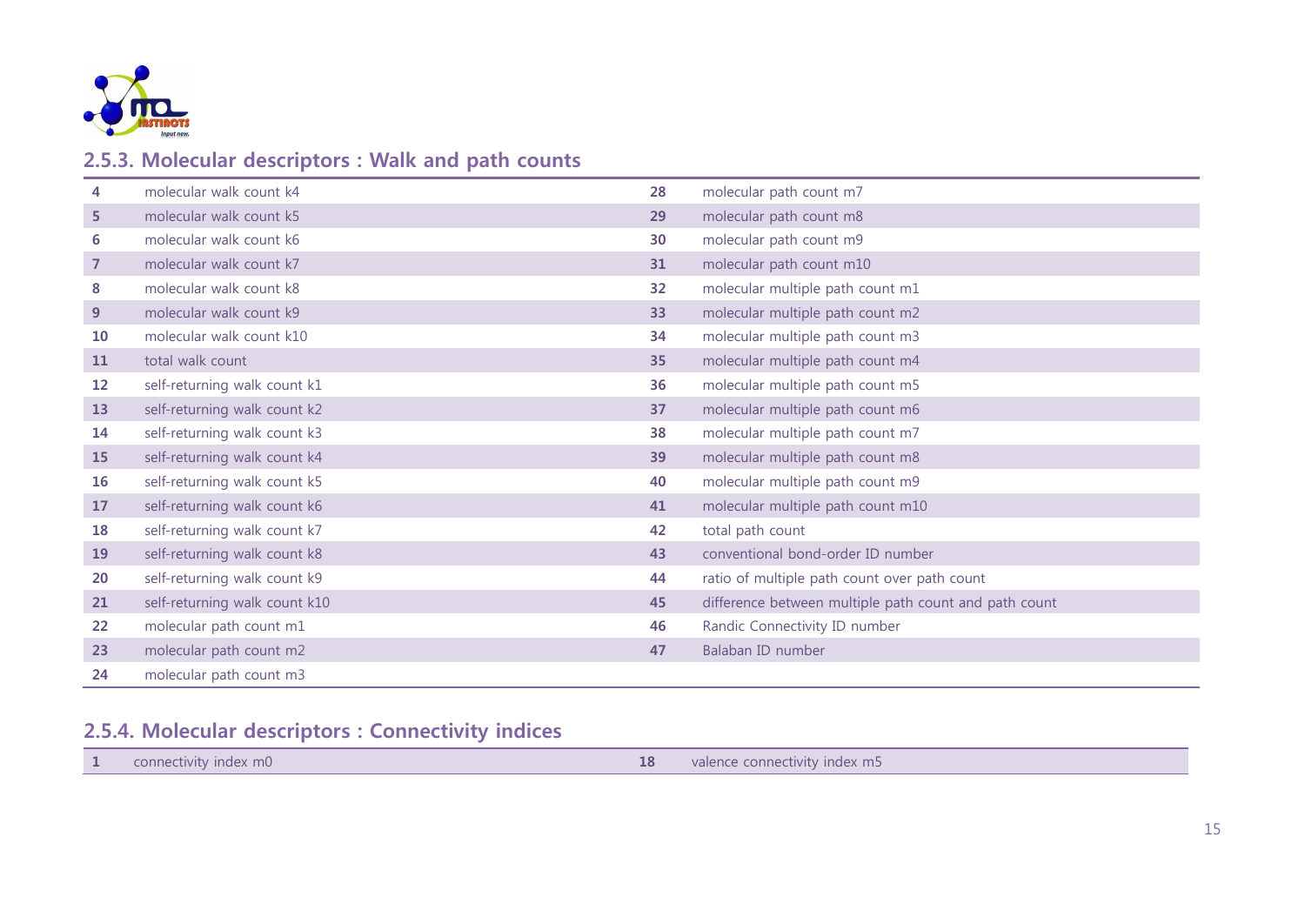

# **2.5.4. Molecular descriptors : Connectivity indices**

|              | connectivity index m1         | 19              | avg valence connectivity index m0             |
|--------------|-------------------------------|-----------------|-----------------------------------------------|
| $\mathbf{3}$ | connectivity index m2         | 20              | avg valence connectivity index m1             |
| 4            | connectivity index m3         | 21              | avg valence connectivity index m2             |
| 5.           | connectivity index m4         | 22              | avg valence connectivity index m3             |
| 6            | connectivity index m5         | 23              | avg valence connectivity index m4             |
|              | avg connectivity index m0     | 24              | avg valence connectivity index m5             |
| 8            | avg connectivity index m1     | 25              | solvation connectivity index m0               |
| 9            | avg connectivity index m2     | 26              | solvation connectivity index m1               |
| 10           | avg connectivity index m3     | 27              | solvation connectivity index m2               |
| 11           | avg connectivity index m4     | 28              | solvation connectivity index m3               |
| 12           | avg connectivity index m5     | 29              | solvation connectivity index m4               |
| 13           | valence connectivity index m0 | 30              | solvation connectivity index m5               |
| 14           | valence connectivity index m1 | 31              | modified Randic connectivity index            |
| 15           | valence connectivity index m2 | 32 <sub>2</sub> | reciprocal distance Randic-type index         |
| 16           | valence connectivity index m3 | 33              | reciprocal distance squared Randic-type index |
| 17           | valence connectivity index m4 |                 |                                               |

#### **2.5.5. Molecular descriptors : Information indices**

|   | information index on molecular size                      | 25 | structural information content level1    |
|---|----------------------------------------------------------|----|------------------------------------------|
|   | total information index of atomic composition            | 26 | complementary information content level1 |
|   | mean information index on atomic composition             | 27 | bond information content level1          |
| 4 | mean information content on the distance equality        | 28 | information content index level2         |
|   | mean information content on the distance magnitude       | 29 | total information content index level2   |
| 6 | mean information content on the distance degree equality | 30 | structural information content level2    |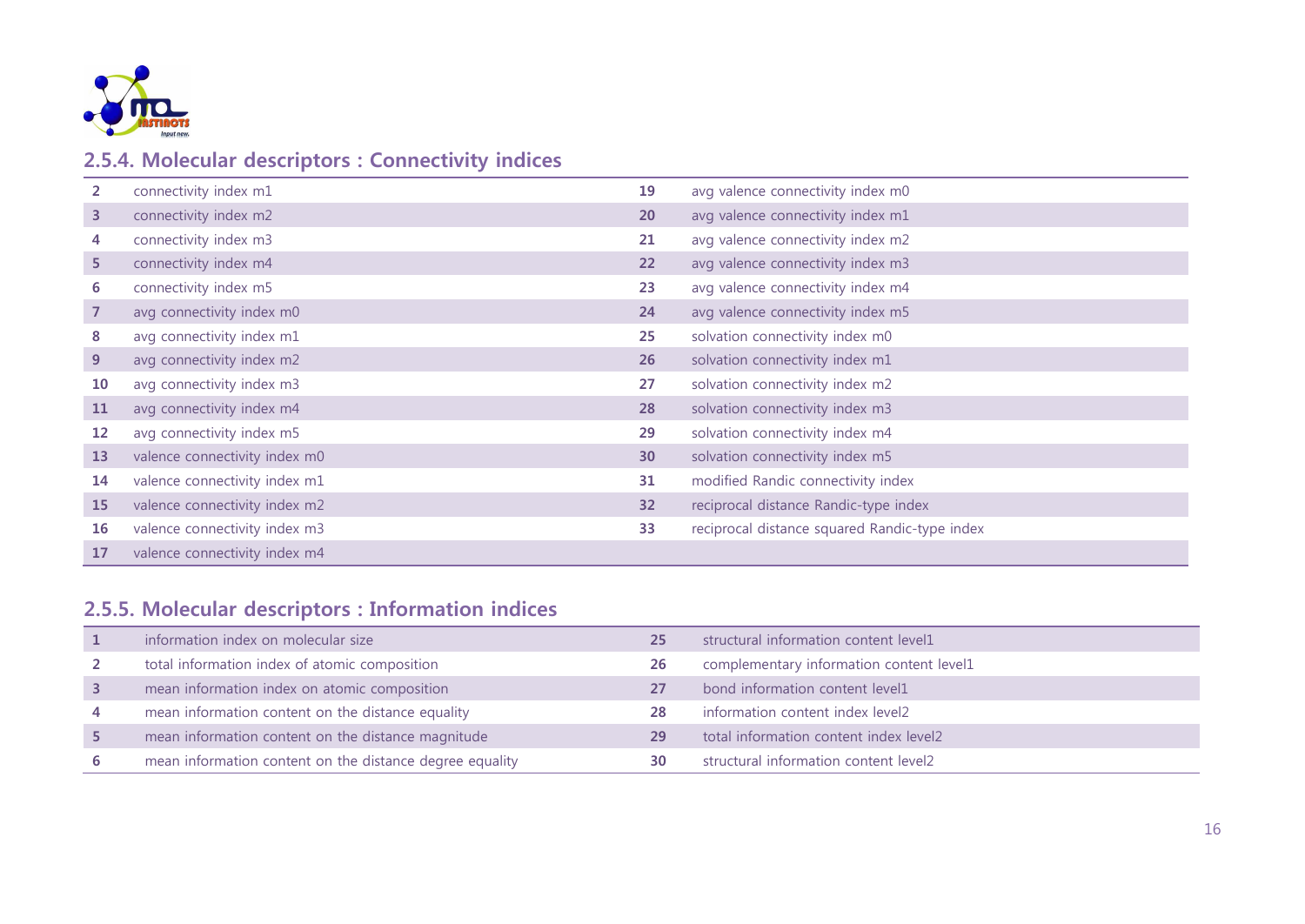

# **2.5.5. Molecular descriptors : Information indices**

| $\overline{7}$ | mean information content on the distance degree magnitude | 31 | complementary information content level2 |
|----------------|-----------------------------------------------------------|----|------------------------------------------|
| 8              | total information content on the distance equality        | 32 | bond information content level2          |
| 9              | total information content on the distance magnitude       | 33 | information content index level3         |
| 10             | mean information content on the vertex degree equality    | 34 | total information content index level3   |
| 11             | mean information content on the vertex degree magnitude   | 35 | structural information content level3    |
| 12             | graph vertex complexity index                             | 36 | complementary information content level3 |
| 13             | graph distance complexity index (log)                     | 37 | bond information content level3          |
| 14             | Balaban U index                                           | 38 | information content index level4         |
| 15             | Balaban V index                                           | 39 | total information content index level4   |
| 16             | Balaban X index                                           | 40 | structural information content level4    |
| 17             | Balaban Y index                                           | 41 | complementary information content level4 |
| 18             | information content index level0                          | 42 | bond information content level4          |
| 19             | total information content index level0                    | 43 | information content index level5         |
| 20             | structural information content level0                     | 44 | total information content index level5   |
| 21             | complementary information content level0                  | 45 | structural information content level5    |
| 22             | bond information content level0                           | 46 | complementary information content level5 |
| 23             | information content index level1                          | 47 | bond information content level5          |
| 24             | total information content index level1                    |    |                                          |

#### **2.5.6. Molecular descriptors : List of 2D autocorrelation indices**

| Broto-Moreau autocorrelation d1 (atomic masses) | 49 | Moran autocorrelation d1 (atomic Sanderson electronegativities) |
|-------------------------------------------------|----|-----------------------------------------------------------------|
| Broto-Moreau autocorrelation d2 (atomic masses) | 50 | Moran autocorrelation d2 (atomic Sanderson electronegativities) |
| Broto-Moreau autocorrelation d3 (atomic masses) | 51 | Moran autocorrelation d3 (atomic Sanderson electronegativities) |
| Broto-Moreau autocorrelation d4 (atomic masses) | 52 | Moran autocorrelation d4 (atomic Sanderson electronegativities) |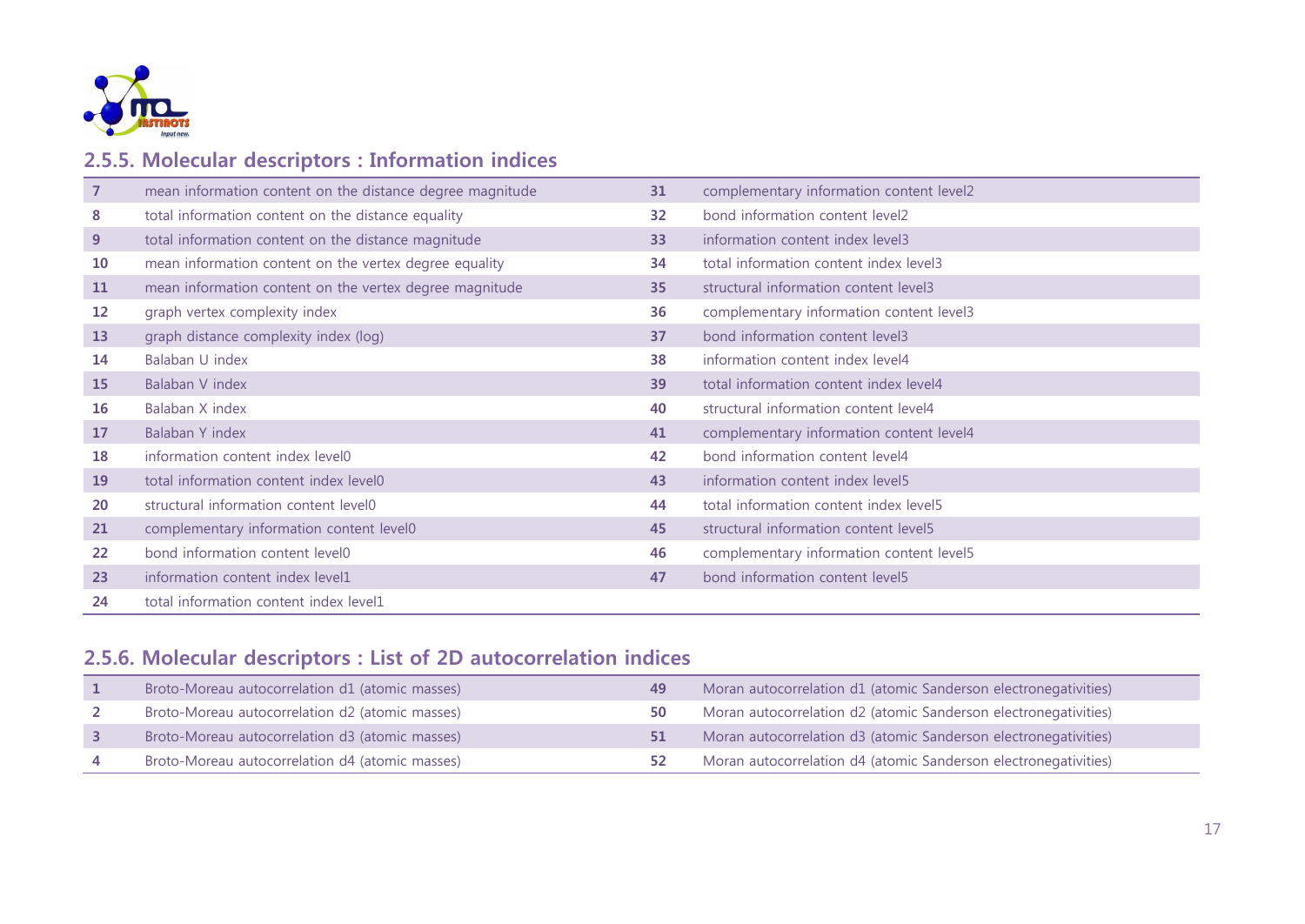

#### **2.5.6. Molecular descriptors : List of 2D autocorrelation indices**

| 5              | Broto-Moreau autocorrelation d5 (atomic masses)                        | 53 | Moran autocorrelation d5 (atomic Sanderson electronegativities) |
|----------------|------------------------------------------------------------------------|----|-----------------------------------------------------------------|
| 6              | Broto-Moreau autocorrelation d6 (atomic masses)                        | 54 | Moran autocorrelation d6 (atomic Sanderson electronegativities) |
| $\overline{7}$ | Broto-Moreau autocorrelation d7 (atomic masses)                        | 55 | Moran autocorrelation d7 (atomic Sanderson electronegativities) |
| 8              | Broto-Moreau autocorrelation d8 (atomic masses)                        | 56 | Moran autocorrelation d8 (atomic Sanderson electronegativities) |
| 9              | Broto-Moreau autocorrelation d1 (atomic van der Waals volumes)         | 57 | Moran autocorrelation d1 (atomic polarizabilities)              |
| 10             | Broto-Moreau autocorrelation d2 (atomic van der Waals volumes)         | 58 | Moran autocorrelation d2 (atomic polarizabilities)              |
| 11             | Broto-Moreau autocorrelation d3 (atomic van der Waals volumes)         | 59 | Moran autocorrelation d3 (atomic polarizabilities)              |
| 12             | Broto-Moreau autocorrelation d4 (atomic van der Waals volumes)         | 60 | Moran autocorrelation d4 (atomic polarizabilities)              |
| 13             | Broto-Moreau autocorrelation d5 (atomic van der Waals volumes)         | 61 | Moran autocorrelation d5 (atomic polarizabilities)              |
| 14             | Broto-Moreau autocorrelation d6 (atomic van der Waals volumes)         | 62 | Moran autocorrelation d6 (atomic polarizabilities)              |
| 15             | Broto-Moreau autocorrelation d7 (atomic van der Waals volumes)         | 63 | Moran autocorrelation d7 (atomic polarizabilities)              |
| <b>16</b>      | Broto-Moreau autocorrelation d8 (atomic van der Waals volumes)         | 64 | Moran autocorrelation d8 (atomic polarizabilities)              |
| 17             | Broto-Moreau autocorrelation d1 (atomic Sanderson electronegativities) | 65 | Geary autocorrelation d1 (atomic masses)                        |
| 18             | Broto-Moreau autocorrelation d2 (atomic Sanderson electronegativities) | 66 | Geary autocorrelation d2 (atomic masses)                        |
| 19             | Broto-Moreau autocorrelation d3 (atomic Sanderson electronegativities) | 67 | Geary autocorrelation d3 (atomic masses)                        |
| 20             | Broto-Moreau autocorrelation d4 (atomic Sanderson electronegativities) | 68 | Geary autocorrelation d4 (atomic masses)                        |
| 21             | Broto-Moreau autocorrelation d5 (atomic Sanderson electronegativities) | 69 | Geary autocorrelation d5 (atomic masses)                        |
| 22             | Broto-Moreau autocorrelation d6 (atomic Sanderson electronegativities) | 70 | Geary autocorrelation d6 (atomic masses)                        |
| 23             | Broto-Moreau autocorrelation d7 (atomic Sanderson electronegativities) | 71 | Geary autocorrelation d7 (atomic masses)                        |
| 24             | Broto-Moreau autocorrelation d8 (atomic Sanderson electronegativities) | 72 | Geary autocorrelation d8 (atomic masses)                        |
| 25             | Broto-Moreau autocorrelation d1 (atomic polarizabilities)              | 73 | Geary autocorrelation d1 (atomic van der Waals volumes)         |
| 26             | Broto-Moreau autocorrelation d2 (atomic polarizabilities)              | 74 | Geary autocorrelation d2 (atomic van der Waals volumes)         |
| 27             | Broto-Moreau autocorrelation d3 (atomic polarizabilities)              | 75 | Geary autocorrelation d3 (atomic van der Waals volumes)         |
| 28             | Broto-Moreau autocorrelation d4 (atomic polarizabilities)              | 76 | Geary autocorrelation d4 (atomic van der Waals volumes)         |
| 29             | Broto-Moreau autocorrelation d5 (atomic polarizabilities)              | 77 | Geary autocorrelation d5 (atomic van der Waals volumes)         |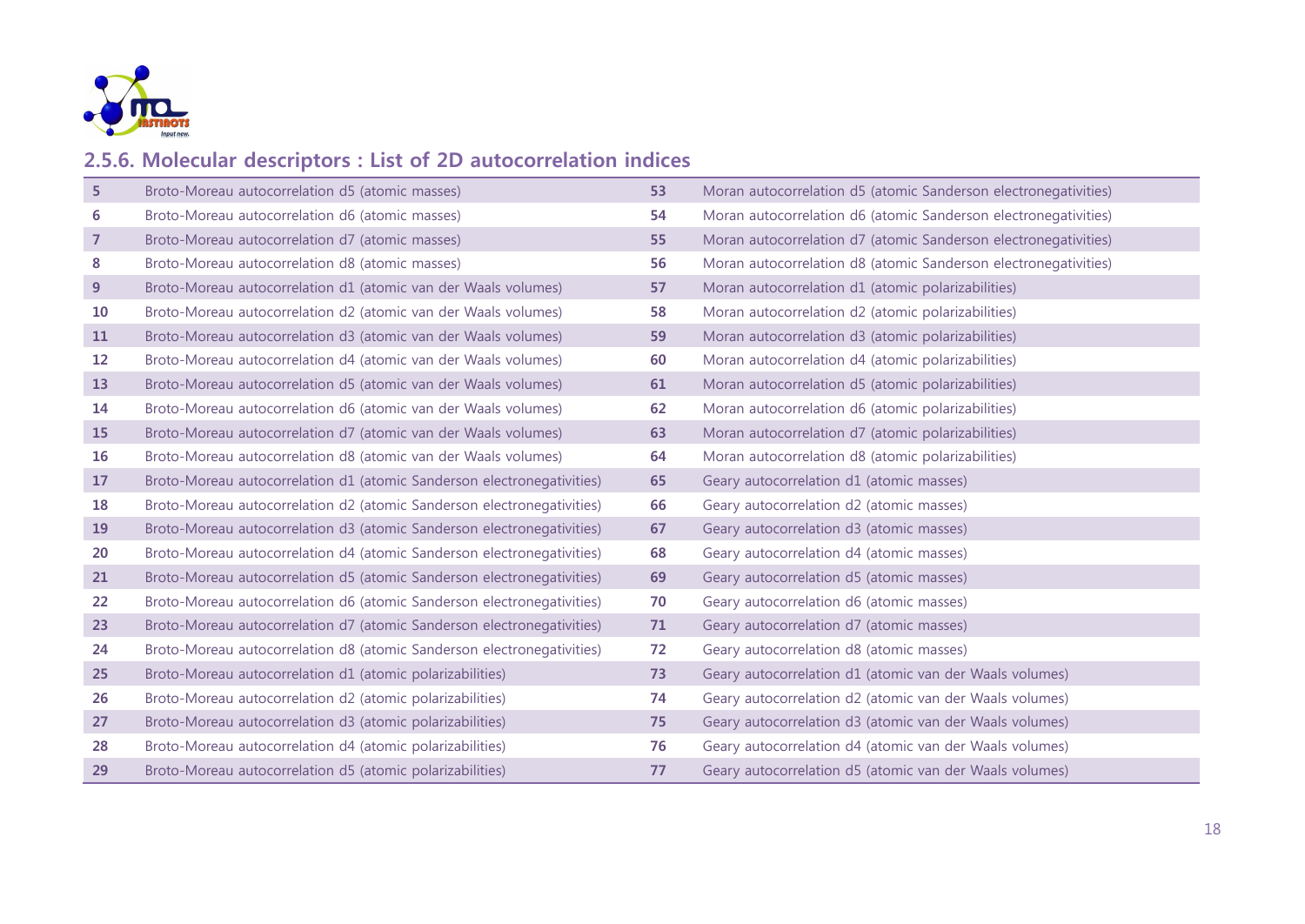

#### **2.5.6. Molecular descriptors : List of 2D autocorrelation indices**

| 30 | Broto-Moreau autocorrelation d6 (atomic polarizabilities) | 78 | Geary autocorrelation d6 (atomic van der Waals volumes)         |
|----|-----------------------------------------------------------|----|-----------------------------------------------------------------|
| 31 | Broto-Moreau autocorrelation d7 (atomic polarizabilities) | 79 | Geary autocorrelation d7 (atomic van der Waals volumes)         |
| 32 | Broto-Moreau autocorrelation d8 (atomic polarizabilities) | 80 | Geary autocorrelation d8 (atomic van der Waals volumes)         |
| 33 | Moran autocorrelation d1 (atomic masses)                  | 81 | Geary autocorrelation d1 (atomic Sanderson electronegativities) |
| 34 | Moran autocorrelation d2 (atomic masses)                  | 82 | Geary autocorrelation d2 (atomic Sanderson electronegativities) |
| 35 | Moran autocorrelation d3 (atomic masses)                  | 83 | Geary autocorrelation d3 (atomic Sanderson electronegativities) |
| 36 | Moran autocorrelation d4 (atomic masses)                  | 84 | Geary autocorrelation d4 (atomic Sanderson electronegativities) |
| 37 | Moran autocorrelation d5 (atomic masses)                  | 85 | Geary autocorrelation d5 (atomic Sanderson electronegativities) |
| 38 | Moran autocorrelation d6 (atomic masses)                  | 86 | Geary autocorrelation d6 (atomic Sanderson electronegativities) |
| 39 | Moran autocorrelation d7 (atomic masses)                  | 87 | Geary autocorrelation d7 (atomic Sanderson electronegativities) |
| 40 | Moran autocorrelation d8 (atomic masses)                  | 88 | Geary autocorrelation d8 (atomic Sanderson electronegativities) |
| 41 | Moran autocorrelation d1 (atomic van der Waals volumes)   | 89 | Geary autocorrelation d1 (atomic polarizabilities)              |
| 42 | Moran autocorrelation d2 (atomic van der Waals volumes)   | 90 | Geary autocorrelation d2 (atomic polarizabilities)              |
| 43 | Moran autocorrelation d3 (atomic van der Waals volumes)   | 91 | Geary autocorrelation d3 (atomic polarizabilities)              |
| 44 | Moran autocorrelation d4 (atomic van der Waals volumes)   | 92 | Geary autocorrelation d4 (atomic polarizabilities)              |
| 45 | Moran autocorrelation d5 (atomic van der Waals volumes)   | 93 | Geary autocorrelation d5 (atomic polarizabilities)              |
| 46 | Moran autocorrelation d6 (atomic van der Waals volumes)   | 94 | Geary autocorrelation d6 (atomic polarizabilities)              |
| 47 | Moran autocorrelation d7 (atomic van der Waals volumes)   | 95 | Geary autocorrelation d7 (atomic polarizabilities)              |
| 48 | Moran autocorrelation d8 (atomic van der Waals volumes)   | 96 | Geary autocorrelation d8 (atomic polarizabilities)              |

#### **2.5.7. Molecular descriptors : Edge adjacency indices**

| edge connectivity index (order 0)                    | spectral moment 8 of edge adjacency matrix  |
|------------------------------------------------------|---------------------------------------------|
| edge connectivity index (order 1)                    | spectral moment 9 of edge adjacency matrix  |
| eigenvalue 1 of edge adjacency matrix (edge degrees) | spectral moment 10 of edge adjacency matrix |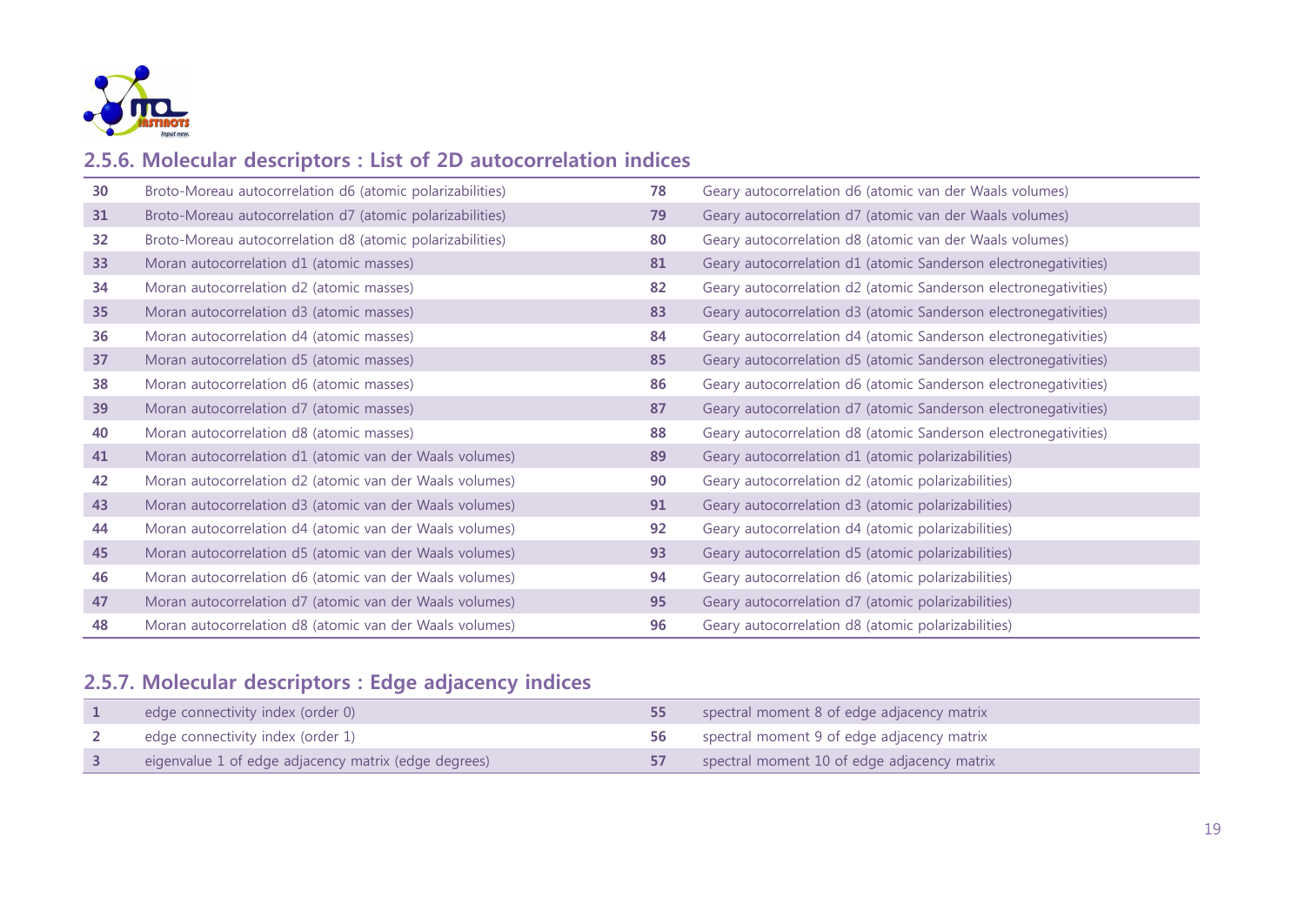

# **2.5.7. Molecular descriptors : Edge adjacency indices**

| 4                 | eigenvalue 2 of edge adjacency matrix (edge degrees)    | 58 | spectral moment 11 of edge adjacency matrix                 |
|-------------------|---------------------------------------------------------|----|-------------------------------------------------------------|
| 5                 | eigenvalue 3 of edge adjacency matrix (edge degrees)    | 59 | spectral moment 12 of edge adjacency matrix                 |
| 6                 | eigenvalue 4 of edge adjacency matrix (edge degrees)    | 60 | spectral moment 13 of edge adjacency matrix                 |
| $\overline{7}$    | eigenvalue 5 of edge adjacency matrix (edge degrees)    | 61 | spectral moment 14 of edge adjacency matrix                 |
| 8                 | eigenvalue 6 of edge adjacency matrix (edge degrees)    | 62 | spectral moment 15 of edge adjacency matrix                 |
| 9                 | eigenvalue 7 of edge adjacency matrix (edge degrees)    | 63 | spectral moment 1 of edge adjacency matrix (edge degrees)   |
| 10                | eigenvalue 8 of edge adjacency matrix (edge degrees)    | 64 | spectral moment 2 of edge adjacency matrix (edge degrees)   |
| 11                | eigenvalue 9 of edge adjacency matrix (edge degrees)    | 65 | spectral moment 3 of edge adjacency matrix (edge degrees)   |
| $12 \overline{ }$ | eigenvalue 10 of edge adjacency matrix (edge degrees)   | 66 | spectral moment 4 of edge adjacency matrix (edge degrees)   |
| 13                | eigenvalue 11 of edge adjacency matrix (edge degrees)   | 67 | spectral moment 5 of edge adjacency matrix (edge degrees)   |
| 14                | eigenvalue 12 of edge adjacency matrix (edge degrees)   | 68 | spectral moment 6 of edge adjacency matrix (edge degrees)   |
| 15                | eigenvalue 13 of edge adjacency matrix (edge degrees)   | 69 | spectral moment 7 of edge adjacency matrix (edge degrees)   |
| 16                | eigenvalue 14 of edge adjacency matrix (edge degrees)   | 70 | spectral moment 8 of edge adjacency matrix (edge degrees)   |
| 17                | eigenvalue 15 of edge adjacency matrix (edge degrees)   | 71 | spectral moment 9 of edge adjacency matrix (edge degrees)   |
| 18                | eigenvalue 1 of edge adjacency matrix (dipole moments)  | 72 | spectral moment 10 of edge adjacency matrix (edge degrees)  |
| 19                | eigenvalue 2 of edge adjacency matrix (dipole moments)  | 73 | spectral moment 11 of edge adjacency matrix (edge degrees)  |
| 20                | eigenvalue 3 of edge adjacency matrix (dipole moments)  | 74 | spectral moment 12 of edge adjacency matrix (edge degrees)  |
| 21                | eigenvalue 4 of edge adjacency matrix (dipole moments)  | 75 | spectral moment 13 of edge adjacency matrix (edge degrees)  |
| 22                | eigenvalue 5 of edge adjacency matrix (dipole moments)  | 76 | spectral moment 14 of edge adjacency matrix (edge degrees)  |
| 23                | eigenvalue 6 of edge adjacency matrix (dipole moments)  | 77 | spectral moment 15 of edge adjacency matrix (edge degrees)  |
| 24                | eigenvalue 7 of edge adjacency matrix (dipole moments)  | 78 | spectral moment 1 of edge adjacency matrix (dipole moments) |
| 25                | eigenvalue 8 of edge adjacency matrix (dipole moments)  | 79 | spectral moment 2 of edge adjacency matrix (dipole moments) |
| 26                | eigenvalue 9 of edge adjacency matrix (dipole moments)  | 80 | spectral moment 3 of edge adjacency matrix (dipole moments) |
| 27                | eigenvalue 10 of edge adjacency matrix (dipole moments) | 81 | spectral moment 4 of edge adjacency matrix (dipole moments) |
| 28                | eigenvalue 11 of edge adjacency matrix (dipole moments) | 82 | spectral moment 5 of edge adjacency matrix (dipole moments) |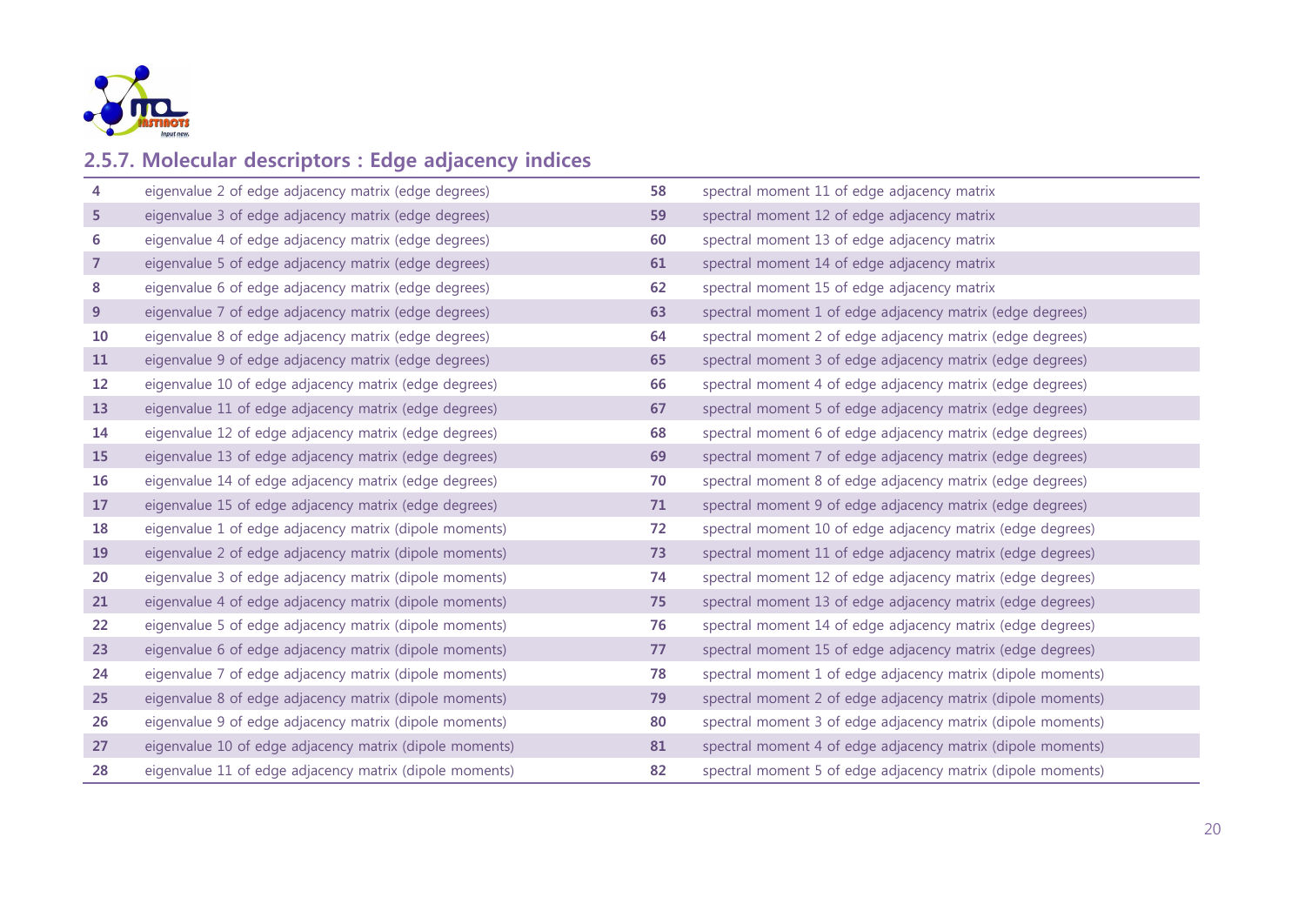

# **2.5.7. Molecular descriptors : Edge adjacency indices**

| 29 | eigenvalue 12 of edge adjacency matrix (dipole moments)      | 83  | spectral moment 6 of edge adjacency matrix (dipole moments)       |
|----|--------------------------------------------------------------|-----|-------------------------------------------------------------------|
| 30 | eigenvalue 13 of edge adjacency matrix (dipole moments)      | 84  | spectral moment 7 of edge adjacency matrix (dipole moments)       |
| 31 | eigenvalue 14 of edge adjacency matrix (dipole moments)      | 85  | spectral moment 8 of edge adjacency matrix (dipole moments)       |
| 32 | eigenvalue 15 of edge adjacency matrix (dipole moments)      | 86  | spectral moment 9 of edge adjacency matrix (dipole moments)       |
| 33 | eigenvalue 1 of edge adjacency matrix (resonance integrals)  | 87  | spectral moment 10 of edge adjacency matrix (dipole moments)      |
| 34 | eigenvalue 2 of edge adjacency matrix (resonance integrals)  | 88  | spectral moment 11 of edge adjacency matrix (dipole moments)      |
| 35 | eigenvalue 3 of edge adjacency matrix (resonance integrals)  | 89  | spectral moment 12 of edge adjacency matrix (dipole moments)      |
| 36 | eigenvalue 4 of edge adjacency matrix (resonance integrals)  | 90  | spectral moment 13 of edge adjacency matrix (dipole moments)      |
| 37 | eigenvalue 5 of edge adjacency matrix (resonance integrals)  | 91  | spectral moment 14 of edge adjacency matrix (dipole moments)      |
| 38 | eigenvalue 6 of edge adjacency matrix (resonance integrals)  | 92  | spectral moment 15 of edge adjacency matrix (dipole moments)      |
| 39 | eigenvalue 7 of edge adjacency matrix (resonance integrals)  | 93  | spectral moment 1 of edge adjacency matrix (resonance integrals)  |
| 40 | eigenvalue 8 of edge adjacency matrix (resonance integrals)  | 94  | spectral moment 2 of edge adjacency matrix (resonance integrals)  |
| 41 | eigenvalue 9 of edge adjacency matrix (resonance integrals)  | 95  | spectral moment 3 of edge adjacency matrix (resonance integrals)  |
| 42 | eigenvalue 10 of edge adjacency matrix (resonance integrals) | 96  | spectral moment 4 of edge adjacency matrix (resonance integrals)  |
| 43 | eigenvalue 11 of edge adjacency matrix (resonance integrals) | 97  | spectral moment 5 of edge adjacency matrix (resonance integrals)  |
| 44 | eigenvalue 12 of edge adjacency matrix (resonance integrals) | 98  | spectral moment 6 of edge adjacency matrix (resonance integrals)  |
| 45 | eigenvalue 13 of edge adjacency matrix (resonance integrals) | 99  | spectral moment 7 of edge adjacency matrix (resonance integrals)  |
| 46 | eigenvalue 14 of edge adjacency matrix (resonance integrals) | 100 | spectral moment 8 of edge adjacency matrix (resonance integrals)  |
| 47 | eigenvalue 15 of edge adjacency matrix (resonance integrals) | 101 | spectral moment 9 of edge adjacency matrix (resonance integrals)  |
| 48 | spectral moment 1 of edge adjacency matrix                   | 102 | spectral moment 10 of edge adjacency matrix (resonance integrals) |
| 49 | spectral moment 2 of edge adjacency matrix                   | 103 | spectral moment 11 of edge adjacency matrix (resonance integrals) |
| 50 | spectral moment 3 of edge adjacency matrix                   | 104 | spectral moment 12 of edge adjacency matrix (resonance integrals) |
| 51 | spectral moment 4 of edge adjacency matrix                   | 105 | spectral moment 13 of edge adjacency matrix (resonance integrals) |
| 52 | spectral moment 5 of edge adjacency matrix                   | 106 | spectral moment 14 of edge adjacency matrix (resonance integrals) |
| 53 | spectral moment 6 of edge adjacency matrix                   | 107 | spectral moment 15 of edge adjacency matrix (resonance integrals) |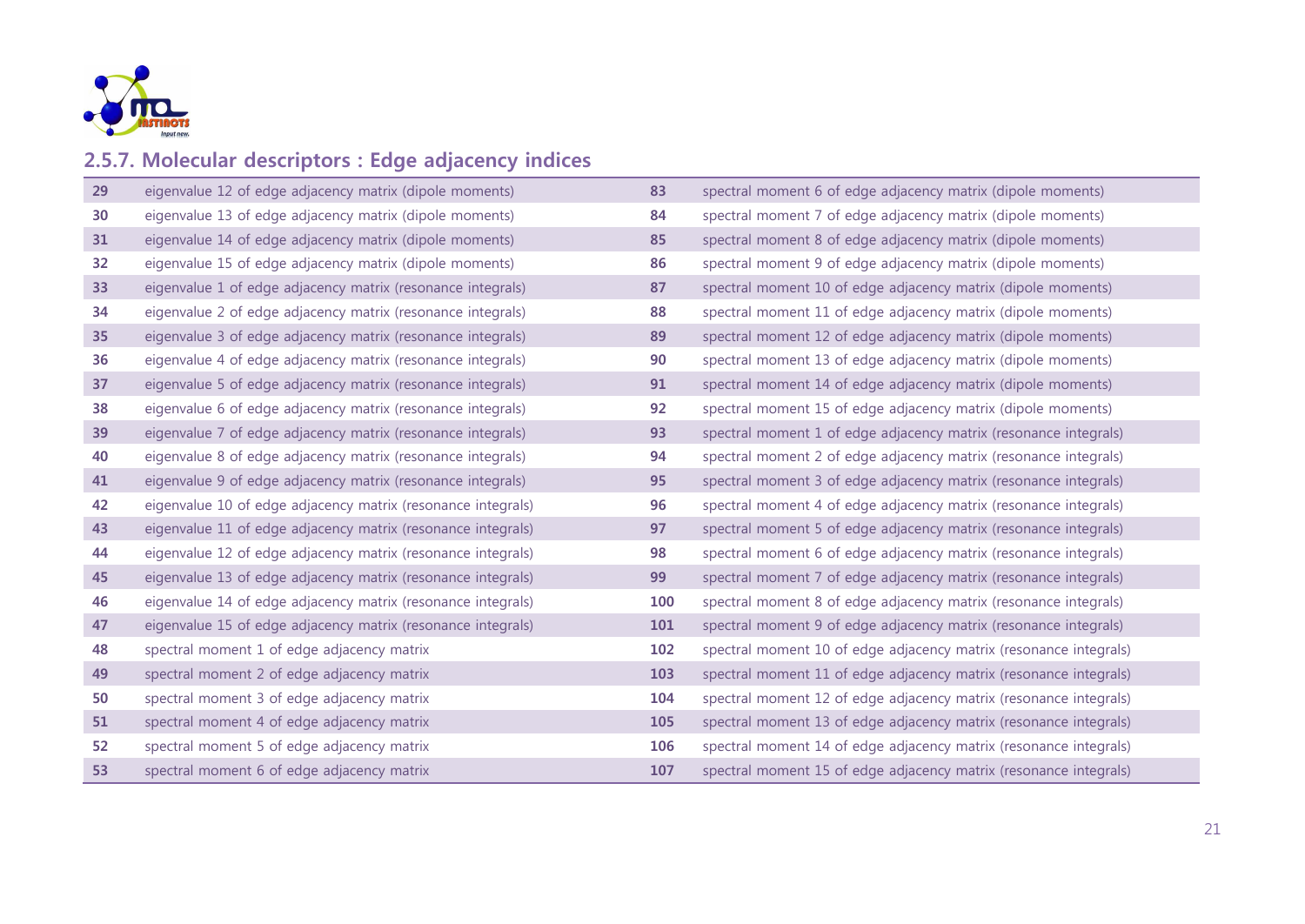

#### **2.5.7. Molecular descriptors : Edge adjacency indices**

spectral moment 7 of edge adjacency matrix

#### **2.5.8. Molecular descriptors : Burden eigenvalues descriptors**

| $\mathbf{1}$   | highest positive eigenvalue k1 of Burden matrix (atomic masses)                | 33 | highest positive eigenvalue k1 of Burden matrix(atomic Sanderson electronegativities)  |
|----------------|--------------------------------------------------------------------------------|----|----------------------------------------------------------------------------------------|
| $\overline{2}$ | highest positive eigenvalue k2 of Burden matrix (atomic masses)                | 34 | highest positive eigenvalue k2 of Burden matrix(atomic Sanderson electronegativities)  |
| 3              | highest positive eigenvalue k3 of Burden matrix (atomic masses)                | 35 | highest positive eigenvalue k3 of Burden matrix(atomic Sanderson electronegativities)  |
| 4              | highest positive eigenvalue k4 of Burden matrix (atomic masses)                | 36 | highest positive eigenvalue k4 of Burden matrix (atomic Sanderson electronegativities) |
| 5.             | highest positive eigenvalue k5 of Burden matrix (atomic masses)                | 37 | highest positive eigenvalue k5 of Burden matrix(atomic Sanderson electronegativities)  |
| 6              | highest positive eigenvalue k6 of Burden matrix (atomic masses)                | 38 | highest positive eigenvalue k6 of Burden matrix(atomic Sanderson electronegativities)  |
| $\overline{7}$ | highest positive eigenvalue k7 of Burden matrix (atomic masses)                | 39 | highest positive eigenvalue k7 of Burden matrix(atomic Sanderson electronegativities)  |
| 8              | highest positive eigenvalue k8 of Burden matrix (atomic masses)                | 40 | highest positive eigenvalue k8 of Burden matrix(atomic Sanderson electronegativities)  |
| 9              | lowest negative eigenvalue k1 of Burden matrix (atomic masses)                 | 41 | lowest negative eigenvalue k1 of Burden matrix(atomic Sanderson electronegativities)   |
| 10             | lowest negative eigenvalue k2 of Burden matrix (atomic masses)                 | 42 | lowest negative eigenvalue k2 of Burden matrix(atomic Sanderson electronegativities)   |
| 11             | lowest negative eigenvalue k3 of Burden matrix (atomic masses)                 | 43 | lowest negative eigenvalue k3 of Burden matrix(atomic Sanderson electronegativities)   |
| 12             | lowest negative eigenvalue k4 of Burden matrix (atomic masses)                 | 44 | lowest negative eigenvalue k4 of Burden matrix(atomic Sanderson electronegativities)   |
| 13             | lowest negative eigenvalue k5 of Burden matrix (atomic masses)                 | 45 | lowest negative eigenvalue k5 of Burden matrix(atomic Sanderson electronegativities)   |
| 14             | lowest negative eigenvalue k6 of Burden matrix (atomic masses)                 | 46 | lowest negative eigenvalue k6 of Burden matrix (atomic Sanderson electronegativities)  |
| 15             | lowest negative eigenvalue k7 of Burden matrix (atomic masses)                 | 47 | lowest negative eigenvalue k7 of Burden matrix(atomic Sanderson electronegativities)   |
| 16             | lowest negative eigenvalue k8 of Burden matrix (atomic masses)                 | 48 | lowest negative eigenvalue k8 of Burden matrix(atomic Sanderson electronegativities)   |
| 17             | highest positive eigenvalue k1 of Burden matrix (atomic van der Waals volumes) | 49 | highest positive eigenvalue k1 of Burden matrix (atomic polarizabilities)              |
| 18             | highest positive eigenvalue k2 of Burden matrix (atomic van der Waals volumes) | 50 | highest positive eigenvalue k2 of Burden matrix (atomic polarizabilities)              |
| 19             | highest positive eigenvalue k3 of Burden matrix (atomic van der Waals volumes) | 51 | highest positive eigenvalue k3 of Burden matrix (atomic polarizabilities)              |
| 20             | highest positive eigenvalue k4 of Burden matrix (atomic van der Waals volumes) | 52 | highest positive eigenvalue k4 of Burden matrix (atomic polarizabilities)              |
| 21             | highest positive eigenvalue k5 of Burden matrix (atomic van der Waals volumes) | 53 | highest positive eigenvalue k5 of Burden matrix (atomic polarizabilities)              |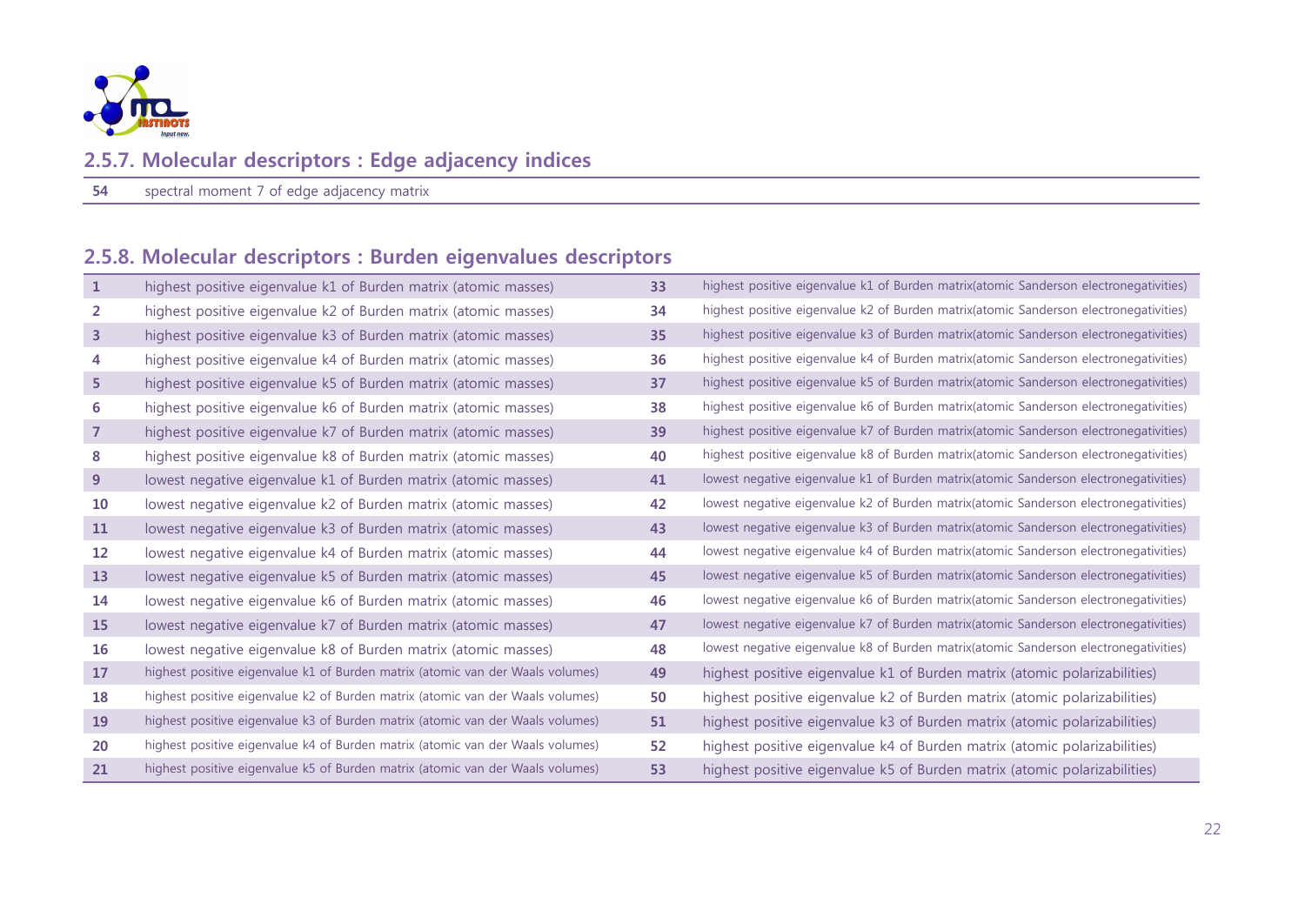

#### **2.5.8. Molecular descriptors : Burden eigenvalues descriptors**

| 22 | highest positive eigenvalue k6 of Burden matrix (atomic van der Waals volumes) | 54 | highest positive eigenvalue k6 of Burden matrix (atomic polarizabilities) |
|----|--------------------------------------------------------------------------------|----|---------------------------------------------------------------------------|
| 23 | highest positive eigenvalue k7 of Burden matrix (atomic van der Waals volumes) | 55 | highest positive eigenvalue k7 of Burden matrix (atomic polarizabilities) |
| 24 | highest positive eigenvalue k8 of Burden matrix (atomic van der Waals volumes) | 56 | highest positive eigenvalue k8 of Burden matrix (atomic polarizabilities) |
| 25 | lowest negative eigenvalue k1 of Burden matrix (atomic van der Waals volumes)  | 57 | lowest negative eigenvalue k1 of Burden matrix (atomic polarizabilities)  |
| 26 | lowest negative eigenvalue k2 of Burden matrix (atomic van der Waals volumes)  | 58 | lowest negative eigenvalue k2 of Burden matrix (atomic polarizabilities)  |
| 27 | lowest negative eigenvalue k3 of Burden matrix (atomic van der Waals volumes)  | 59 | lowest negative eigenvalue k3 of Burden matrix (atomic polarizabilities)  |
| 28 | lowest negative eigenvalue k4 of Burden matrix (atomic van der Waals volumes)  | 60 | lowest negative eigenvalue k4 of Burden matrix (atomic polarizabilities)  |
| 29 | lowest negative eigenvalue k5 of Burden matrix (atomic van der Waals volumes)  | 61 | lowest negative eigenvalue k5 of Burden matrix (atomic polarizabilities)  |
| 30 | lowest negative eigenvalue k6 of Burden matrix (atomic van der Waals volumes)  | 62 | lowest negative eigenvalue k6 of Burden matrix (atomic polarizabilities)  |
| 31 | lowest negative eigenvalue k7 of Burden matrix (atomic van der Waals volumes)  | 63 | lowest negative eigenvalue k7 of Burden matrix (atomic polarizabilities)  |
| 32 | lowest negative eigenvalue k8 of Burden matrix (atomic van der Waals volumes)  | 64 | lowest negative eigenvalue k8 of Burden matrix (atomic polarizabilities)  |

#### **2.5.9. Molecular descriptors : Topological charge indices**

|    | topological charge index k1      | 12 | mean topological charge index k2  |
|----|----------------------------------|----|-----------------------------------|
|    | topological charge index k2      | 13 | mean topological charge index k3  |
|    | topological charge index k3      | 14 | mean topological charge index k4  |
| 4  | topological charge index k4      | 15 | mean topological charge index k5  |
|    | topological charge index k5      | 16 | mean topological charge index k6  |
| 6  | topological charge index k6      | 17 | mean topological charge index k7  |
|    | topological charge index k7      | 18 | mean topological charge index k8  |
| 8  | topological charge index k8      | 19 | mean topological charge index k9  |
| 9  | topological charge index k9      | 20 | mean topological charge index k10 |
| 10 | topological charge index k10     | 21 | global topological charge index   |
| 11 | mean topological charge index k1 |    |                                   |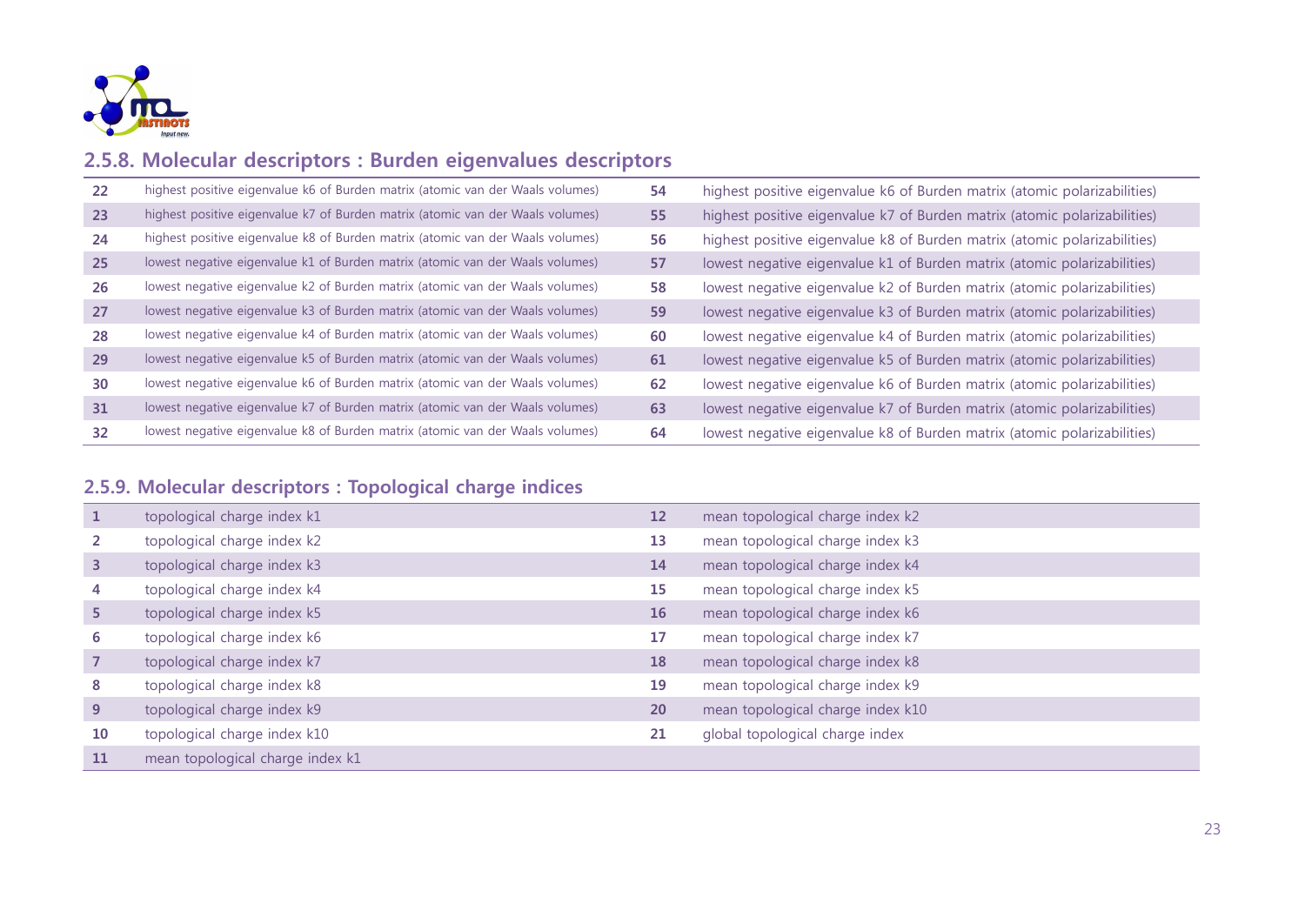

# **2.5.10. Molecular descriptors : Eigenvalue-based indices**

|                | Lovasz-Pelikan index (leading eigenvalue)                        | 23 | Randic-type eigenvector coeff. sum (distance matrix)                           |
|----------------|------------------------------------------------------------------|----|--------------------------------------------------------------------------------|
| 2.             | leading eigenvalue (Barysz distance matrix)                      | 24 | avg Randic-type eigenvector-based index (distance matrix)                      |
| 3              | leading eigenvalue (mass weighted distance matrix)               | 25 | eigenvector coeff. sum (Barysz distance matrix)                                |
| 4              | leading eigenvalue (van der Waals weighted distantce matrix)     | 26 | avg eigenvector coeff. sum (Barysz distance matrix)                            |
| 5              | leading eigenvalue (electronegativity weighted distance matrix)  | 27 | Randic-type eigenvector coeff. sum (Barysz distance matrix)                    |
| 6              | leading eigenvalue (polarizability weighted distance matrix)     | 28 | avg Randic-type eigenvector-based index (Barysz distance matrix)               |
| $\overline{7}$ | eigenvalue sum (Barysz distance matrix)                          | 29 | eigenvector coeff. sum (mass weighted distance matrix)                         |
| 8              | eigenvalue sum (mass weighted distance matrix)                   | 30 | avg eigenvector coeff. sum (mass weighted distance matrix)                     |
| 9              | eigenvalue sum (van der Waals weighted distantce matrix)         | 31 | Randic-type eigenvector coeff. sum (mass weighted distance matrix)             |
| 10             | eigenvalue sum (electronegativity weighted distance matrix)      | 32 | avg Randic-type eigenvector-based index (mass weighted distance matrix)        |
| 11             | eigenvalue sum (polarizability weighted distance matrix)         | 33 | eigenvector coeff. sum (van der Waals weighted distance matrix)                |
| 12             | abs. eigenvalue sum (Barysz distance matrix)                     | 34 | avg eigenvector coeff. sum (van der Waals weighted distance matrix)            |
| 13             | abs. eigenvalue sum (mass weighted distance matrix)              | 35 | Randic-type eigenvector coeff. sum (van der Waals weighted distance<br>matrix) |
| 14             | abs. eigenvalue sum (van der Waals weighted distantce matrix)    | 36 | avg Randic-type eigenvector-based index (van der Waals weighted distance       |
|                |                                                                  |    | matrix)                                                                        |
| <b>15</b>      | abs. eigenvalue sum (electronegativity weighted distance matrix) | 37 | eigenvector coeff. sum (electronegativity weighted distance matrix)            |
| 16             | abs. eigenvalue sum (polarizability weighted distance matrix)    | 38 | avg eigenvector coeff. sum (electronegativity weighted distance matrix)        |
| 17             | eigenvector coeff. sum (adjacency matrix)                        | 39 | Randic-type eigenvector coeff. sum (electronegativity weighted distance        |
|                |                                                                  |    | matrix)                                                                        |
| 18             | avg eigenvector coeff. sum (adjacency matrix)                    | 40 | avg Randic-type eigenvector-based index (electronegativity weighted            |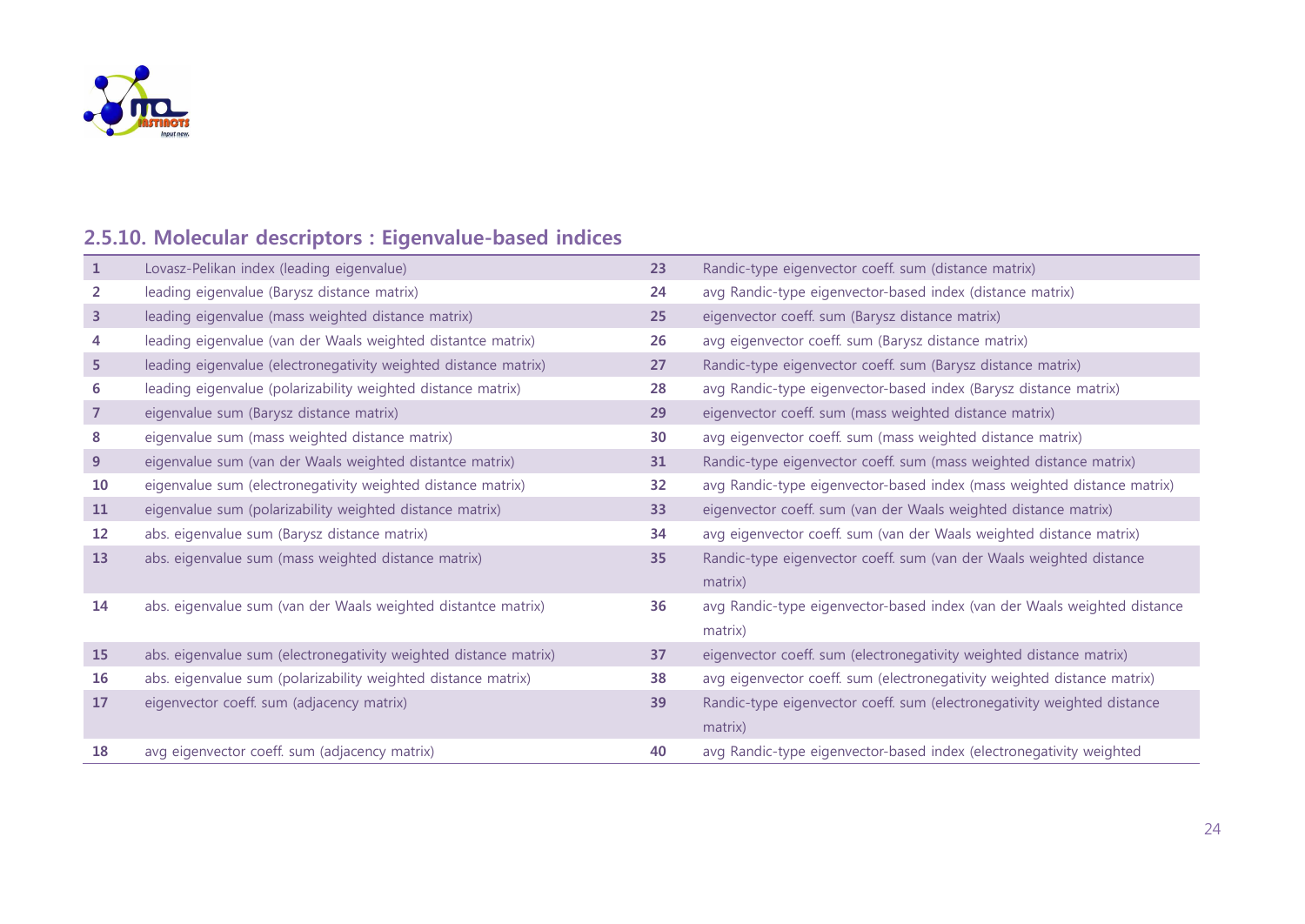

#### **2.5.10. Molecular descriptors : Eigenvalue-based indices**

|           |                                                            |    | distance matrix)                                                             |
|-----------|------------------------------------------------------------|----|------------------------------------------------------------------------------|
| <b>19</b> | Randic-type eigenvector coeff. sum (adjacency matrix)      | 41 | eigenvector coeff. sum (polarizability weighted distance matrix)             |
| -20       | avg Randic-type eigenvector-based index (adjacency matrix) | 42 | avg eigenvector coeff. sum (polarizability weighted distance matrix)         |
|           | eigenvector coeff. sum (distance matrix)                   | 43 | Randic-type eigenvector coeff. sum (polarizability weighted distance matrix) |
|           | avg eigenvector coeff. sum (distance matrix)               | 44 | avg Randic-type eigenvector-based index (polarizability weighted distance    |
|           |                                                            |    | matrix)                                                                      |

#### **2.5.11. Molecular descriptors : Randic molecular profiles**

| 1              | Randic molecular profile k1  | 22 | Randic shape profile k2  |
|----------------|------------------------------|----|--------------------------|
| $\overline{2}$ | Randic molecular profile k2  | 23 | Randic shape profile k3  |
| 3 <sup>1</sup> | Randic molecular profile k3  | 24 | Randic shape profile k4  |
| 4              | Randic molecular profile k4  | 25 | Randic shape profile k5  |
| 5 <sup>1</sup> | Randic molecular profile k5  | 26 | Randic shape profile k6  |
| 6              | Randic molecular profile k6  | 27 | Randic shape profile k7  |
| $\overline{7}$ | Randic molecular profile k7  | 28 | Randic shape profile k8  |
| 8              | Randic molecular profile k8  | 29 | Randic shape profile k9  |
| 9              | Randic molecular profile k9  | 30 | Randic shape profile k10 |
| 10             | Randic molecular profile k10 | 31 | Randic shape profile k11 |
| 11             | Randic molecular profile k11 | 32 | Randic shape profile k12 |
| 12             | Randic molecular profile k12 | 33 | Randic shape profile k13 |
| 13             | Randic molecular profile k13 | 34 | Randic shape profile k14 |
| 14             | Randic molecular profile k14 | 35 | Randic shape profile k15 |
| <b>15</b>      | Randic molecular profile k15 | 36 | Randic shape profile k16 |
| 16             | Randic molecular profile k16 | 37 | Randic shape profile k17 |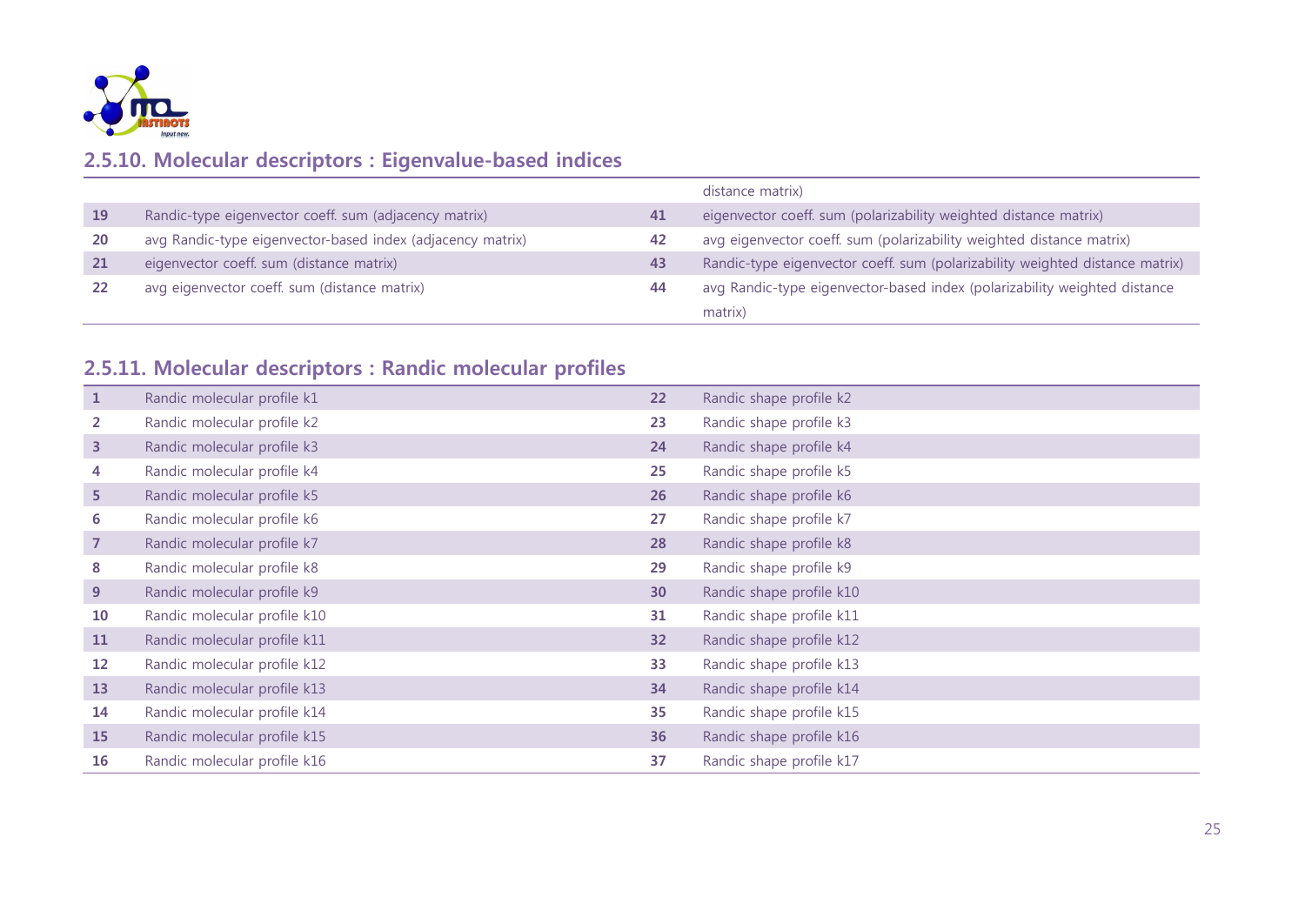

#### **2.5.11. Molecular descriptors : Randic molecular profiles**

| 17 | Randic molecular profile k17 | 38 | Randic shape profile k18                 |
|----|------------------------------|----|------------------------------------------|
| 18 | Randic molecular profile k18 | 39 | Randic shape profile k19                 |
| 19 | Randic molecular profile k19 | 40 | Randic shape profile k20                 |
| 20 | Randic molecular profile k20 | 41 | avg Randic shape profile index (order 2) |
| 21 | Randic shape profile k1      |    |                                          |

#### **2.5.12. Molecular descriptors : Geometrical descriptors**

| 1              | Moment of inertia A               | 29 | Length / Breadth by WHIM                                   |
|----------------|-----------------------------------|----|------------------------------------------------------------|
| $\overline{2}$ | Moment of inertia B               | 30 | absolute eigenvalue sum on geometry matrix                 |
| 3              | Moment of inertia C               | 31 | Harmonic Oscillator Model of Aromaticity index             |
| 4              | <b>XY Shadow</b>                  | 32 | Jug ring current index                                     |
| 5.             | XY Shadow / XY Rectangle          | 33 | aromaticity index                                          |
| 6              | YZ Shadow                         | 34 | Homeostasis Model Assessment (HOMA) total index            |
| $\overline{7}$ | YZ Shadow / YZ Rectangle          | 35 | CoMMA displacement (atomic masses)                         |
| 8              | <b>ZX Shadow</b>                  | 36 | CoMMA quadrupole xx (atomic masses)                        |
| 9              | ZX Shadow / ZX Rectangle          | 37 | CoMMA quadrupole yy (atomic masses)                        |
| 10             | Molecular volume                  | 38 | CoMMA quadrupole zz (atomic masses)                        |
| 11             | Molecular volume / XYZ Box        | 39 | CoMMA displacement (atomic van der Waals volumes)          |
| 12             | Molecular surface area            | 40 | CoMMA quadrupole xx (atomic van der Waals volumes)         |
| 13             | 3D-Wiener index                   | 41 | CoMMA quadrupole yy (atomic van der Waals volumes)         |
| 14             | 3D-Balaban index                  | 42 | CoMMA quadrupole zz (atomic van der Waals volumes)         |
| 15             | 3D-Harary index                   | 43 | CoMMA displacement (atomic Sanderson electronegativities)  |
| 16             | average geometric distance degree | 44 | CoMMA quadrupole xx (atomic Sanderson electronegativities) |
| 17             | distance/distance index           | 45 | CoMMA quadrupole yy (atomic Sanderson electronegativities) |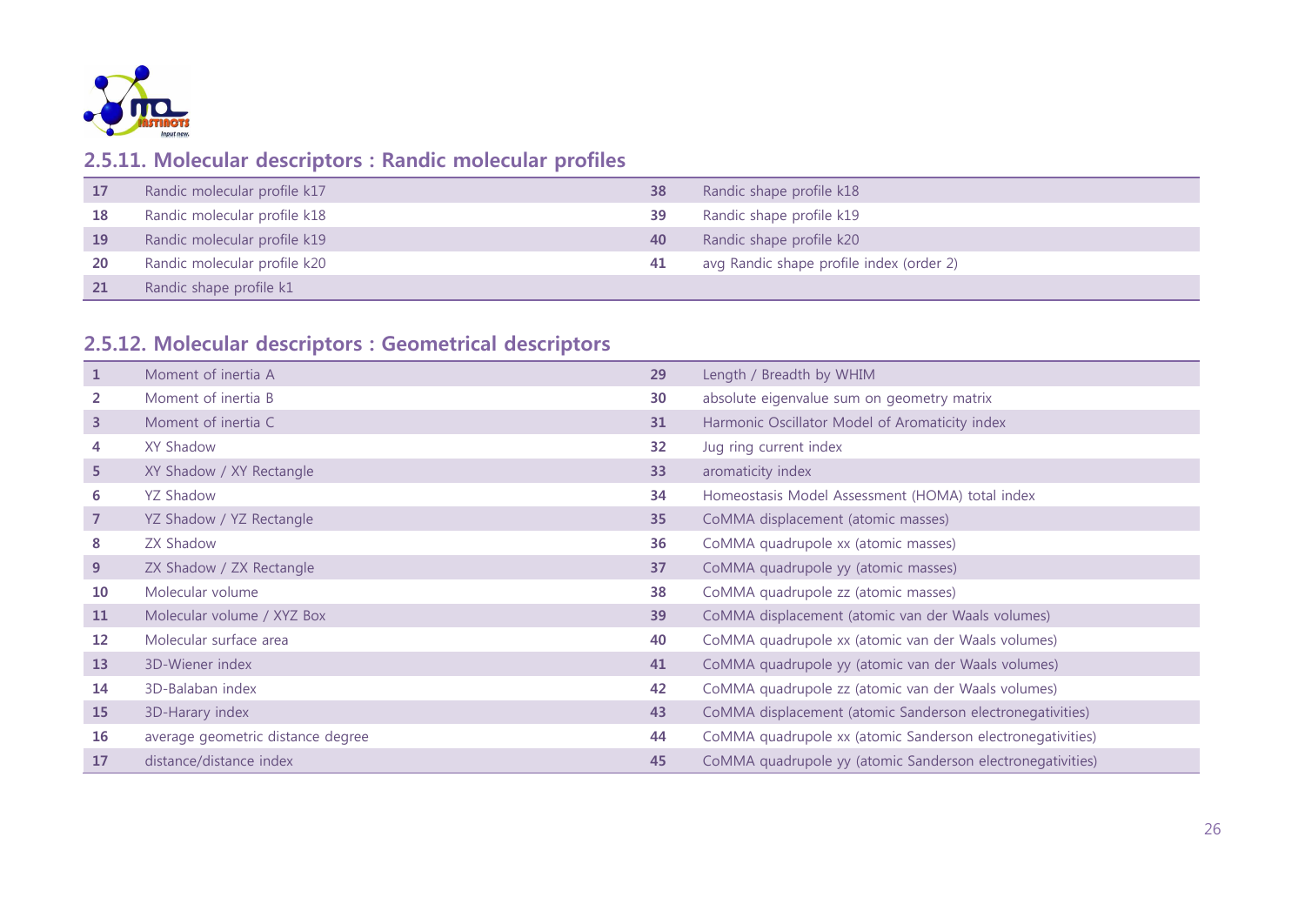

#### **2.5.12. Molecular descriptors : Geometrical descriptors**

| 18        | average distance/distance degree         | 46 | CoMMA quadrupole zz (atomic Sanderson electronegativities) |
|-----------|------------------------------------------|----|------------------------------------------------------------|
| <b>19</b> | gravitational index G1                   | 47 | CoMMA displacement (atomic polarizabilities)               |
| 20        | gravitational index G2 (bond-restricted) | 48 | CoMMA quadrupole xx (atomic polarizabilities)              |
| 21        | radius of gyration (mass weighted)       | 49 | CoMMA quadrupole yy (atomic polarizabilities)              |
| 22        | span R                                   | 50 | CoMMA quadrupole zz (atomic polarizabilities)              |
| 23        | average span R                           | 51 | sum of geometrical distances between NN                    |
| 24        | molecular eccentricity                   | 52 | sum of geometrical distances between N.O                   |
| 25        | spherosity index                         | 53 | sum of geometrical distances between N.S                   |
| 26        | asphericity index                        | 54 | sum of geometrical distances between O.O                   |
| 27        | folding degree index                     | 55 | sum of geometrical distances between O.S                   |
| 28        | 3D Petitjean shape index                 | 56 | sum of geometrical distances between SS                    |

#### **2.5.13. Molecular descriptors : RDF descriptors**

|    | RDF s10 (unweighted) | 76 | RDF s85 (atomic van der Waals volumes)  |
|----|----------------------|----|-----------------------------------------|
|    | RDF s15 (unweighted) | 77 | RDF s90 (atomic van der Waals volumes)  |
| 3  | RDF s20 (unweighted) | 78 | RDF s95 (atomic van der Waals volumes)  |
| 4  | RDF s25 (unweighted) | 79 | RDF s100 (atomic van der Waals volumes) |
| 5. | RDF s30 (unweighted) | 80 | RDF s105 (atomic van der Waals volumes) |
| 6  | RDF s35 (unweighted) | 81 | RDF s110 (atomic van der Waals volumes) |
|    | RDF s40 (unweighted) | 82 | RDF s115 (atomic van der Waals volumes) |
| 8  | RDF s45 (unweighted) | 83 | RDF s120 (atomic van der Waals volumes) |
| 9  | RDF s50 (unweighted) | 84 | RDF s125 (atomic van der Waals volumes) |
| 10 | RDF s55 (unweighted) | 85 | RDF s130 (atomic van der Waals volumes) |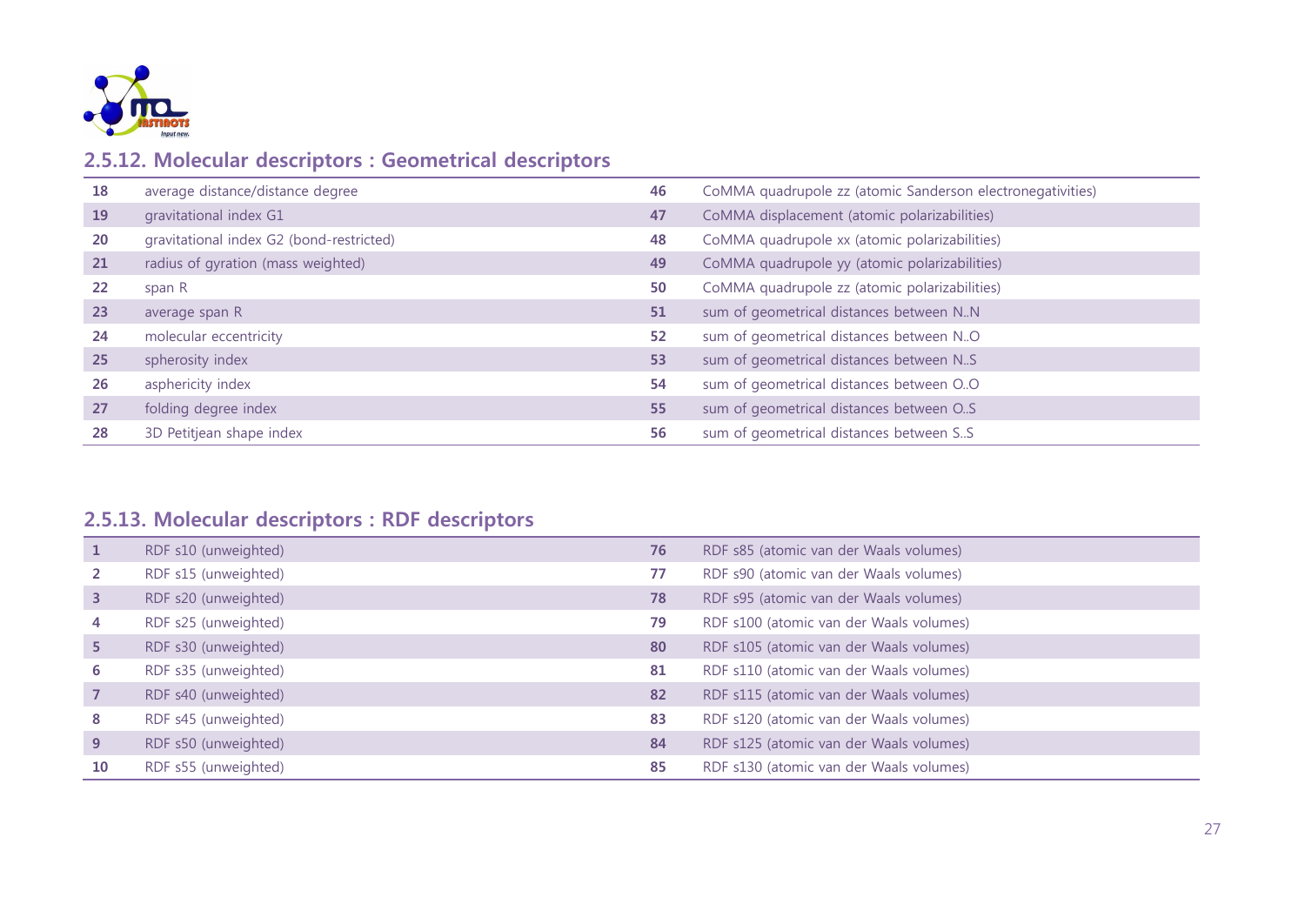

#### **2.5.13. Molecular descriptors : RDF descriptors**

| 11                | RDF s60 (unweighted)    | 86  | RDF s135 (atomic van der Waals volumes)         |
|-------------------|-------------------------|-----|-------------------------------------------------|
| $12 \overline{ }$ | RDF s65 (unweighted)    | 87  | RDF s140 (atomic van der Waals volumes)         |
| 13                | RDF s70 (unweighted)    | 88  | RDF s145 (atomic van der Waals volumes)         |
| 14                | RDF s75 (unweighted)    | 89  | RDF s150 (atomic van der Waals volumes)         |
| 15                | RDF s80 (unweighted)    | 90  | RDF s155 (atomic van der Waals volumes)         |
| 16                | RDF s85 (unweighted)    | 91  | RDF s10 (atomic Sanderson electronegativities)  |
| 17                | RDF s90 (unweighted)    | 92  | RDF s15 (atomic Sanderson electronegativities)  |
| 18                | RDF s95 (unweighted)    | 93  | RDF s20 (atomic Sanderson electronegativities)  |
| 19                | RDF s100 (unweighted)   | 94  | RDF s25 (atomic Sanderson electronegativities)  |
| 20                | RDF s105 (unweighted)   | 95  | RDF s30 (atomic Sanderson electronegativities)  |
| 21                | RDF s110 (unweighted)   | 96  | RDF s35 (atomic Sanderson electronegativities)  |
| 22                | RDF s115 (unweighted)   | 97  | RDF s40 (atomic Sanderson electronegativities)  |
| 23                | RDF s120 (unweighted)   | 98  | RDF s45 (atomic Sanderson electronegativities)  |
| 24                | RDF s125 (unweighted)   | 99  | RDF s50 (atomic Sanderson electronegativities)  |
| 25                | RDF s130 (unweighted)   | 100 | RDF s55 (atomic Sanderson electronegativities)  |
| 26                | RDF s135 (unweighted)   | 101 | RDF s60 (atomic Sanderson electronegativities)  |
| 27                | RDF s140 (unweighted)   | 102 | RDF s65 (atomic Sanderson electronegativities)  |
| 28                | RDF s145 (unweighted)   | 103 | RDF s70 (atomic Sanderson electronegativities)  |
| 29                | RDF s150 (unweighted)   | 104 | RDF s75 (atomic Sanderson electronegativities)  |
| 30                | RDF s155 (unweighted)   | 105 | RDF s80 (atomic Sanderson electronegativities)  |
| 31                | RDF s10 (atomic masses) | 106 | RDF s85 (atomic Sanderson electronegativities)  |
| 32                | RDF s15 (atomic masses) | 107 | RDF s90 (atomic Sanderson electronegativities)  |
| 33                | RDF s20 (atomic masses) | 108 | RDF s95 (atomic Sanderson electronegativities)  |
| 34                | RDF s25 (atomic masses) | 109 | RDF s100 (atomic Sanderson electronegativities) |
| 35                | RDF s30 (atomic masses) | 110 | RDF s105 (atomic Sanderson electronegativities) |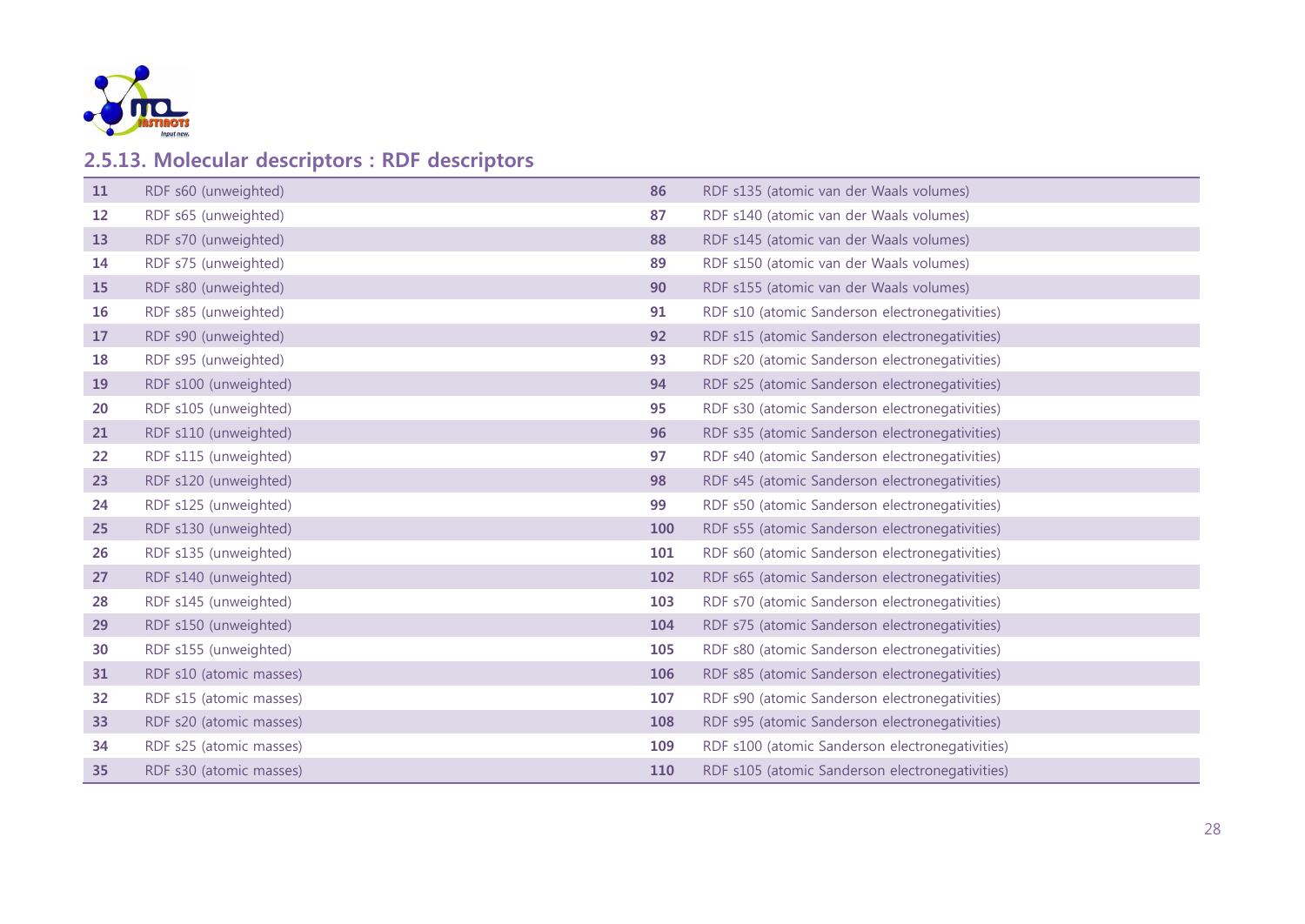

# **2.5.13. Molecular descriptors : RDF descriptors**

| 36 | RDF s35 (atomic masses)  | 111 | RDF s110 (atomic Sanderson electronegativities) |
|----|--------------------------|-----|-------------------------------------------------|
| 37 | RDF s40 (atomic masses)  | 112 | RDF s115 (atomic Sanderson electronegativities) |
| 38 | RDF s45 (atomic masses)  | 113 | RDF s120 (atomic Sanderson electronegativities) |
| 39 | RDF s50 (atomic masses)  | 114 | RDF s125 (atomic Sanderson electronegativities) |
| 40 | RDF s55 (atomic masses)  | 115 | RDF s130 (atomic Sanderson electronegativities) |
| 41 | RDF s60 (atomic masses)  | 116 | RDF s135 (atomic Sanderson electronegativities) |
| 42 | RDF s65 (atomic masses)  | 117 | RDF s140 (atomic Sanderson electronegativities) |
| 43 | RDF s70 (atomic masses)  | 118 | RDF s145 (atomic Sanderson electronegativities) |
| 44 | RDF s75 (atomic masses)  | 119 | RDF s150 (atomic Sanderson electronegativities) |
| 45 | RDF s80 (atomic masses)  | 120 | RDF s155 (atomic Sanderson electronegativities) |
| 46 | RDF s85 (atomic masses)  | 121 | RDF s10 (atomic polarizabilities)               |
| 47 | RDF s90 (atomic masses)  | 122 | RDF s15 (atomic polarizabilities)               |
| 48 | RDF s95 (atomic masses)  | 123 | RDF s20 (atomic polarizabilities)               |
| 49 | RDF s100 (atomic masses) | 124 | RDF s25 (atomic polarizabilities)               |
| 50 | RDF s105 (atomic masses) | 125 | RDF s30 (atomic polarizabilities)               |
| 51 | RDF s110 (atomic masses) | 126 | RDF s35 (atomic polarizabilities)               |
| 52 | RDF s115 (atomic masses) | 127 | RDF s40 (atomic polarizabilities)               |
| 53 | RDF s120 (atomic masses) | 128 | RDF s45 (atomic polarizabilities)               |
| 54 | RDF s125 (atomic masses) | 129 | RDF s50 (atomic polarizabilities)               |
| 55 | RDF s130 (atomic masses) | 130 | RDF s55 (atomic polarizabilities)               |
| 56 | RDF s135 (atomic masses) | 131 | RDF s60 (atomic polarizabilities)               |
| 57 | RDF s140 (atomic masses) | 132 | RDF s65 (atomic polarizabilities)               |
| 58 | RDF s145 (atomic masses) | 133 | RDF s70 (atomic polarizabilities)               |
| 59 | RDF s150 (atomic masses) | 134 | RDF s75 (atomic polarizabilities)               |
| 60 | RDF s155 (atomic masses) | 135 | RDF s80 (atomic polarizabilities)               |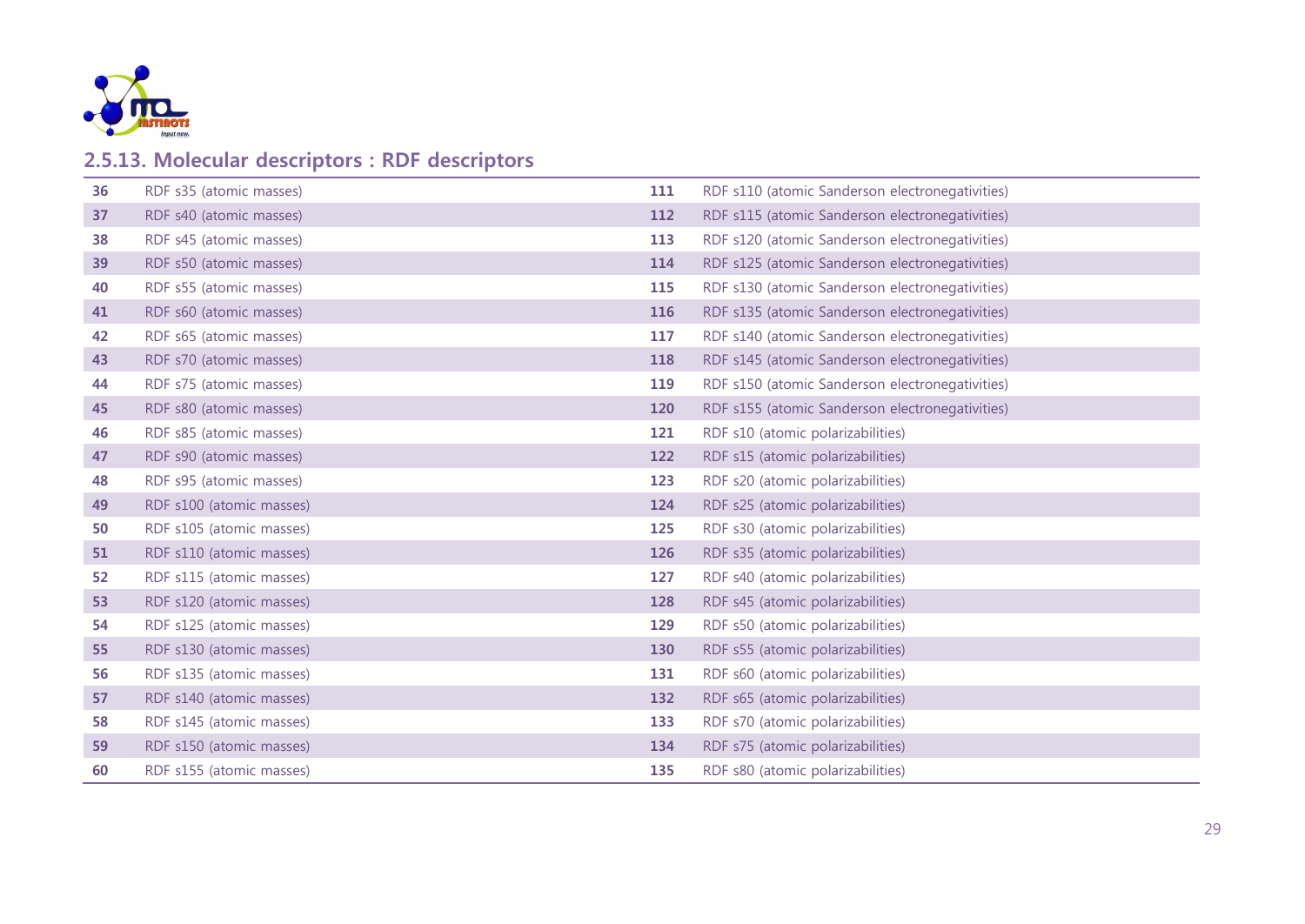

#### **2.5.13. Molecular descriptors : RDF descriptors**

| 61 | RDF s10 (atomic van der Waals volumes) | 136 | RDF s85 (atomic polarizabilities)  |
|----|----------------------------------------|-----|------------------------------------|
| 62 | RDF s15 (atomic van der Waals volumes) | 137 | RDF s90 (atomic polarizabilities)  |
| 63 | RDF s20 (atomic van der Waals volumes) | 138 | RDF s95 (atomic polarizabilities)  |
| 64 | RDF s25 (atomic van der Waals volumes) | 139 | RDF s100 (atomic polarizabilities) |
| 65 | RDF s30 (atomic van der Waals volumes) | 140 | RDF s105 (atomic polarizabilities) |
| 66 | RDF s35 (atomic van der Waals volumes) | 141 | RDF s110 (atomic polarizabilities) |
| 67 | RDF s40 (atomic van der Waals volumes) | 142 | RDF s115 (atomic polarizabilities) |
| 68 | RDF s45 (atomic van der Waals volumes) | 143 | RDF s120 (atomic polarizabilities) |
| 69 | RDF s50 (atomic van der Waals volumes) | 144 | RDF s125 (atomic polarizabilities) |
| 70 | RDF s55 (atomic van der Waals volumes) | 145 | RDF s130 (atomic polarizabilities) |
| 71 | RDF s60 (atomic van der Waals volumes) | 146 | RDF s135 (atomic polarizabilities) |
| 72 | RDF s65 (atomic van der Waals volumes) | 147 | RDF s140 (atomic polarizabilities) |
| 73 | RDF s70 (atomic van der Waals volumes) | 148 | RDF s145 (atomic polarizabilities) |
| 74 | RDF s75 (atomic van der Waals volumes) | 149 | RDF s150 (atomic polarizabilities) |
| 75 | RDF s80 (atomic van der Waals volumes) | 150 | RDF s155 (atomic polarizabilities) |

|   | 3D-MoRSE s1 (unweighted) | 81 | 3D-MoRSE s17 (atomic van der Waals volumes) |
|---|--------------------------|----|---------------------------------------------|
|   | 3D-MoRSE s2 (unweighted) | 82 | 3D-MoRSE s18 (atomic van der Waals volumes) |
|   | 3D-MoRSE s3 (unweighted) | 83 | 3D-MoRSE s19 (atomic van der Waals volumes) |
|   | 3D-MoRSE s4 (unweighted) | 84 | 3D-MoRSE s20 (atomic van der Waals volumes) |
|   | 3D-MoRSE s5 (unweighted) | 85 | 3D-MoRSE s21 (atomic van der Waals volumes) |
| 6 | 3D-MoRSE s6 (unweighted) | 86 | 3D-MoRSE s22 (atomic van der Waals volumes) |
|   | 3D-MoRSE s7 (unweighted) | 87 | 3D-MoRSE s23 (atomic van der Waals volumes) |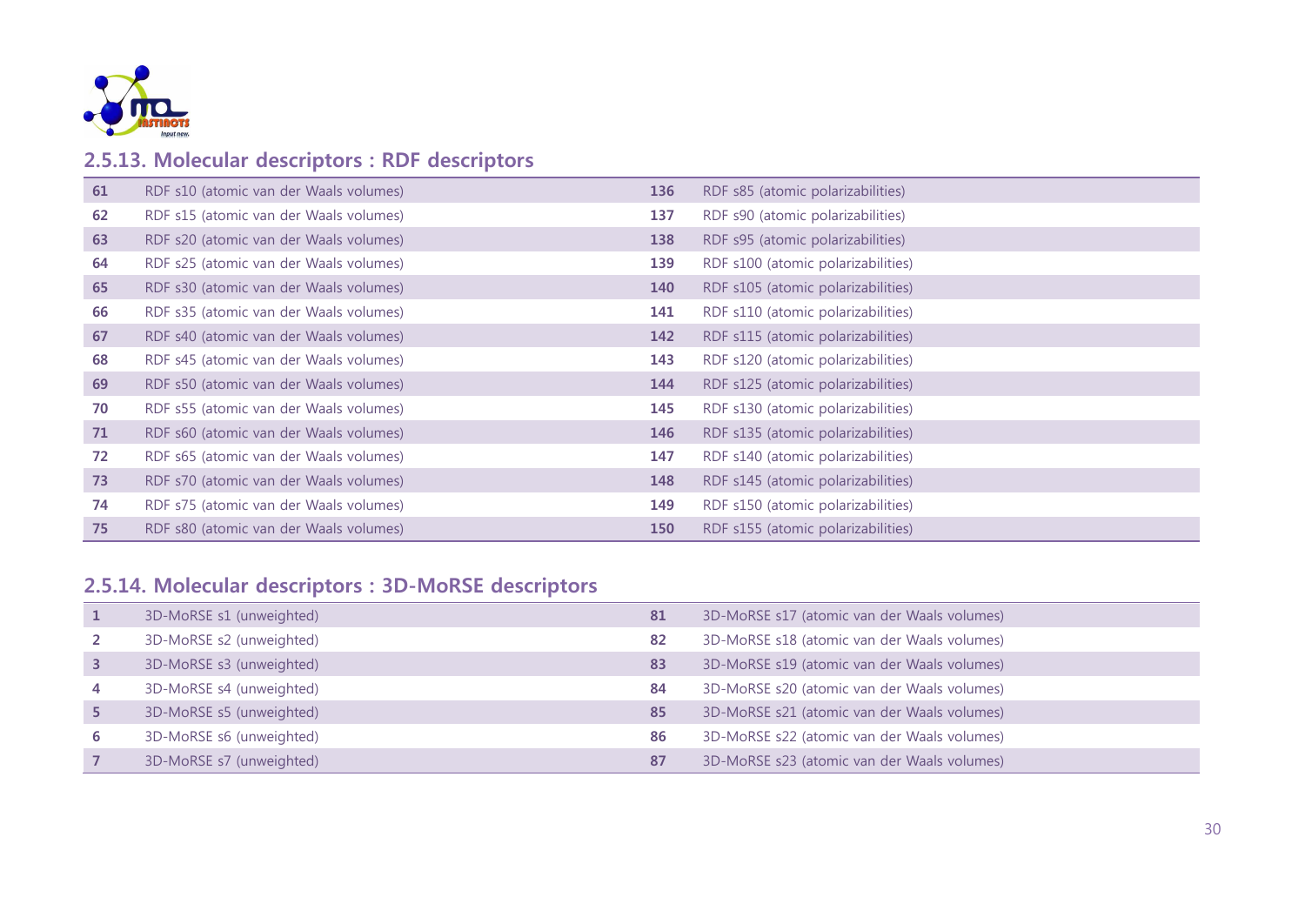

| 8         | 3D-MoRSE s8 (unweighted)  | 88  | 3D-MoRSE s24 (atomic van der Waals volumes)         |
|-----------|---------------------------|-----|-----------------------------------------------------|
| 9         | 3D-MoRSE s9 (unweighted)  | 89  | 3D-MoRSE s25 (atomic van der Waals volumes)         |
| 10        | 3D-MoRSE s10 (unweighted) | 90  | 3D-MoRSE s26 (atomic van der Waals volumes)         |
| 11        | 3D-MoRSE s11 (unweighted) | 91  | 3D-MoRSE s27 (atomic van der Waals volumes)         |
| 12        | 3D-MoRSE s12 (unweighted) | 92  | 3D-MoRSE s28 (atomic van der Waals volumes)         |
| 13        | 3D-MoRSE s13 (unweighted) | 93  | 3D-MoRSE s29 (atomic van der Waals volumes)         |
| 14        | 3D-MoRSE s14 (unweighted) | 94  | 3D-MoRSE s30 (atomic van der Waals volumes)         |
| <b>15</b> | 3D-MoRSE s15 (unweighted) | 95  | 3D-MoRSE s31 (atomic van der Waals volumes)         |
| <b>16</b> | 3D-MoRSE s16 (unweighted) | 96  | 3D-MoRSE s32 (atomic van der Waals volumes)         |
| 17        | 3D-MoRSE s17 (unweighted) | 97  | 3D-MoRSE s1 (atomic Sanderson electronegativities)  |
| 18        | 3D-MoRSE s18 (unweighted) | 98  | 3D-MoRSE s2 (atomic Sanderson electronegativities)  |
| 19        | 3D-MoRSE s19 (unweighted) | 99  | 3D-MoRSE s3 (atomic Sanderson electronegativities)  |
| 20        | 3D-MoRSE s20 (unweighted) | 100 | 3D-MoRSE s4 (atomic Sanderson electronegativities)  |
| 21        | 3D-MoRSE s21 (unweighted) | 101 | 3D-MoRSE s5 (atomic Sanderson electronegativities)  |
| 22        | 3D-MoRSE s22 (unweighted) | 102 | 3D-MoRSE s6 (atomic Sanderson electronegativities)  |
| 23        | 3D-MoRSE s23 (unweighted) | 103 | 3D-MoRSE s7 (atomic Sanderson electronegativities)  |
| 24        | 3D-MoRSE s24 (unweighted) | 104 | 3D-MoRSE s8 (atomic Sanderson electronegativities)  |
| 25        | 3D-MoRSE s25 (unweighted) | 105 | 3D-MoRSE s9 (atomic Sanderson electronegativities)  |
| 26        | 3D-MoRSE s26 (unweighted) | 106 | 3D-MoRSE s10 (atomic Sanderson electronegativities) |
| 27        | 3D-MoRSE s27 (unweighted) | 107 | 3D-MoRSE s11 (atomic Sanderson electronegativities) |
| 28        | 3D-MoRSE s28 (unweighted) | 108 | 3D-MoRSE s12 (atomic Sanderson electronegativities) |
| 29        | 3D-MoRSE s29 (unweighted) | 109 | 3D-MoRSE s13 (atomic Sanderson electronegativities) |
| 30        | 3D-MoRSE s30 (unweighted) | 110 | 3D-MoRSE s14 (atomic Sanderson electronegativities) |
| 31        | 3D-MoRSE s31 (unweighted) | 111 | 3D-MoRSE s15 (atomic Sanderson electronegativities) |
| 32        | 3D-MoRSE s32 (unweighted) | 112 | 3D-MoRSE s16 (atomic Sanderson electronegativities) |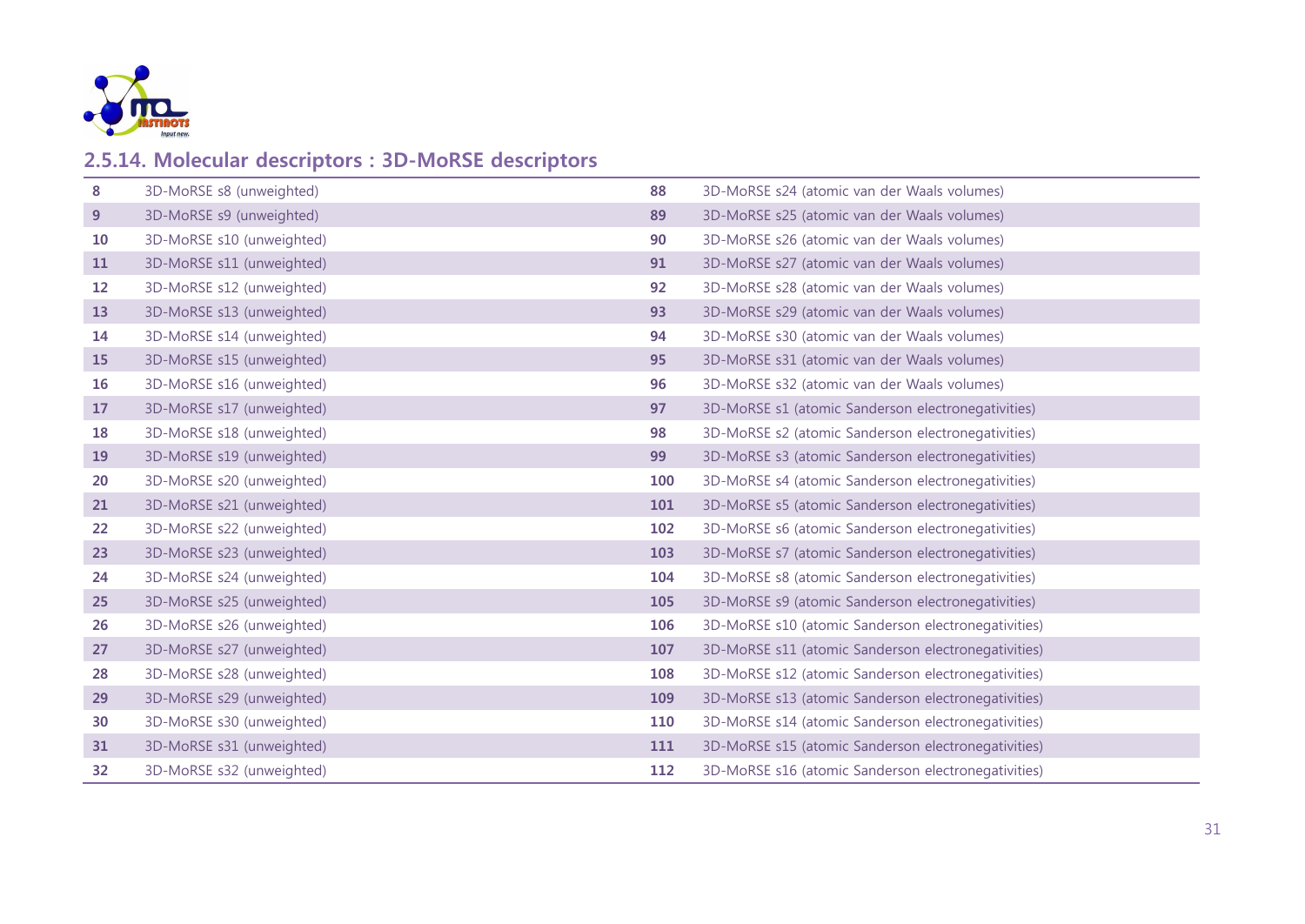

| 33 | 3D-MoRSE s1 (atomic masses)  | 113 | 3D-MoRSE s17 (atomic Sanderson electronegativities) |
|----|------------------------------|-----|-----------------------------------------------------|
| 34 | 3D-MoRSE s2 (atomic masses)  | 114 | 3D-MoRSE s18 (atomic Sanderson electronegativities) |
| 35 | 3D-MoRSE s3 (atomic masses)  | 115 | 3D-MoRSE s19 (atomic Sanderson electronegativities) |
| 36 | 3D-MoRSE s4 (atomic masses)  | 116 | 3D-MoRSE s20 (atomic Sanderson electronegativities) |
| 37 | 3D-MoRSE s5 (atomic masses)  | 117 | 3D-MoRSE s21 (atomic Sanderson electronegativities) |
| 38 | 3D-MoRSE s6 (atomic masses)  | 118 | 3D-MoRSE s22 (atomic Sanderson electronegativities) |
| 39 | 3D-MoRSE s7 (atomic masses)  | 119 | 3D-MoRSE s23 (atomic Sanderson electronegativities) |
| 40 | 3D-MoRSE s8 (atomic masses)  | 120 | 3D-MoRSE s24 (atomic Sanderson electronegativities) |
| 41 | 3D-MoRSE s9 (atomic masses)  | 121 | 3D-MoRSE s25 (atomic Sanderson electronegativities) |
| 42 | 3D-MoRSE s10 (atomic masses) | 122 | 3D-MoRSE s26 (atomic Sanderson electronegativities) |
| 43 | 3D-MoRSE s11 (atomic masses) | 123 | 3D-MoRSE s27 (atomic Sanderson electronegativities) |
| 44 | 3D-MoRSE s12 (atomic masses) | 124 | 3D-MoRSE s28 (atomic Sanderson electronegativities) |
| 45 | 3D-MoRSE s13 (atomic masses) | 125 | 3D-MoRSE s29 (atomic Sanderson electronegativities) |
| 46 | 3D-MoRSE s14 (atomic masses) | 126 | 3D-MoRSE s30 (atomic Sanderson electronegativities) |
| 47 | 3D-MoRSE s15 (atomic masses) | 127 | 3D-MoRSE s31 (atomic Sanderson electronegativities) |
| 48 | 3D-MoRSE s16 (atomic masses) | 128 | 3D-MoRSE s32 (atomic Sanderson electronegativities) |
| 49 | 3D-MoRSE s17 (atomic masses) | 129 | 3D-MoRSE s1 (atomic polarizabilities)               |
| 50 | 3D-MoRSE s18 (atomic masses) | 130 | 3D-MoRSE s2 (atomic polarizabilities)               |
| 51 | 3D-MoRSE s19 (atomic masses) | 131 | 3D-MoRSE s3 (atomic polarizabilities)               |
| 52 | 3D-MoRSE s20 (atomic masses) | 132 | 3D-MoRSE s4 (atomic polarizabilities)               |
| 53 | 3D-MoRSE s21 (atomic masses) | 133 | 3D-MoRSE s5 (atomic polarizabilities)               |
| 54 | 3D-MoRSE s22 (atomic masses) | 134 | 3D-MoRSE s6 (atomic polarizabilities)               |
| 55 | 3D-MoRSE s23 (atomic masses) | 135 | 3D-MoRSE s7 (atomic polarizabilities)               |
| 56 | 3D-MoRSE s24 (atomic masses) | 136 | 3D-MoRSE s8 (atomic polarizabilities)               |
| 57 | 3D-MoRSE s25 (atomic masses) | 137 | 3D-MoRSE s9 (atomic polarizabilities)               |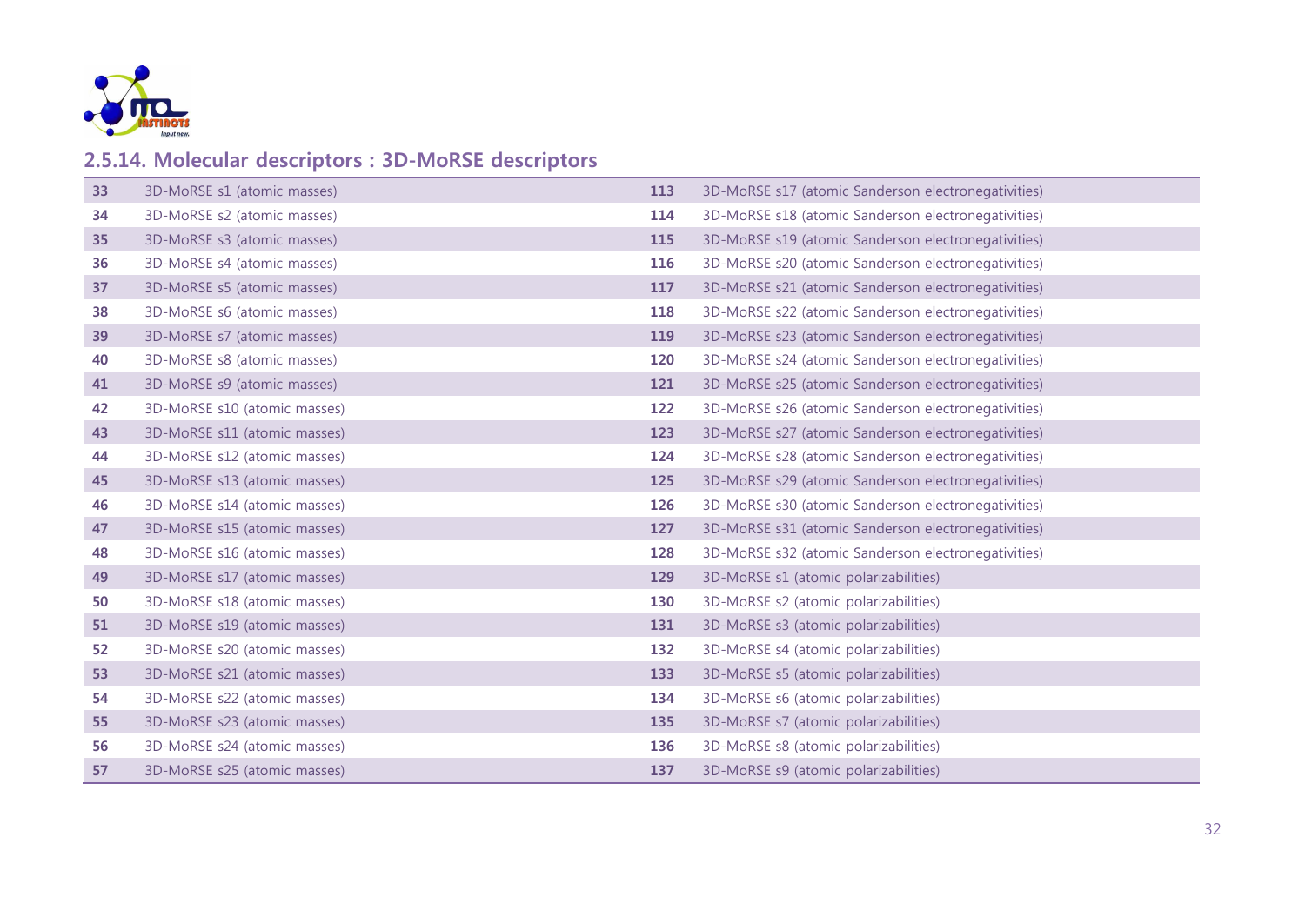

| 58 | 3D-MoRSE s26 (atomic masses)                | 138 | 3D-MoRSE s10 (atomic polarizabilities) |
|----|---------------------------------------------|-----|----------------------------------------|
| 59 | 3D-MoRSE s27 (atomic masses)                | 139 | 3D-MoRSE s11 (atomic polarizabilities) |
| 60 | 3D-MoRSE s28 (atomic masses)                | 140 | 3D-MoRSE s12 (atomic polarizabilities) |
| 61 | 3D-MoRSE s29 (atomic masses)                | 141 | 3D-MoRSE s13 (atomic polarizabilities) |
| 62 | 3D-MoRSE s30 (atomic masses)                | 142 | 3D-MoRSE s14 (atomic polarizabilities) |
| 63 | 3D-MoRSE s31 (atomic masses)                | 143 | 3D-MoRSE s15 (atomic polarizabilities) |
| 64 | 3D-MoRSE s32 (atomic masses)                | 144 | 3D-MoRSE s16 (atomic polarizabilities) |
| 65 | 3D-MoRSE s1 (atomic van der Waals volumes)  | 145 | 3D-MoRSE s17 (atomic polarizabilities) |
| 66 | 3D-MoRSE s2 (atomic van der Waals volumes)  | 146 | 3D-MoRSE s18 (atomic polarizabilities) |
| 67 | 3D-MoRSE s3 (atomic van der Waals volumes)  | 147 | 3D-MoRSE s19 (atomic polarizabilities) |
| 68 | 3D-MoRSE s4 (atomic van der Waals volumes)  | 148 | 3D-MoRSE s20 (atomic polarizabilities) |
| 69 | 3D-MoRSE s5 (atomic van der Waals volumes)  | 149 | 3D-MoRSE s21 (atomic polarizabilities) |
| 70 | 3D-MoRSE s6 (atomic van der Waals volumes)  | 150 | 3D-MoRSE s22 (atomic polarizabilities) |
| 71 | 3D-MoRSE s7 (atomic van der Waals volumes)  | 151 | 3D-MoRSE s23 (atomic polarizabilities) |
| 72 | 3D-MoRSE s8 (atomic van der Waals volumes)  | 152 | 3D-MoRSE s24 (atomic polarizabilities) |
| 73 | 3D-MoRSE s9 (atomic van der Waals volumes)  | 153 | 3D-MoRSE s25 (atomic polarizabilities) |
| 74 | 3D-MoRSE s10 (atomic van der Waals volumes) | 154 | 3D-MoRSE s26 (atomic polarizabilities) |
| 75 | 3D-MoRSE s11 (atomic van der Waals volumes) | 155 | 3D-MoRSE s27 (atomic polarizabilities) |
| 76 | 3D-MoRSE s12 (atomic van der Waals volumes) | 156 | 3D-MoRSE s28 (atomic polarizabilities) |
| 77 | 3D-MoRSE s13 (atomic van der Waals volumes) | 157 | 3D-MoRSE s29 (atomic polarizabilities) |
| 78 | 3D-MoRSE s14 (atomic van der Waals volumes) | 158 | 3D-MoRSE s30 (atomic polarizabilities) |
| 79 | 3D-MoRSE s15 (atomic van der Waals volumes) | 159 | 3D-MoRSE s31 (atomic polarizabilities) |
| 80 | 3D-MoRSE s16 (atomic van der Waals volumes) | 160 | 3D-MoRSE s32 (atomic polarizabilities) |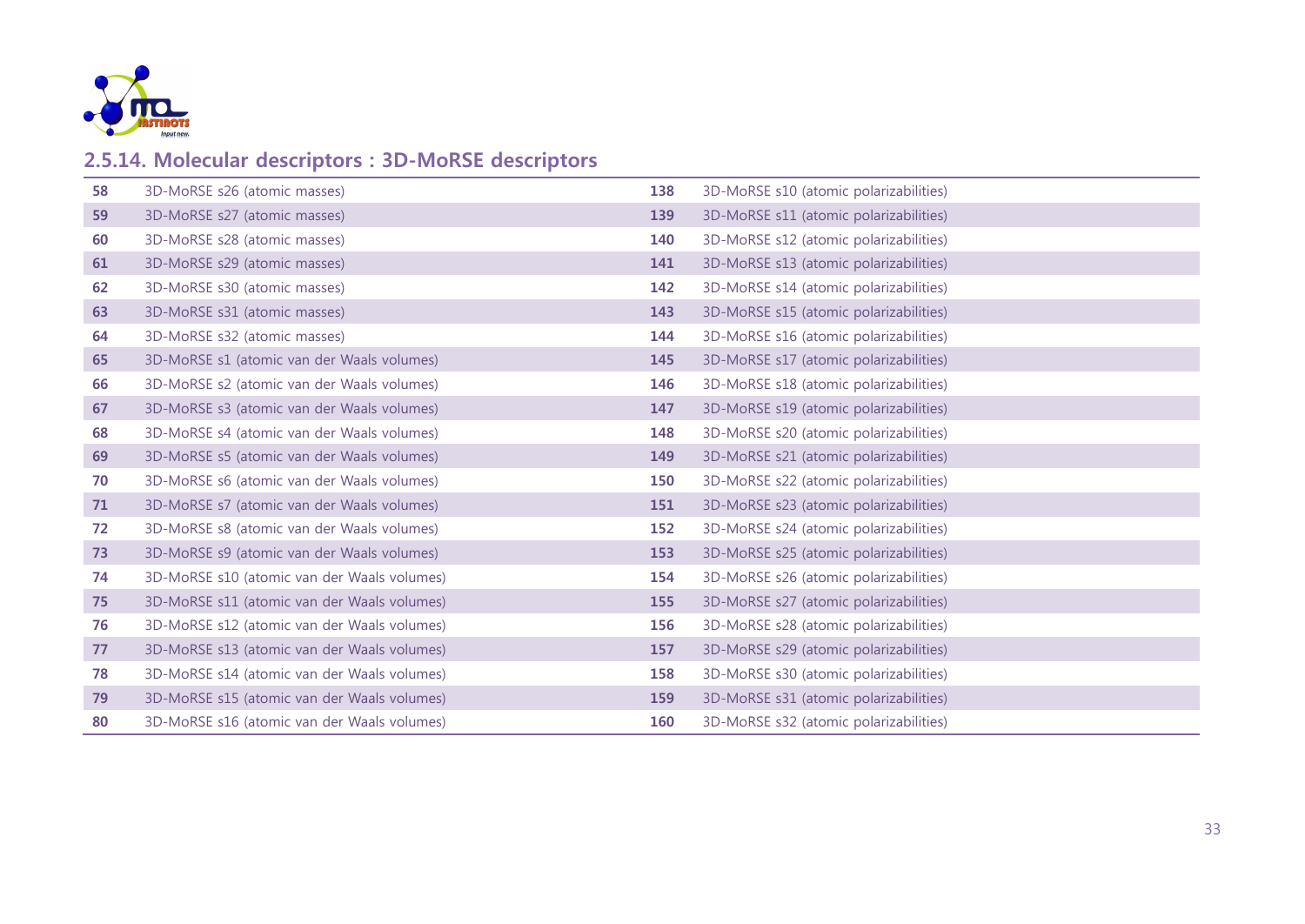

# **2.5.15. Molecular descriptors : WHIM descriptors**

| $\mathbf{1}$   | 1st comp. directional WHIM size (unweighted)                   | 51 | 2nd comp. directional WHIM symmetry (atomic polarizabilities)                |
|----------------|----------------------------------------------------------------|----|------------------------------------------------------------------------------|
| $\overline{2}$ | 2nd comp. directional WHIM size (unweighted)                   | 52 | 3rd comp. directional WHIM symmetry (atomic polarizabilities)                |
| $\mathbf{3}$   | 3rd comp. directional WHIM size (unweighted)                   | 53 | 1st comp. directional WHIM accessibility (atomic polarizabilities)           |
| 4              | 1st comp. directional WHIM shape (unweighted)                  | 54 | 2nd comp. directional WHIM accessibility (atomic polarizabilities)           |
| 5              | 2nd comp. directional WHIM shape (unweighted)                  | 55 | 3rd comp. directional WHIM accessibility (atomic polarizabilities)           |
| 6              | 1st comp. directional WHIM symmetry (unweighted)               | 56 | 1st comp. directional WHIM size (atomic electro-topological states)          |
| $\overline{7}$ | 2nd comp. directional WHIM symmetry (unweighted)               | 57 | 2nd comp. directional WHIM size (atomic electro-topological states)          |
| 8              | 3rd comp. directional WHIM symmetry (unweighted)               | 58 | 3rd comp. directional WHIM size (atomic electro-topological states)          |
| 9              | 1st comp. directional WHIM accessibility (unweighted)          | 59 | 1st comp. directional WHIM shape (atomic electro-topological states)         |
| 10             | 2nd comp. directional WHIM accessibility (unweighted)          | 60 | 2nd comp. directional WHIM shape (atomic electro-topological states)         |
| 11             | 3rd comp. directional WHIM accessibility (unweighted)          | 61 | 1st comp. directional WHIM symmetry (atomic electro-topological states)      |
| 12             | 1st comp. directional WHIM size (atomic masses)                | 62 | 2nd comp. directional WHIM symmetry (atomic electro-topological states)      |
| 13             | 2nd comp. directional WHIM size (atomic masses)                | 63 | 3rd comp. directional WHIM symmetry (atomic electro-topological states)      |
| 14             | 3rd comp. directional WHIM size (atomic masses)                | 64 | 1st comp. directional WHIM accessibility (atomic electro-topological states) |
| 15             | 1st comp. directional WHIM shape (atomic masses)               | 65 | 2nd comp. directional WHIM accessibility (atomic electro-topological states) |
| 16             | 2nd comp. directional WHIM shape (atomic masses)               | 66 | 3rd comp. directional WHIM accessibility (atomic electro-topological states) |
| 17             | 1st comp. directional WHIM symmetry (atomic masses)            | 67 | WHIM total size T (unweighted)                                               |
| 18             | 2nd comp. directional WHIM symmetry (atomic masses)            | 68 | WHIM total size T (atomic masses)                                            |
| 19             | 3rd comp. directional WHIM symmetry (atomic masses)            | 69 | WHIM total size T (atomic van der Waals volumes)                             |
| 20             | 1st comp. directional WHIM accessibility (atomic masses)       | 70 | WHIM total size T (atomic Sanderson electronegativities)                     |
| 21             | 2nd comp. directional WHIM accessibility (atomic masses)       | 71 | WHIM total size T (atomic polarizabilities)                                  |
| 22             | 3rd comp. directional WHIM accessibility (atomic masses)       | 72 | WHIM total size T (atomic electro-topological states)                        |
| 23             | 1st comp. directional WHIM size (atomic van der Waals volumes) | 73 | WHIM total size A (unweighted)                                               |
| 24             | 2nd comp. directional WHIM size (atomic van der Waals volumes) | 74 | WHIM total size A (atomic masses)                                            |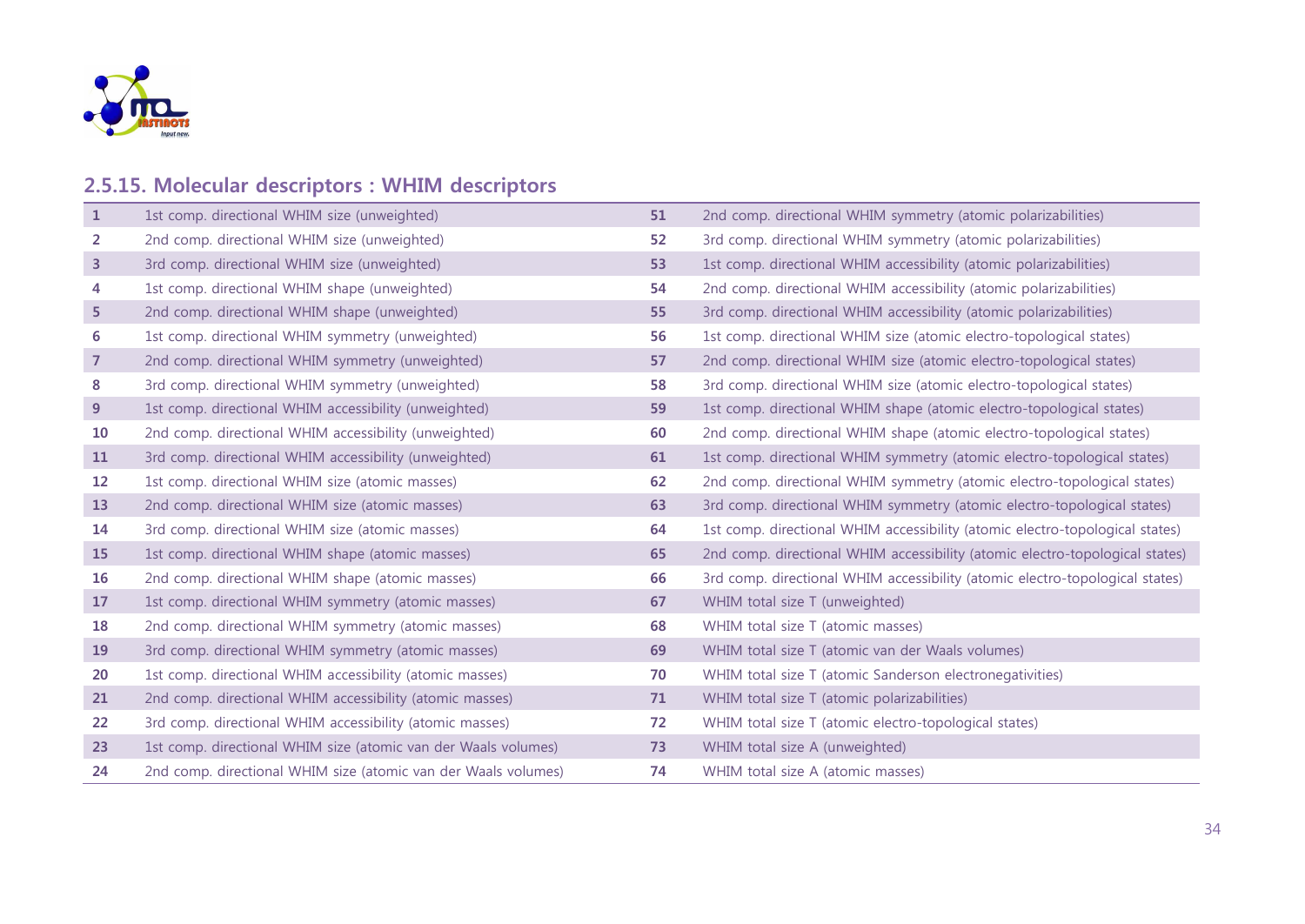

# **2.5.15. Molecular descriptors : WHIM descriptors**

| 25 | 3rd comp. directional WHIM size (atomic van der Waals volumes)                  | 75 | WHIM total size A (atomic van der Waals volumes)                |
|----|---------------------------------------------------------------------------------|----|-----------------------------------------------------------------|
| 26 | 1st comp. directional WHIM shape (atomic van der Waals volumes)                 | 76 | WHIM total size A (atomic Sanderson electronegativities)        |
| 27 | 2nd comp. directional WHIM shape (atomic van der Waals volumes)                 | 77 | WHIM total size A (atomic polarizabilities)                     |
| 28 | 1st comp. directional WHIM symmetry (atomic van der Waals volumes)              | 78 | WHIM total size A (atomic electro-topological states)           |
| 29 | 2nd comp. directional WHIM symmetry (atomic van der Waals volumes)              | 79 | WHIM total symmetry (unweighted)                                |
| 30 | 3rd comp. directional WHIM symmetry (atomic van der Waals volumes)              | 80 | WHIM total symmetry (atomic masses)                             |
| 31 | 1st comp. directional WHIM accessibility (atomic van der Waals volumes)         | 81 | WHIM total symmetry (atomic electro-topological states)         |
| 32 | 2nd comp. directional WHIM accessibility (atomic van der Waals volumes)         | 82 | WHIM global shape (unweighted)                                  |
| 33 | 3rd comp. directional WHIM accessibility (atomic van der Waals volumes)         | 83 | WHIM global shape (atomic masses)                               |
| 34 | 1st comp. directional WHIM size (atomic Sanderson electronegativities)          | 84 | WHIM global shape (atomic van der Waals volumes)                |
| 35 | 2nd comp. directional WHIM size (atomic Sanderson electronegativities)          | 85 | WHIM global shape (atomic Sanderson electronegativities)        |
| 36 | 3rd comp. directional WHIM size (atomic Sanderson electronegativities)          | 86 | WHIM global shape (atomic polarizabilities)                     |
| 37 | 1st comp. directional WHIM shape (atomic Sanderson electronegativities)         | 87 | WHIM global shape (atomic electro-topological states)           |
| 38 | 2nd comp. directional WHIM shape (atomic Sanderson electronegativities)         | 88 | WHIM total accessibility (unweighted)                           |
| 39 | 1st comp. directional WHIM symmetry (atomic Sanderson electronegativities)      | 89 | WHIM total accessibility (atomic masses)                        |
| 40 | 2nd comp. directional WHIM symmetry (atomic Sanderson electronegativities)      | 90 | WHIM total accessibility (atomic van der Waals volumes)         |
| 41 | 3rd comp. directional WHIM symmetry (atomic Sanderson electronegativities)      | 91 | WHIM total accessibility (atomic Sanderson electronegativities) |
| 42 | 1st comp. directional WHIM accessibility (atomic Sanderson electronegativities) | 92 | WHIM total accessibility (atomic polarizabilities)              |
| 43 | 2nd comp. directional WHIM accessibility (atomic Sanderson electronegativities) | 93 | WHIM total accessibility (atomic electro-topological states)    |
| 44 | 3rd comp. directional WHIM accessibility (atomic Sanderson electronegativities) | 94 | WHIM total size V (unweighted)                                  |
| 45 | 1st comp. directional WHIM size (atomic polarizabilities)                       | 95 | WHIM total size V (atomic masses)                               |
| 46 | 2nd comp. directional WHIM size (atomic polarizabilities)                       | 96 | WHIM total size V (atomic van der Waals volumes)                |
| 47 | 3rd comp. directional WHIM size (atomic polarizabilities)                       | 97 | WHIM total size V (atomic Sanderson electronegativities)        |
| 48 | 1st comp. directional WHIM shape (atomic polarizabilities)                      | 98 | WHIM total size V (atomic polarizabilities)                     |
| 49 | 2nd comp. directional WHIM shape (atomic polarizabilities)                      | 99 | WHIM total size V (atomic electro-topological states)           |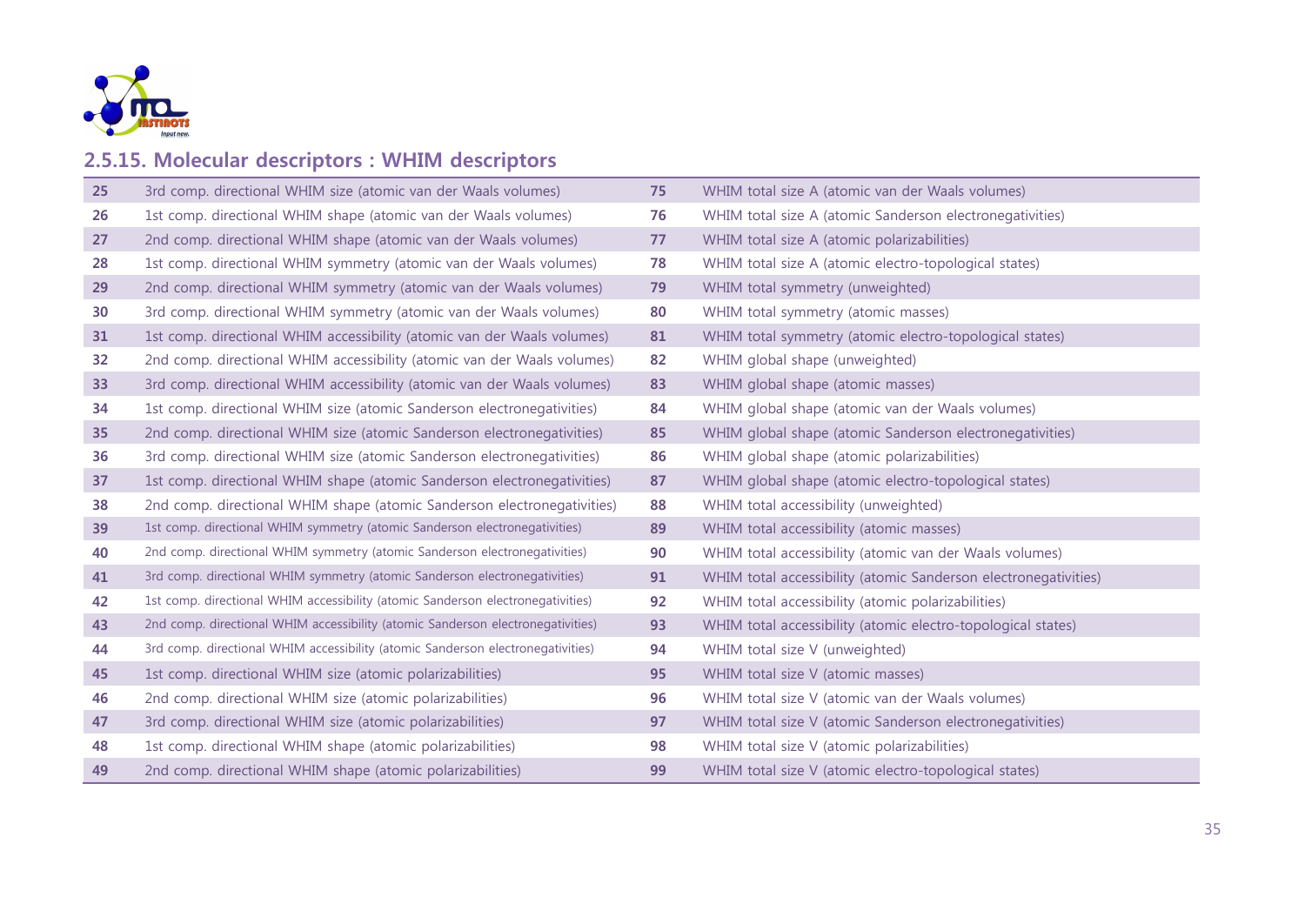

#### **2.5.15. Molecular descriptors : WHIM descriptors**

1st comp. directional WHIM symmetry (atomic polarizabilities)

| $\mathbf{1}$   | <b>GETAWAY total information content</b> | 100 | GETAWAY HATS k5 (atomic polarizabilities)    |
|----------------|------------------------------------------|-----|----------------------------------------------|
| $\overline{2}$ | GETAWAY standardized information content | 101 | GETAWAY HATS k6 (atomic polarizabilities)    |
| $\mathbf{3}$   | GETAWAY mean information content         | 102 | GETAWAY HATS k7 (atomic polarizabilities)    |
| 4              | GETAWAY geometric mean                   | 103 | GETAWAY HATS k8 (atomic polarizabilities)    |
| 5 <sup>1</sup> | GETAWAY H k0 (unweighted)                | 104 | GETAWAY HATS total (atomic polarizabilities) |
| 6              | GETAWAY H k1 (unweighted)                | 105 | <b>GETAWAY R matrix connectivity</b>         |
| $\overline{7}$ | GETAWAY H k2 (unweighted)                | 106 | GETAWAY R matrix avg row sum                 |
| 8              | GETAWAY H k3 (unweighted)                | 107 | GETAWAY R matrix 1st eigenvalue              |
| 9              | GETAWAY H k4 (unweighted)                | 108 | GETAWAY R k1 (unweighted)                    |
| 10             | GETAWAY H k5 (unweighted)                | 109 | GETAWAY R k2 (unweighted)                    |
| 11             | GETAWAY H k6 (unweighted)                | 110 | GETAWAY R k3 (unweighted)                    |
| 12             | GETAWAY H k7 (unweighted)                | 111 | GETAWAY R k4 (unweighted)                    |
| 13             | GETAWAY H k8 (unweighted)                | 112 | GETAWAY R k5 (unweighted)                    |
| 14             | GETAWAY H total (unweighted)             | 113 | GETAWAY R k6 (unweighted)                    |
| 15             | GETAWAY HATS k0 (unweighted)             | 114 | GETAWAY R k7 (unweighted)                    |
| 16             | GETAWAY HATS k1 (unweighted)             | 115 | GETAWAY R k8 (unweighted)                    |
| 17             | GETAWAY HATS k2 (unweighted)             | 116 | GETAWAY R total (unweighted)                 |
| 18             | GETAWAY HATS k3 (unweighted)             | 117 | GETAWAY R max k1 (unweighted)                |
| 19             | GETAWAY HATS k4 (unweighted)             | 118 | GETAWAY R max k2 (unweighted)                |
| 20             | GETAWAY HATS k5 (unweighted)             | 119 | GETAWAY R max k3 (unweighted)                |
| 21             | GETAWAY HATS k6 (unweighted)             | 120 | GETAWAY R max k4 (unweighted)                |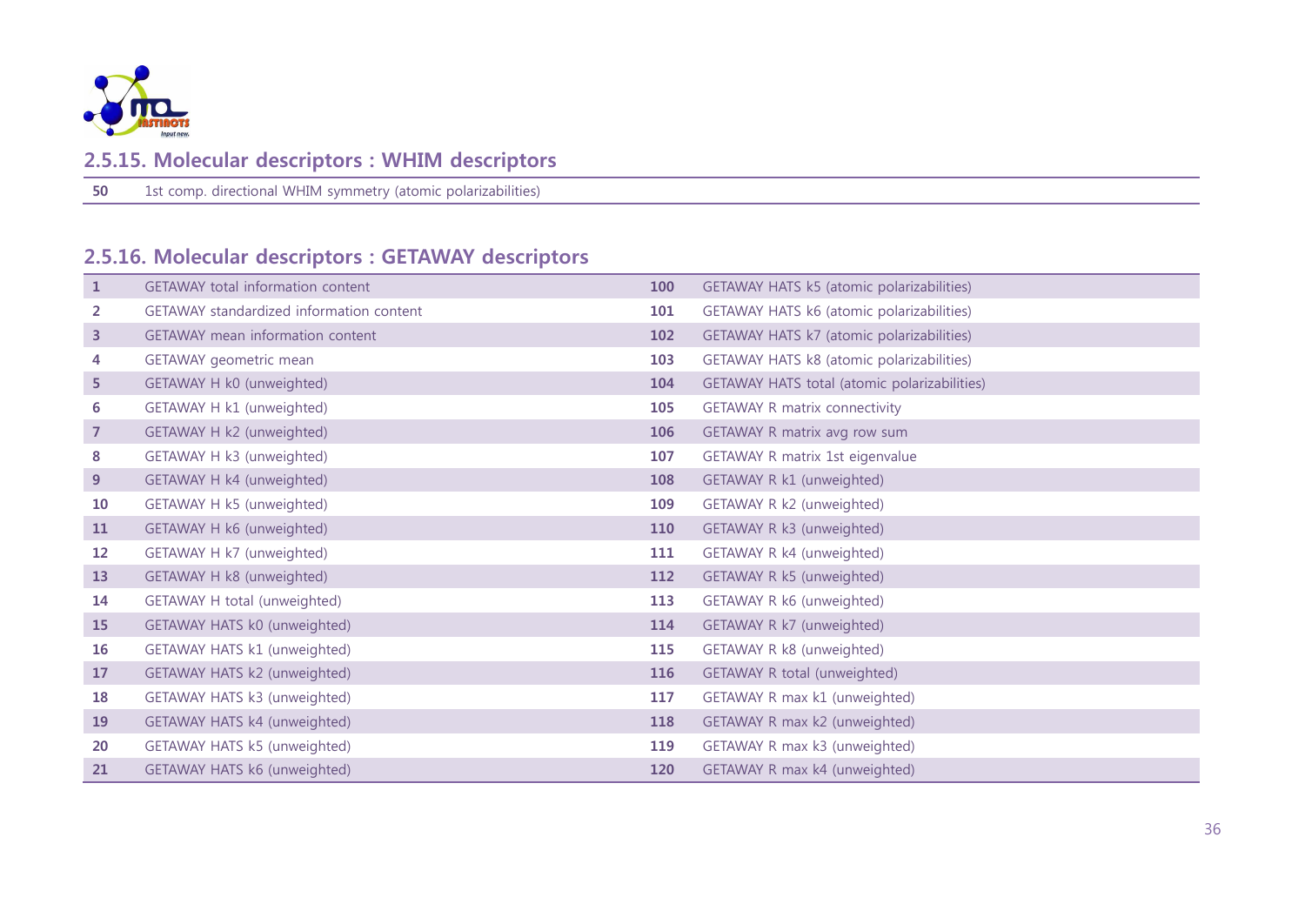

| 22 | GETAWAY HATS k7 (unweighted)                | 121 | GETAWAY R max k5 (unweighted)               |
|----|---------------------------------------------|-----|---------------------------------------------|
| 23 | GETAWAY HATS k8 (unweighted)                | 122 | GETAWAY R max k6 (unweighted)               |
| 24 | GETAWAY HATS total (unweighted)             | 123 | GETAWAY R max k7 (unweighted)               |
| 25 | GETAWAY H k0 (atomic masses)                | 124 | GETAWAY R max k8 (unweighted)               |
| 26 | GETAWAY H k1 (atomic masses)                | 125 | GETAWAY R max (unweighted)                  |
| 27 | GETAWAY H k2 (atomic masses)                | 126 | GETAWAY R k1 (atomic masses)                |
| 28 | GETAWAY H k3 (atomic masses)                | 127 | GETAWAY R k2 (atomic masses)                |
| 29 | GETAWAY H k4 (atomic masses)                | 128 | GETAWAY R k3 (atomic masses)                |
| 30 | GETAWAY H k5 (atomic masses)                | 129 | GETAWAY R k4 (atomic masses)                |
| 31 | GETAWAY H k6 (atomic masses)                | 130 | GETAWAY R k5 (atomic masses)                |
| 32 | GETAWAY H k7 (atomic masses)                | 131 | GETAWAY R k6 (atomic masses)                |
| 33 | GETAWAY H k8 (atomic masses)                | 132 | GETAWAY R k7 (atomic masses)                |
| 34 | GETAWAY H total (atomic masses)             | 133 | GETAWAY R k8 (atomic masses)                |
| 35 | GETAWAY HATS k0 (atomic masses)             | 134 | GETAWAY R total (atomic masses)             |
| 36 | GETAWAY HATS k1 (atomic masses)             | 135 | GETAWAY R max k1 (atomic masses)            |
| 37 | GETAWAY HATS k2 (atomic masses)             | 136 | GETAWAY R max k2 (atomic masses)            |
| 38 | GETAWAY HATS k3 (atomic masses)             | 137 | GETAWAY R max k3 (atomic masses)            |
| 39 | GETAWAY HATS k4 (atomic masses)             | 138 | GETAWAY R max k4 (atomic masses)            |
| 40 | GETAWAY HATS k5 (atomic masses)             | 139 | GETAWAY R max k5 (atomic masses)            |
| 41 | GETAWAY HATS k6 (atomic masses)             | 140 | GETAWAY R max k6 (atomic masses)            |
| 42 | GETAWAY HATS k7 (atomic masses)             | 141 | GETAWAY R max k7 (atomic masses)            |
| 43 | GETAWAY HATS k8 (atomic masses)             | 142 | GETAWAY R max k8 (atomic masses)            |
| 44 | GETAWAY HATS total (atomic masses)          | 143 | GETAWAY R max (atomic masses)               |
| 45 | GETAWAY H k0 (atomic van der Waals volumes) | 144 | GETAWAY R k1 (atomic van der Waals volumes) |
| 46 | GETAWAY H k1 (atomic van der Waals volumes) | 145 | GETAWAY R k2 (atomic van der Waals volumes) |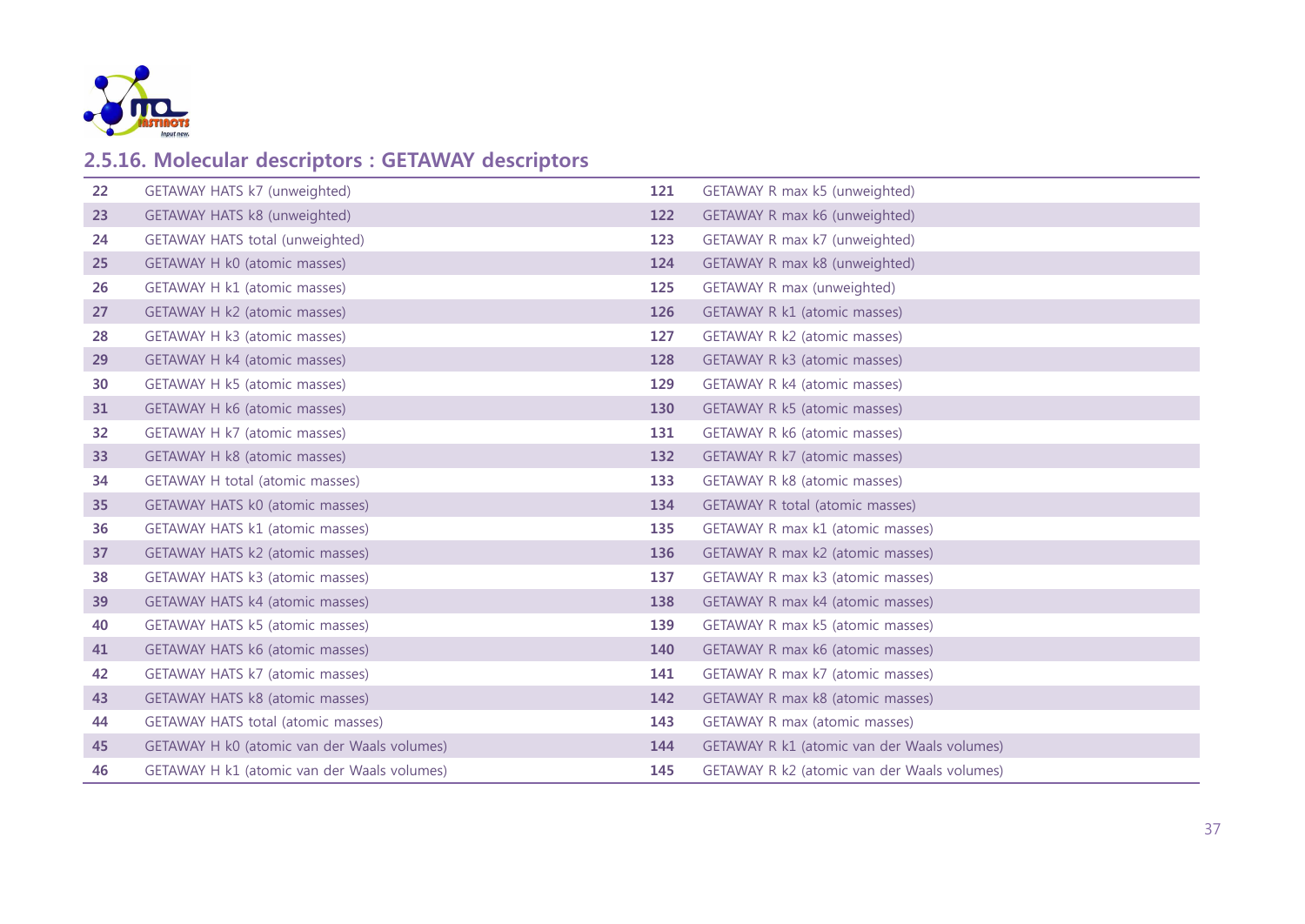

| 47 | GETAWAY H k2 (atomic van der Waals volumes)         | 146        | GETAWAY R k3 (atomic van der Waals volumes)            |
|----|-----------------------------------------------------|------------|--------------------------------------------------------|
| 48 | GETAWAY H k3 (atomic van der Waals volumes)         | 147        | GETAWAY R k4 (atomic van der Waals volumes)            |
| 49 | GETAWAY H k4 (atomic van der Waals volumes)         | 148        | GETAWAY R k5 (atomic van der Waals volumes)            |
| 50 | GETAWAY H k5 (atomic van der Waals volumes)         | 149        | GETAWAY R k6 (atomic van der Waals volumes)            |
| 51 | GETAWAY H k6 (atomic van der Waals volumes)         | <b>150</b> | GETAWAY R k7 (atomic van der Waals volumes)            |
| 52 | GETAWAY H k7 (atomic van der Waals volumes)         | 151        | GETAWAY R k8 (atomic van der Waals volumes)            |
| 53 | GETAWAY H k8 (atomic van der Waals volumes)         | 152        | GETAWAY R total (atomic van der Waals volumes)         |
| 54 | GETAWAY H total (atomic van der Waals volumes)      | 153        | GETAWAY R max k1 (atomic van der Waals volumes)        |
| 55 | GETAWAY HATS k0 (atomic van der Waals volumes)      | 154        | GETAWAY R max k2 (atomic van der Waals volumes)        |
| 56 | GETAWAY HATS k1 (atomic van der Waals volumes)      | 155        | GETAWAY R max k3 (atomic van der Waals volumes)        |
| 57 | GETAWAY HATS k2 (atomic van der Waals volumes)      | 156        | GETAWAY R max k4 (atomic van der Waals volumes)        |
| 58 | GETAWAY HATS k3 (atomic van der Waals volumes)      | 157        | GETAWAY R max k5 (atomic van der Waals volumes)        |
| 59 | GETAWAY HATS k4 (atomic van der Waals volumes)      | 158        | GETAWAY R max k6 (atomic van der Waals volumes)        |
| 60 | GETAWAY HATS k5 (atomic van der Waals volumes)      | 159        | GETAWAY R max k7 (atomic van der Waals volumes)        |
| 61 | GETAWAY HATS k6 (atomic van der Waals volumes)      | <b>160</b> | GETAWAY R max k8 (atomic van der Waals volumes)        |
| 62 | GETAWAY HATS k7 (atomic van der Waals volumes)      | 161        | GETAWAY R max (atomic van der Waals volumes)           |
| 63 | GETAWAY HATS k8 (atomic van der Waals volumes)      | 162        | GETAWAY R k1 (atomic Sanderson electronegativities)    |
| 64 | GETAWAY HATS total (atomic van der Waals volumes)   | 163        | GETAWAY R k2 (atomic Sanderson electronegativities)    |
| 65 | GETAWAY H k0 (atomic Sanderson electronegativities) | 164        | GETAWAY R k3 (atomic Sanderson electronegativities)    |
| 66 | GETAWAY H k1 (atomic Sanderson electronegativities) | 165        | GETAWAY R k4 (atomic Sanderson electronegativities)    |
| 67 | GETAWAY H k2 (atomic Sanderson electronegativities) | 166        | GETAWAY R k5 (atomic Sanderson electronegativities)    |
| 68 | GETAWAY H k3 (atomic Sanderson electronegativities) | 167        | GETAWAY R k6 (atomic Sanderson electronegativities)    |
| 69 | GETAWAY H k4 (atomic Sanderson electronegativities) | 168        | GETAWAY R k7 (atomic Sanderson electronegativities)    |
| 70 | GETAWAY H k5 (atomic Sanderson electronegativities) | 169        | GETAWAY R k8 (atomic Sanderson electronegativities)    |
| 71 | GETAWAY H k6 (atomic Sanderson electronegativities) | 170        | GETAWAY R total (atomic Sanderson electronegativities) |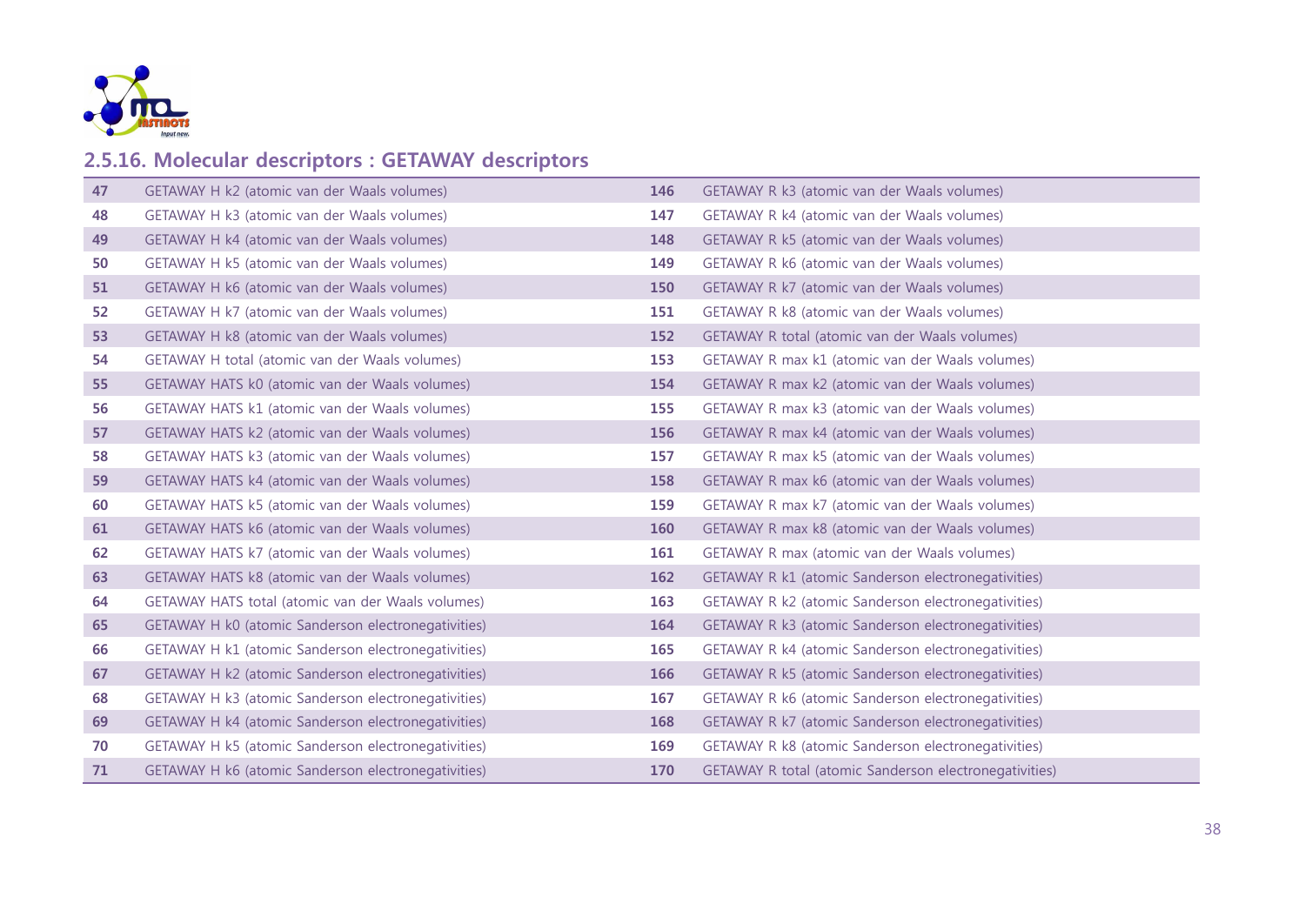

| 72 | GETAWAY H k7 (atomic Sanderson electronegativities)       | 171        | GETAWAY R max k1 (atomic Sanderson electronegativities) |
|----|-----------------------------------------------------------|------------|---------------------------------------------------------|
| 73 | GETAWAY H k8 (atomic Sanderson electronegativities)       | 172        | GETAWAY R max k2 (atomic Sanderson electronegativities) |
| 74 | GETAWAY H total (atomic Sanderson electronegativities)    | 173        | GETAWAY R max k3 (atomic Sanderson electronegativities) |
| 75 | GETAWAY HATS k0 (atomic Sanderson electronegativities)    | 174        | GETAWAY R max k4 (atomic Sanderson electronegativities) |
| 76 | GETAWAY HATS k1 (atomic Sanderson electronegativities)    | 175        | GETAWAY R max k5 (atomic Sanderson electronegativities) |
| 77 | GETAWAY HATS k2 (atomic Sanderson electronegativities)    | 176        | GETAWAY R max k6 (atomic Sanderson electronegativities) |
| 78 | GETAWAY HATS k3 (atomic Sanderson electronegativities)    | 177        | GETAWAY R max k7 (atomic Sanderson electronegativities) |
| 79 | GETAWAY HATS k4 (atomic Sanderson electronegativities)    | 178        | GETAWAY R max k8 (atomic Sanderson electronegativities) |
| 80 | GETAWAY HATS k5 (atomic Sanderson electronegativities)    | 179        | GETAWAY R max (atomic Sanderson electronegativities)    |
| 81 | GETAWAY HATS k6 (atomic Sanderson electronegativities)    | <b>180</b> | GETAWAY R k1 (atomic polarizabilities)                  |
| 82 | GETAWAY HATS k7 (atomic Sanderson electronegativities)    | 181        | GETAWAY R k2 (atomic polarizabilities)                  |
| 83 | GETAWAY HATS k8 (atomic Sanderson electronegativities)    | 182        | GETAWAY R k3 (atomic polarizabilities)                  |
| 84 | GETAWAY HATS total (atomic Sanderson electronegativities) | 183        | GETAWAY R k4 (atomic polarizabilities)                  |
| 85 | GETAWAY H k0 (atomic polarizabilities)                    | 184        | GETAWAY R k5 (atomic polarizabilities)                  |
| 86 | GETAWAY H k1 (atomic polarizabilities)                    | 185        | GETAWAY R k6 (atomic polarizabilities)                  |
| 87 | GETAWAY H k2 (atomic polarizabilities)                    | 186        | GETAWAY R k7 (atomic polarizabilities)                  |
| 88 | GETAWAY H k3 (atomic polarizabilities)                    | 187        | GETAWAY R k8 (atomic polarizabilities)                  |
| 89 | GETAWAY H k4 (atomic polarizabilities)                    | 188        | GETAWAY R total (atomic polarizabilities)               |
| 90 | GETAWAY H k5 (atomic polarizabilities)                    | 189        | GETAWAY R max k1 (atomic polarizabilities)              |
| 91 | GETAWAY H k6 (atomic polarizabilities)                    | 190        | GETAWAY R max k2 (atomic polarizabilities)              |
| 92 | GETAWAY H k7 (atomic polarizabilities)                    | 191        | GETAWAY R max k3 (atomic polarizabilities)              |
| 93 | GETAWAY H k8 (atomic polarizabilities)                    | 192        | GETAWAY R max k4 (atomic polarizabilities)              |
| 94 | GETAWAY H total (atomic polarizabilities)                 | 193        | GETAWAY R max k5 (atomic polarizabilities)              |
| 95 | GETAWAY HATS k0 (atomic polarizabilities)                 | 194        | GETAWAY R max k6 (atomic polarizabilities)              |
| 96 | GETAWAY HATS k1 (atomic polarizabilities)                 | 195        | GETAWAY R max k7 (atomic polarizabilities)              |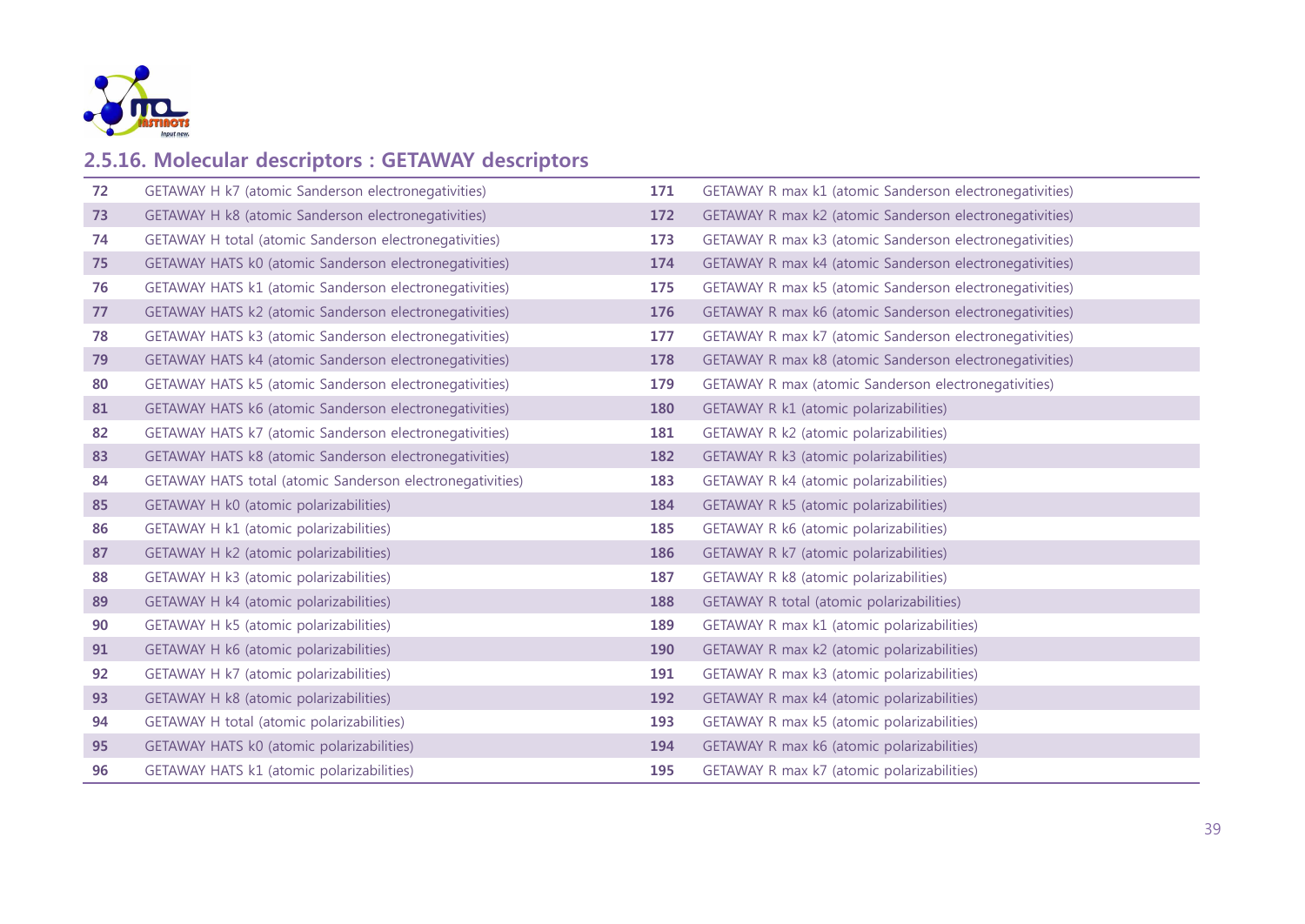

| -97 | GETAWAY HATS k2 (atomic polarizabilities) | GETAWAY R max k8 (atomic polarizabilities) |
|-----|-------------------------------------------|--------------------------------------------|
| -98 | GETAWAY HATS k3 (atomic polarizabilities) | GETAWAY R max (atomic polarizabilities)    |
| -99 | GETAWAY HATS k4 (atomic polarizabilities) |                                            |

#### **2.5.17. Molecular descriptors : Functional group counts**

| $\mathbf{1}$   | number of terminal primary C(sp3)        | 66 | number of nitriles (aliphatic)         |
|----------------|------------------------------------------|----|----------------------------------------|
| $\overline{2}$ | number of total secondary C(sp3)         | 67 | number of nitriles (aromatic)          |
| $\mathbf{3}$   | number of total tertiary C(sp3)          | 68 | number of positively charged N         |
| 4              | number of total quaternary C(sp3)        | 69 | number of quaternary N                 |
| 5              | number of ring secondary C(sp3)          | 70 | number of hydroxylamines (aliphatic)   |
| 6              | number of ring tertiary C(sp3)           | 71 | number of hydroxylamines (aromatic)    |
| $\overline{7}$ | number of ring quaternary C(sp3)         | 72 | number of N-nitroso groups (aliphatic) |
| 8              | number of aromatic C(sp2)                | 73 | number of N-nitroso groups (aromatic)  |
| 9              | number of unsubstituted benzene C(sp2)   | 74 | number of nitroso groups (aliphatic)   |
| 10             | number of substituted benzene C(sp2)     | 75 | number of nitroso groups (aromatic)    |
| 11             | number of non-aromatic conjugated C(sp2) | 76 | number of nitro groups (aliphatic)     |
| 12             | number of terminal primary C(sp2)        | 77 | number of nitro groups (aromatic)      |
| 13             | number of aliphatic secondary C(sp2)     | 78 | number of imides                       |
| 14             | number of aliphatic tertiary C(sp2)      | 79 | number of hydrazones                   |
| 15             | number of allenes groups                 | 80 | number of hydroxyl groups              |
| 16             | number of terminal C(sp)                 | 81 | number of aromatic hydroxyls           |
| 17             | number of non-terminal C(sp)             | 82 | number of primary alcohols             |
| 18             | number of cyanates (aliphatic)           | 83 | number of secondary alcohols           |
| 19             | number of cyanates (aromatic)            | 84 | number of tertiary alcohols            |
| 20             | number of isocyanates (aliphatic)        | 85 | number of ethers (aliphatic)           |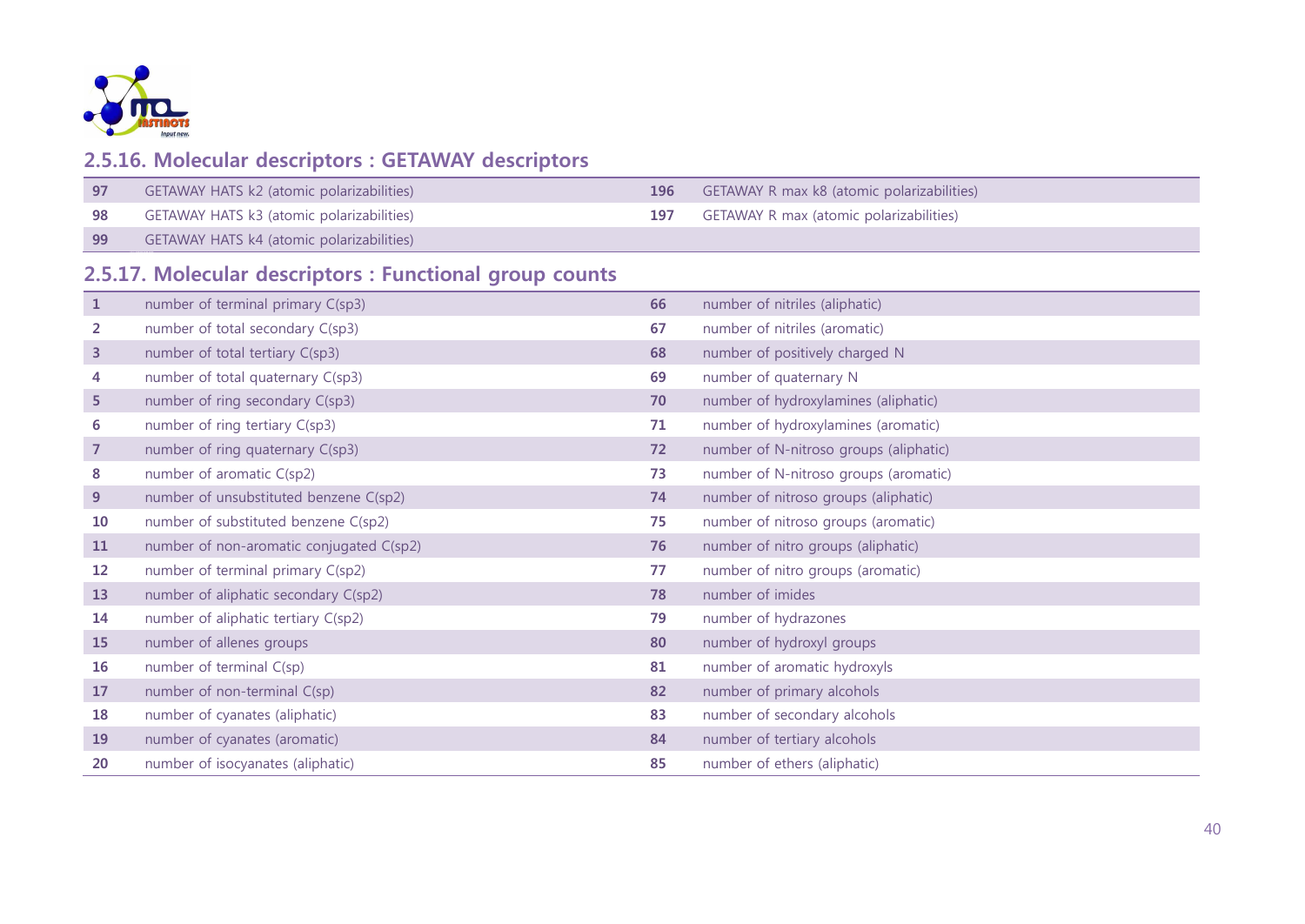

# **2.5.17. Molecular descriptors : Functional group counts**

| 21 | number of isocyanates (aromatic)         | 86  | number of ethers (aromatic)                                      |
|----|------------------------------------------|-----|------------------------------------------------------------------|
| 22 | number of thiocyanates (aliphatic)       | 87  | number of anhydrides (thio-)                                     |
| 23 | number of thiocyanates (aromatic)        | 88  | number of water molecules                                        |
| 24 | number of isothiocyanates (aliphatic)    | 89  | number of thiols                                                 |
| 25 | number of isothiocyanates (aromatic)     | 90  | number of thioketones                                            |
| 26 | number of carboxylic acids (aliphatic)   | 91  | number of sulfides                                               |
| 27 | number of carboxylic acids (aromatic)    | 92  | number of disulfides                                             |
| 28 | number of esters (aliphatic)             | 93  | number of sulfoxides                                             |
| 29 | number of esters (aromatic)              | 94  | number of sulfones                                               |
| 30 | number of primary amides (aliphatic)     | 95  | number of sulfenic (thio-) acids                                 |
| 31 | number of primary amides (aromatic)      | 96  | number of sulfinic (thio-/dithio-) acids                         |
| 32 | number of secondary amides (aliphatic)   | 97  | number of sulfonic (thio-/dithio-) acids                         |
| 33 | number of secondary amides (aromatic)    | 98  | number of sulfuric (thio-/dithio-) acids                         |
| 34 | number of tertiary amides (aliphatic)    | 99  | number of sulfites (thio-/dithio-)                               |
| 35 | number of tertiary amides (aromatic)     | 100 | number of sulfonates (thio-/dithio-)                             |
| 36 | number of (thio-) carbamates (aliphatic) | 101 | number of sulfates (thio-/dithio-)                               |
| 37 | number of (thio-) carbamates (aromatic)  | 102 | number of sulfonamides/sulfinamides/sulfenamides (thio-/dithio-) |
| 38 | number of thioacids (aliphatic)          | 103 | number of Aziridines                                             |
| 39 | number of thioacids (aromatic)           | 104 | number of Oxiranes                                               |
| 40 | number of dithioacids (aliphatic)        | 105 | number of Thiranes                                               |
| 41 | number of dithioacids (aromatic)         | 106 | number of Azetidines                                             |
| 42 | number of thioesters (aliphatic)         | 107 | number of Oxetanes                                               |
| 43 | number of thioesters (aromatic)          | 108 | number of Thioethanes                                            |
| 44 | number of dithioesters (aliphatic)       | 109 | number of Pyrrolidines                                           |
| 45 | number of dithioesters (aromatic)        | 110 | number of Oxolanes                                               |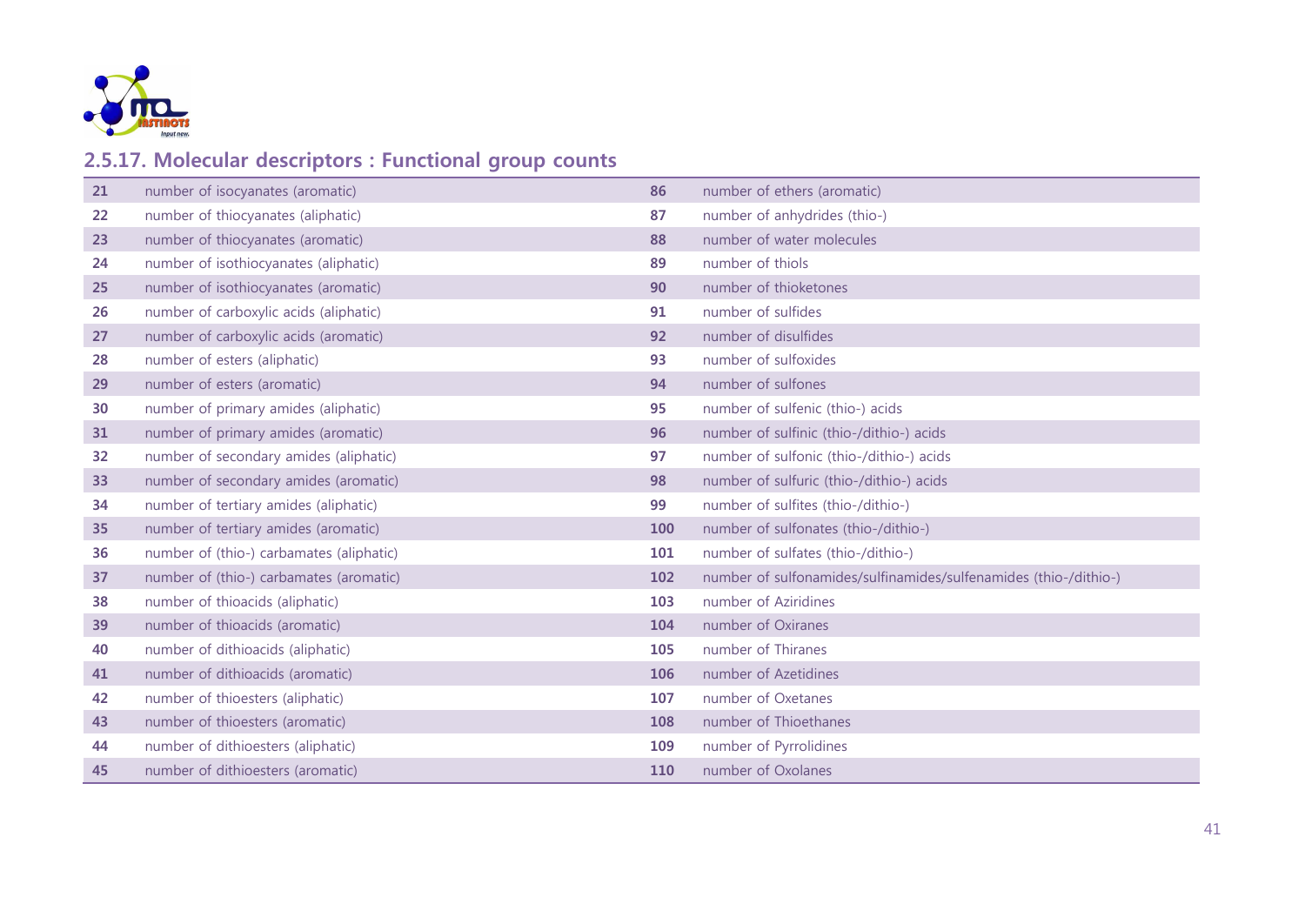

#### **2.5.17. Molecular descriptors : Functional group counts**

| 46 | number of aldehydes (aliphatic)         | 111 | number of th-Thiophenes                      |
|----|-----------------------------------------|-----|----------------------------------------------|
| 47 | number of aldehydes (aromatic)          | 112 | number of Pyrroles                           |
| 48 | number of ketones (aliphatic)           | 113 | number of Pyrazoles                          |
| 49 | number of ketones (aromatic)            | 114 | number of Imidazoles                         |
| 50 | number of urea (-thio) derivatives      | 115 | number of Furanes                            |
| 51 | number of carbonate (-thio) derivatives | 116 | number of Thiophenes                         |
| 52 | number of amidine derivatives           | 117 | number of Oxazoles                           |
| 53 | number of guanidine derivatives         | 118 | number of Isoxazoles                         |
| 54 | number of imines (aliphatic)            | 119 | number of Thiazoles                          |
| 55 | number of imines (aromatic)             | 120 | number of Isothiazoles                       |
| 56 | number of oximes (aliphatic)            | 121 | number of Triazoles                          |
| 57 | number of oximes (aromatic)             | 122 | number of Pyridines                          |
| 58 | number of primary amines (aliphatic)    | 123 | number of Pyridazines                        |
| 59 | number of primary amines (aromatic)     | 124 | number of Pyrimidines                        |
| 60 | number of secondary amines (aliphatic)  | 125 | number of Pyrazines                          |
| 61 | number of secondary amines (aromatic)   | 126 | number of 135-Triazines                      |
| 62 | number of tertiary amines (aliphatic)   | 127 | number of 124-Triazines                      |
| 63 | number of tertiary amines (aromatic)    | 128 | number of donor atoms for H-bonds (N and O)  |
| 64 | number of N hydrazines                  | 129 | number of acceptor atoms for H-bonds (N,O,F) |
| 65 | number of N azo-derivatives             | 130 | number of intramolecular H-bonds             |

#### **2.5.18. Molecular descriptors : Atom-centred fragments**

| - 14               | CH3R / CH4                     | 41 | $X-C(=X)-X$  |
|--------------------|--------------------------------|----|--------------|
| $\mathcal{L}$<br>- | CH <sub>2</sub> R <sub>2</sub> | 42 | $X$ --CH $X$ |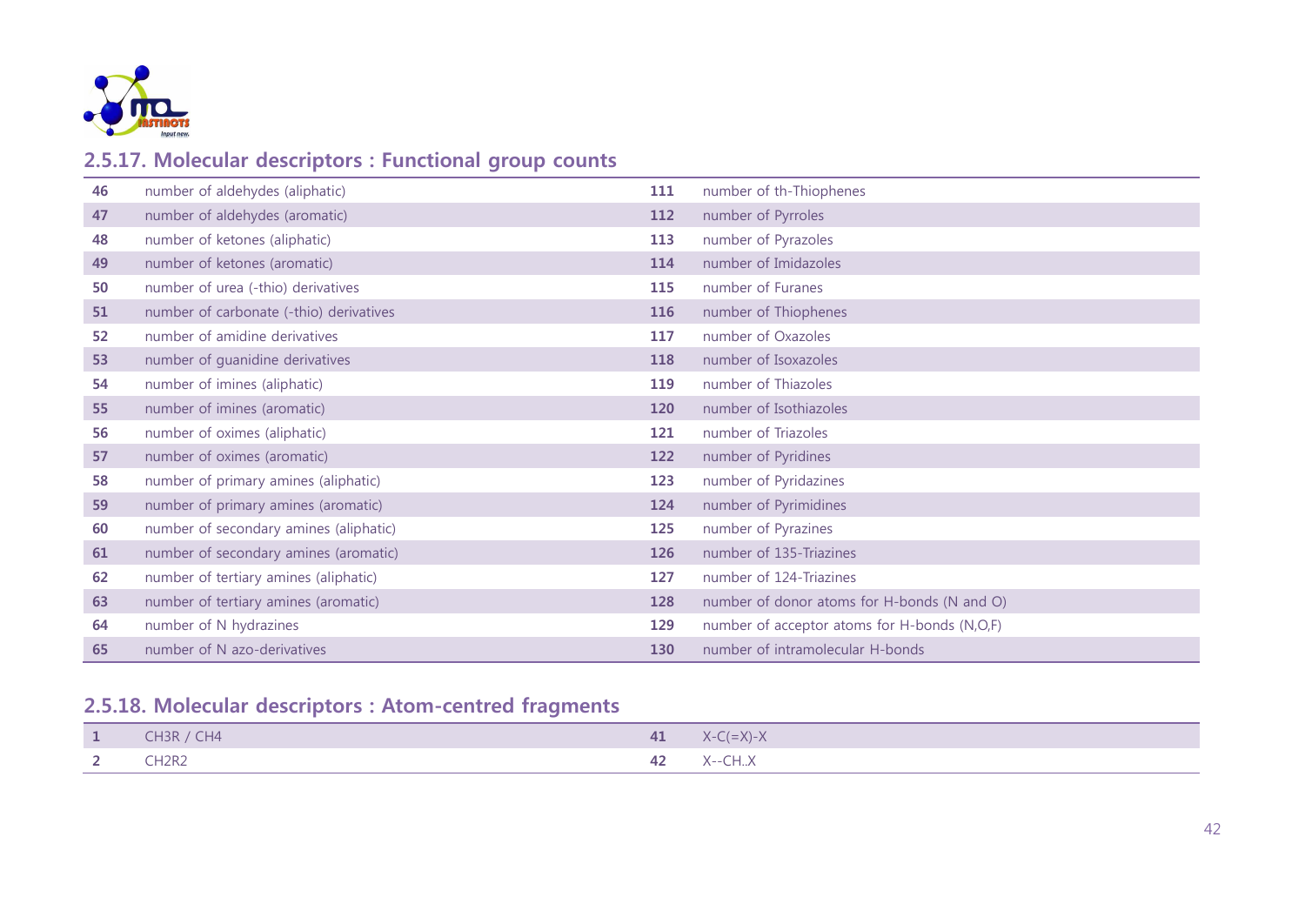

# **2.5.18. Molecular descriptors : Atom-centred fragments**

| $\overline{\mathbf{3}}$ | CHR <sub>3</sub>               | 43 | $X$ --CR $.X$                                      |
|-------------------------|--------------------------------|----|----------------------------------------------------|
| 4                       | CR4                            | 44 | $X$ --CX $X$                                       |
| 5                       | CH <sub>3</sub> X              | 45 | H attached to C0(sp3) no X attached to next C      |
| 6                       | CH <sub>2RX</sub>              | 46 | H attached to C1(sp3) / C0(sp2)                    |
| $\overline{7}$          | CH <sub>2</sub> X <sub>2</sub> | 47 | H attached to C2(sp3) / C1(sp2) / C0(sp)           |
| 8                       | CHR <sub>2X</sub>              | 48 | H attached to C3(sp3) / C2(sp2) / C3(sp2) / C3(sp) |
| 9                       | CHRX2                          | 49 | H attached to heteroatom                           |
| 10                      | CHX3                           | 50 | H attached to alpha-C                              |
| 11                      | CR3X                           | 51 | H attached to C0(sp3) with 1X attached to next C   |
| 12                      | CR <sub>2</sub> X <sub>2</sub> | 52 | H attached to C0(sp3) with 2X attached to next C   |
| 13                      | CRX3                           | 53 | H attached to C0(sp3) with 3X attached to next C   |
| 14                      | CX4                            | 54 | H attached to C0(sp3) with 4X attached to next C   |
| 15                      | $=CH2$                         | 55 | alcohol                                            |
| 16                      | $=CHR$                         | 56 | phenol / enol / carboxyl OH                        |
| 17                      | $=CR2$                         | 57 | $=$ O                                              |
| 18                      | $=CHX$                         | 58 | $AI-O-Al$                                          |
| <b>19</b>               | $=$ CRX                        | 59 | Al-O-Ar / Ar-O-Ar / R.O.R / R-O-C=X                |
| 20                      | $=CX2$                         | 60 | $O - -$                                            |
| 21                      | #CH                            | 61 | $R-O-O-R$                                          |
| 22                      | $\#CR / R = C = R$             | 62 | $AI-NH2$                                           |
| 23                      | #CX                            | 63 | $AI2-NH$                                           |
| 24                      | $R$ --CH-- $R$                 | 64 | $AI3-N$                                            |
| 25                      | $R - CR - R$                   | 65 | Ar-NH2 / X-NH2                                     |
| 26                      | $R - CX - R$                   | 66 | Ar-NH-Al                                           |
| 27                      | $R$ --CH-- $X$                 | 67 | Ar-NAI2                                            |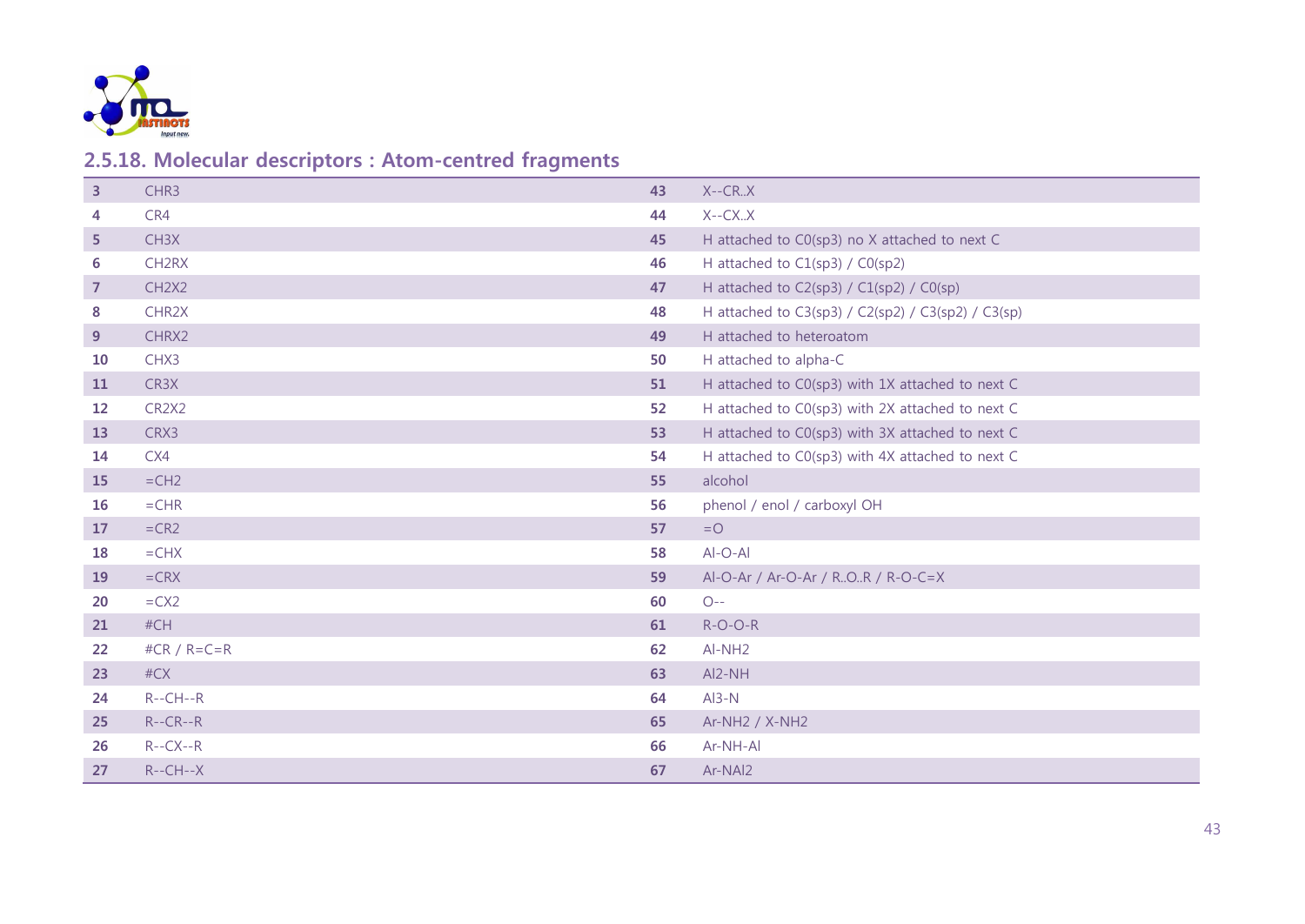

#### **2.5.18. Molecular descriptors : Atom-centred fragments**

| 28 | $R - CR - X$                | 68 | $RCO-N < / >N-X=X$            |
|----|-----------------------------|----|-------------------------------|
| 29 | $R - CX - X$                | 69 | Ar2NH / Ar3N / Ar2N-Al / RNR  |
| 30 | $X$ --CH-- $X$              | 70 | $R#N / R=N-$                  |
| 31 | $X - CR - X$                | 71 | $R - N - R / R - N - X$       |
| 32 | $X - CX - X$                | 72 | Ar-NO2 / R--N(--R)--O / RO-NO |
| 33 | $R$ --CH $.X$               | 73 | Al-NO <sub>2</sub>            |
| 34 | $R - CR.X$                  | 74 | $Ar-N=X / X-N=X$              |
| 35 | $R - CX.X$                  | 75 | N+ (positively charged)       |
| 36 | $AI-CH=X$                   | 76 | $R-SH$                        |
| 37 | $Ar-CH=X$                   | 77 | R <sub>2S</sub> / RS-SR       |
| 38 | $AI-C(=X)-AI$               | 78 | $R = S$                       |
| 39 | $Ar-C(=\times) - R$         | 79 | $R-SO-R$                      |
| 40 | $R-C(=X)-X / R-C#X / X=C=X$ | 80 | $R-SO2-R$                     |

#### **2.5.19. Molecular descriptors : Charge descriptors**

|   | maximum positive charge | 8         | relative positive charge                                  |
|---|-------------------------|-----------|-----------------------------------------------------------|
|   | maximum negative charge | q         | relative negative charge                                  |
|   | total positive charge   | <b>10</b> | submolecular polarity parameter                           |
|   | total negative charge   | 11        | topological electronic descriptor                         |
|   | total absolute charge   | 12        | topological electronic descriptor (bond resctricted)      |
| 6 | mean absolute charge    | 13        | partial charge weighted topological electronic descriptor |
|   | total squared charge    | 14        | local dipole index                                        |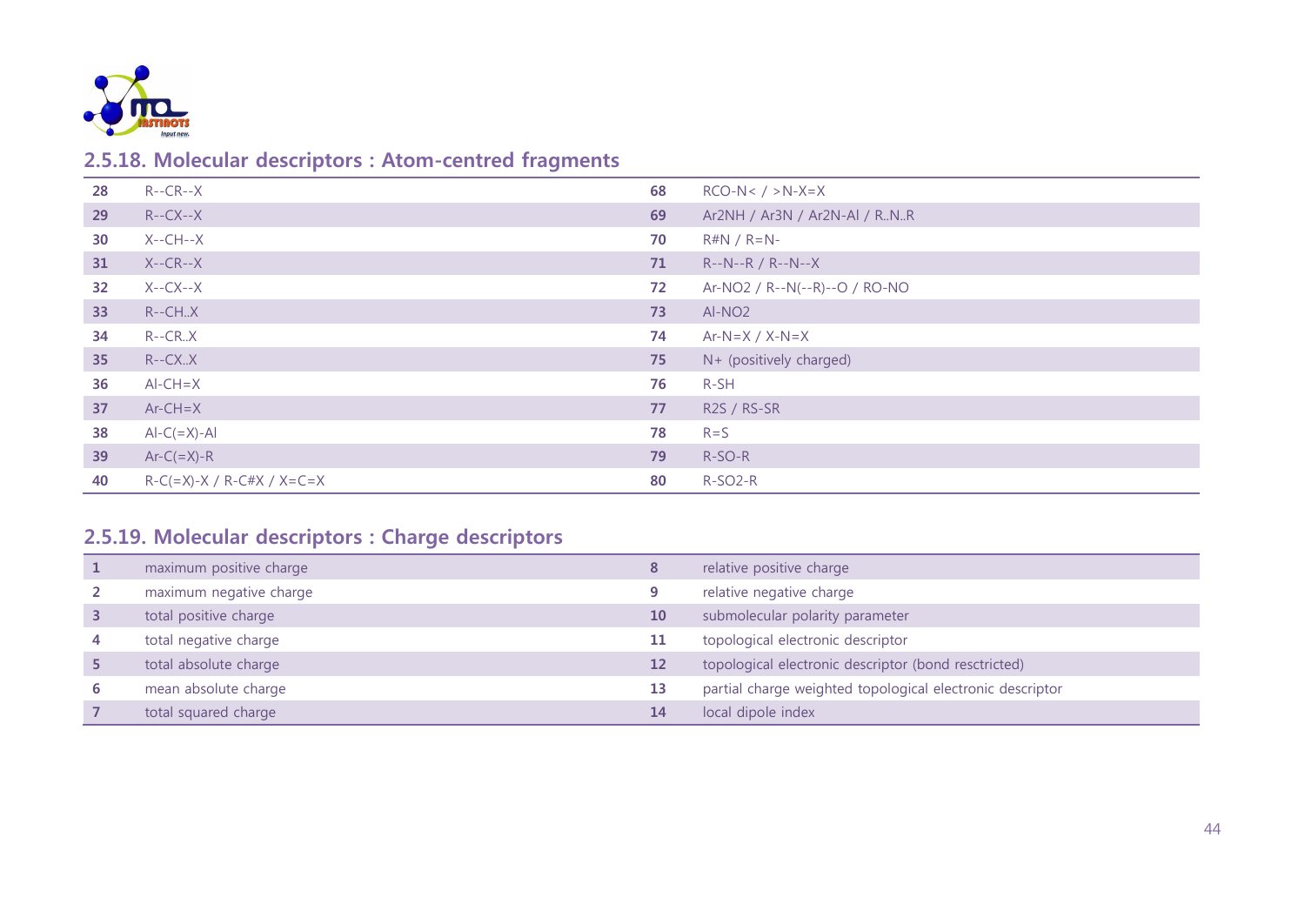

#### **2.5.20. Molecular descriptors : Molecular properties**

|    | unsaturation index                                                  | 14 | Ghose-Viswanadhan-Wendoloski antiinflammatory (covering 50%) |
|----|---------------------------------------------------------------------|----|--------------------------------------------------------------|
|    | hydrophilic factor                                                  | 15 | Ghose-Viswanadhan-Wendoloski antidepressant (covering 80%)   |
| 3  | Ghose-Crippen molar refractivity                                    | 16 | Ghose-Viswanadhan-Wendoloski antidepressant (covering 50%)   |
|    | fragment-based polar surface area from N,O polar coefficients)      | 17 | Ghose-Viswanadhan-Wendoloski antipsychotic (covering 80%)    |
| 5. | fragment-based polar surface area from N,O,S,P polar coefficients)  | 18 | Ghose-Viswanadhan-Wendoloski antipsychotic (covering 50%)    |
| 6  | Moriguchi octanol-water partition coefficient (MLOGP)               | 19 | Ghose-Viswanadhan-Wendoloski antihypertensive (covering 80%) |
|    | Squared Moriguchi octanol-water partition coefficient (MLOGP^2)     | 20 | Ghose-Viswanadhan-Wendoloski antihypertensive (covering 50%) |
| 8  | Ghose-Crippen octanol-water partition coefficient (ALOGP)           | 21 | Ghose-Viswanadhan-Wendoloski hypnotic (covering 80%)         |
| 9  | Squared Ghose-Crippen octanol-water partition coefficient (ALOGP^2) | 22 | Ghose-Viswanadhan-Wendoloski hypnotic (covering 50%)         |
| 10 | Lipinski Alert index                                                | 23 | Ghose-Viswanadhan-Wendoloski antineoplastic (covering 80%)   |
| 11 | Ghose-Viswanadhan-Wendoloski drug-like (covering 80%)               | 24 | Ghose-Viswanadhan-Wendoloski antineoplastic (covering 50%)   |
| 12 | Ghose-Viswanadhan-Wendoloski drug-like (covering 50%)               | 25 | Ghose-Viswanadhan-Wendoloski antiinfective (covering 80%)    |
| 13 | Ghose-Viswanadhan-Wendoloski antiinflammatory (covering 80%)        | 26 | Ghose-Viswanadhan-Wendoloski antiinfective (covering 50%)    |

#### **2.5.21. Molecular descriptors : 2D binary fingerprints**

|   | existence of C - C at topological distance 1 | 51 | existence of C - C at topological distance 6 |
|---|----------------------------------------------|----|----------------------------------------------|
|   | existence of C - N at topological distance 1 | 52 | existence of C - N at topological distance 6 |
|   | existence of C - O at topological distance 1 | 53 | existence of C - O at topological distance 6 |
| 4 | existence of C - S at topological distance 1 | 54 | existence of C - S at topological distance 6 |
|   | existence of N - N at topological distance 1 | 55 | existence of N - N at topological distance 6 |
| 6 | existence of N - O at topological distance 1 | 56 | existence of N - O at topological distance 6 |
|   | existence of N - S at topological distance 1 | 57 | existence of N - S at topological distance 6 |
| 8 | existence of O - O at topological distance 1 | 58 | existence of O - O at topological distance 6 |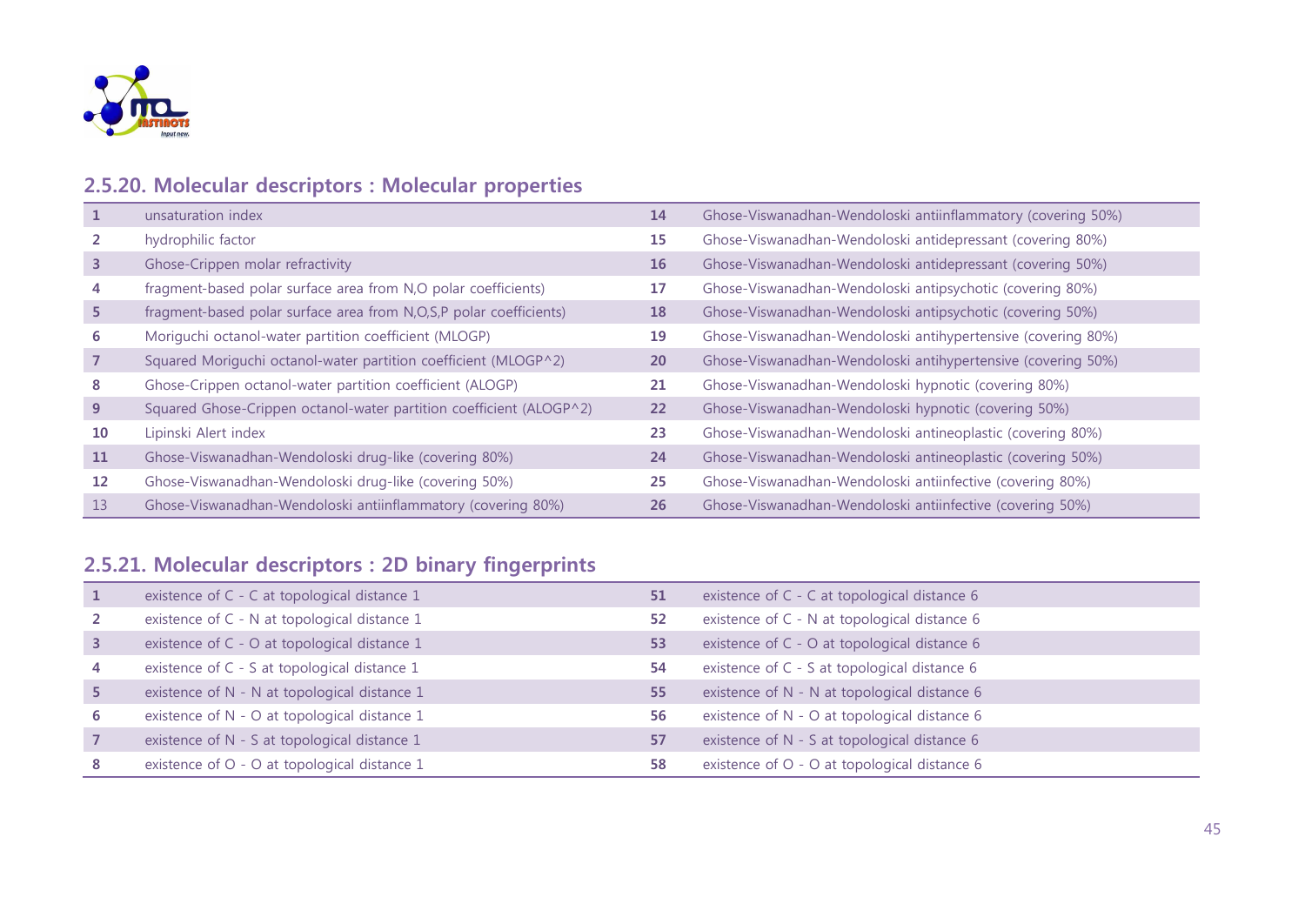

#### **2.5.21. Molecular descriptors : 2D binary fingerprints**

| 9 <sup>°</sup> | existence of O - S at topological distance 1 | 59 | existence of O - S at topological distance 6 |
|----------------|----------------------------------------------|----|----------------------------------------------|
| 10             | existence of S - S at topological distance 1 | 60 | existence of S - S at topological distance 6 |
| 11             | existence of C - C at topological distance 2 | 61 | existence of C - C at topological distance 7 |
| 12             | existence of C - N at topological distance 2 | 62 | existence of C - N at topological distance 7 |
| 13             | existence of C - O at topological distance 2 | 63 | existence of C - O at topological distance 7 |
| 14             | existence of C - S at topological distance 2 | 64 | existence of C - S at topological distance 7 |
| 15             | existence of N - N at topological distance 2 | 65 | existence of N - N at topological distance 7 |
| <b>16</b>      | existence of N - O at topological distance 2 | 66 | existence of N - O at topological distance 7 |
| 17             | existence of N - S at topological distance 2 | 67 | existence of N - S at topological distance 7 |
| 18             | existence of O - O at topological distance 2 | 68 | existence of O - O at topological distance 7 |
| 19             | existence of O - S at topological distance 2 | 69 | existence of O - S at topological distance 7 |
| 20             | existence of S - S at topological distance 2 | 70 | existence of S - S at topological distance 7 |
| 21             | existence of C - C at topological distance 3 | 71 | existence of C - C at topological distance 8 |
| 22             | existence of C - N at topological distance 3 | 72 | existence of C - N at topological distance 8 |
| 23             | existence of C - O at topological distance 3 | 73 | existence of C - O at topological distance 8 |
| 24             | existence of C - S at topological distance 3 | 74 | existence of C - S at topological distance 8 |
| 25             | existence of N - N at topological distance 3 | 75 | existence of N - N at topological distance 8 |
| 26             | existence of N - O at topological distance 3 | 76 | existence of N - O at topological distance 8 |
| 27             | existence of N - S at topological distance 3 | 77 | existence of N - S at topological distance 8 |
| 28             | existence of O - O at topological distance 3 | 78 | existence of O - O at topological distance 8 |
| 29             | existence of O - S at topological distance 3 | 79 | existence of O - S at topological distance 8 |
| 30             | existence of S - S at topological distance 3 | 80 | existence of S - S at topological distance 8 |
| 31             | existence of C - C at topological distance 4 | 81 | existence of C - C at topological distance 9 |
| 32             | existence of C - N at topological distance 4 | 82 | existence of C - N at topological distance 9 |
| 33             | existence of C - O at topological distance 4 | 83 | existence of C - O at topological distance 9 |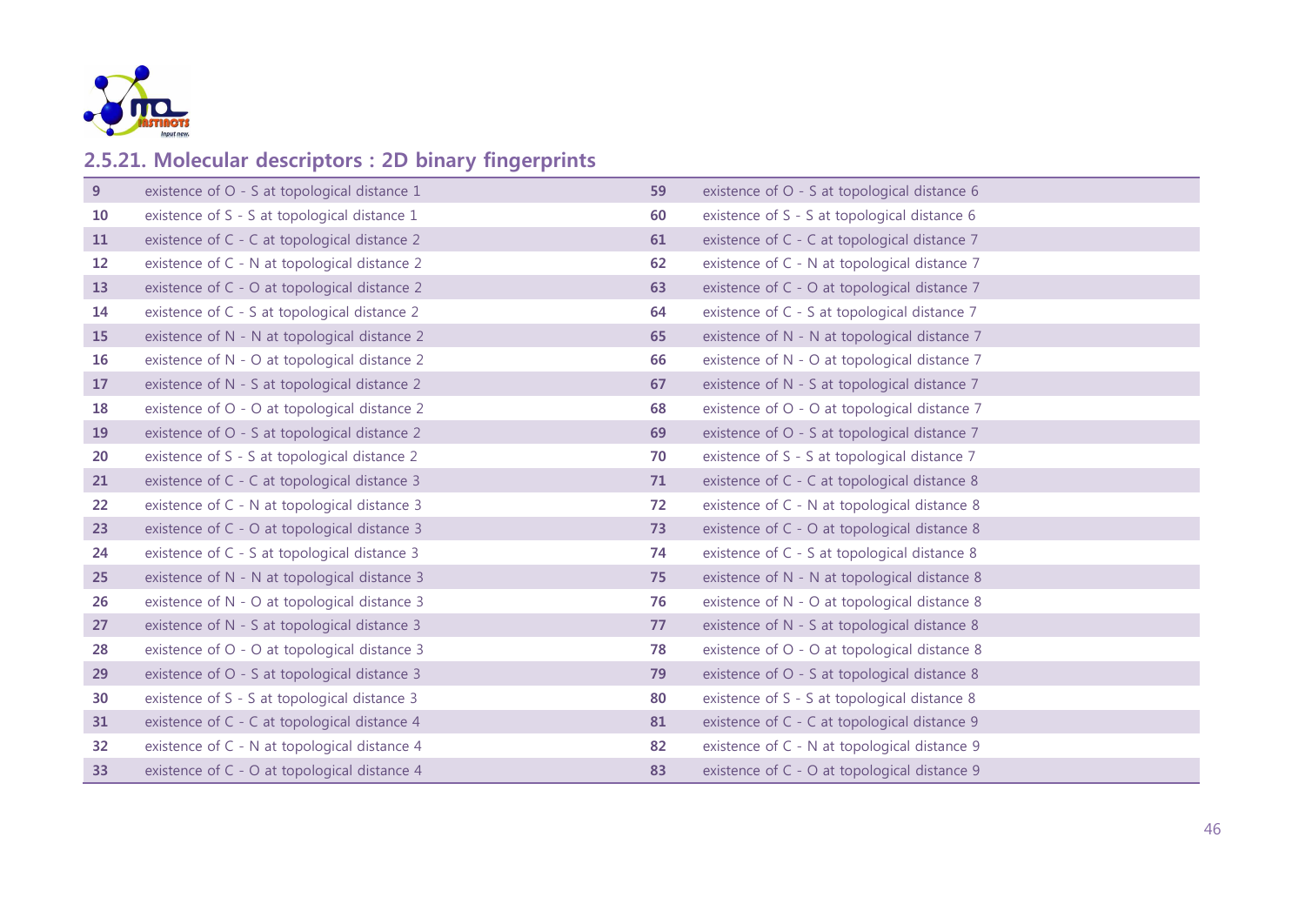

#### **2.5.21. Molecular descriptors : 2D binary fingerprints**

| 34 | existence of C - S at topological distance 4 | 84  | existence of C - S at topological distance 9  |
|----|----------------------------------------------|-----|-----------------------------------------------|
| 35 | existence of N - N at topological distance 4 | 85  | existence of N - N at topological distance 9  |
| 36 | existence of N - O at topological distance 4 | 86  | existence of N - O at topological distance 9  |
| 37 | existence of N - S at topological distance 4 | 87  | existence of N - S at topological distance 9  |
| 38 | existence of O - O at topological distance 4 | 88  | existence of O - O at topological distance 9  |
| 39 | existence of O - S at topological distance 4 | 89  | existence of O - S at topological distance 9  |
| 40 | existence of S - S at topological distance 4 | 90  | existence of S - S at topological distance 9  |
| 41 | existence of C - C at topological distance 5 | 91  | existence of C - C at topological distance 10 |
| 42 | existence of C - N at topological distance 5 | 92  | existence of C - N at topological distance 10 |
| 43 | existence of C - O at topological distance 5 | 93  | existence of C - O at topological distance 10 |
| 44 | existence of C - S at topological distance 5 | 94  | existence of C - S at topological distance 10 |
| 45 | existence of N - N at topological distance 5 | 95  | existence of N - N at topological distance 10 |
| 46 | existence of N - O at topological distance 5 | 96  | existence of N - O at topological distance 10 |
| 47 | existence of N - S at topological distance 5 | 97  | existence of N - S at topological distance 10 |
| 48 | existence of O - O at topological distance 5 | 98  | existence of O - O at topological distance 10 |
| 49 | existence of O - S at topological distance 5 | 99  | existence of O - S at topological distance 10 |
| 50 | existence of S - S at topological distance 5 | 100 | existence of S - S at topological distance 10 |

#### **2.5.22. Molecular descriptors : 2D frequency fingerprints**

| frequency of C - C at topological distance 1 |    | frequency of C - C at topological distance 6 |
|----------------------------------------------|----|----------------------------------------------|
| frequency of C - N at topological distance 1 | 52 | frequency of C - N at topological distance 6 |
| frequency of C - O at topological distance 1 | 53 | frequency of C - O at topological distance 6 |
| frequency of C - S at topological distance 1 | 54 | frequency of C - S at topological distance 6 |
| frequency of N - N at topological distance 1 | 55 | frequency of N - N at topological distance 6 |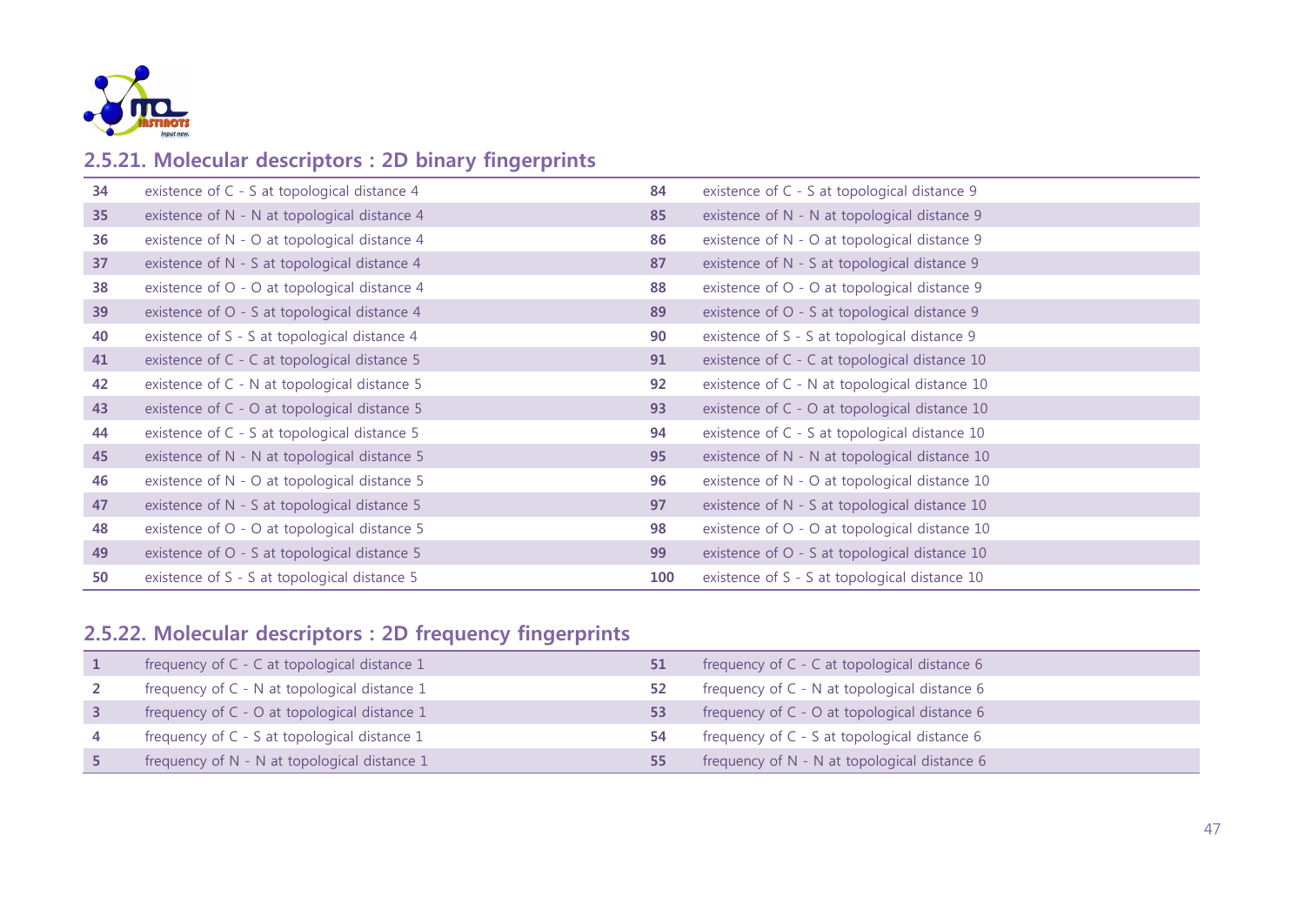

# **2.5.22. Molecular descriptors : 2D frequency fingerprints**

| 6                 | frequency of N - O at topological distance 1 | 56 | frequency of N - O at topological distance 6 |
|-------------------|----------------------------------------------|----|----------------------------------------------|
| $\overline{7}$    | frequency of N - S at topological distance 1 | 57 | frequency of N - S at topological distance 6 |
| 8                 | frequency of O - O at topological distance 1 | 58 | frequency of O - O at topological distance 6 |
| 9 <sup>°</sup>    | frequency of O - S at topological distance 1 | 59 | frequency of O - S at topological distance 6 |
| 10                | frequency of S - S at topological distance 1 | 60 | frequency of S - S at topological distance 6 |
| 11                | frequency of C - C at topological distance 2 | 61 | frequency of C - C at topological distance 7 |
| $12 \overline{ }$ | frequency of C - N at topological distance 2 | 62 | frequency of C - N at topological distance 7 |
| 13                | frequency of C - O at topological distance 2 | 63 | frequency of C - O at topological distance 7 |
| 14                | frequency of C - S at topological distance 2 | 64 | frequency of C - S at topological distance 7 |
| 15                | frequency of N - N at topological distance 2 | 65 | frequency of N - N at topological distance 7 |
| 16                | frequency of N - O at topological distance 2 | 66 | frequency of N - O at topological distance 7 |
| 17                | frequency of N - S at topological distance 2 | 67 | frequency of N - S at topological distance 7 |
| 18                | frequency of O - O at topological distance 2 | 68 | frequency of O - O at topological distance 7 |
| 19                | frequency of O - S at topological distance 2 | 69 | frequency of O - S at topological distance 7 |
| 20                | frequency of S - S at topological distance 2 | 70 | frequency of S - S at topological distance 7 |
| 21                | frequency of C - C at topological distance 3 | 71 | frequency of C - C at topological distance 8 |
| 22                | frequency of C - N at topological distance 3 | 72 | frequency of C - N at topological distance 8 |
| 23                | frequency of C - O at topological distance 3 | 73 | frequency of C - O at topological distance 8 |
| 24                | frequency of C - S at topological distance 3 | 74 | frequency of C - S at topological distance 8 |
| 25                | frequency of N - N at topological distance 3 | 75 | frequency of N - N at topological distance 8 |
| 26                | frequency of N - O at topological distance 3 | 76 | frequency of N - O at topological distance 8 |
| 27                | frequency of N - S at topological distance 3 | 77 | frequency of N - S at topological distance 8 |
| 28                | frequency of O - O at topological distance 3 | 78 | frequency of O - O at topological distance 8 |
| 29                | frequency of O - S at topological distance 3 | 79 | frequency of O - S at topological distance 8 |
| 30                | frequency of S - S at topological distance 3 | 80 | frequency of S - S at topological distance 8 |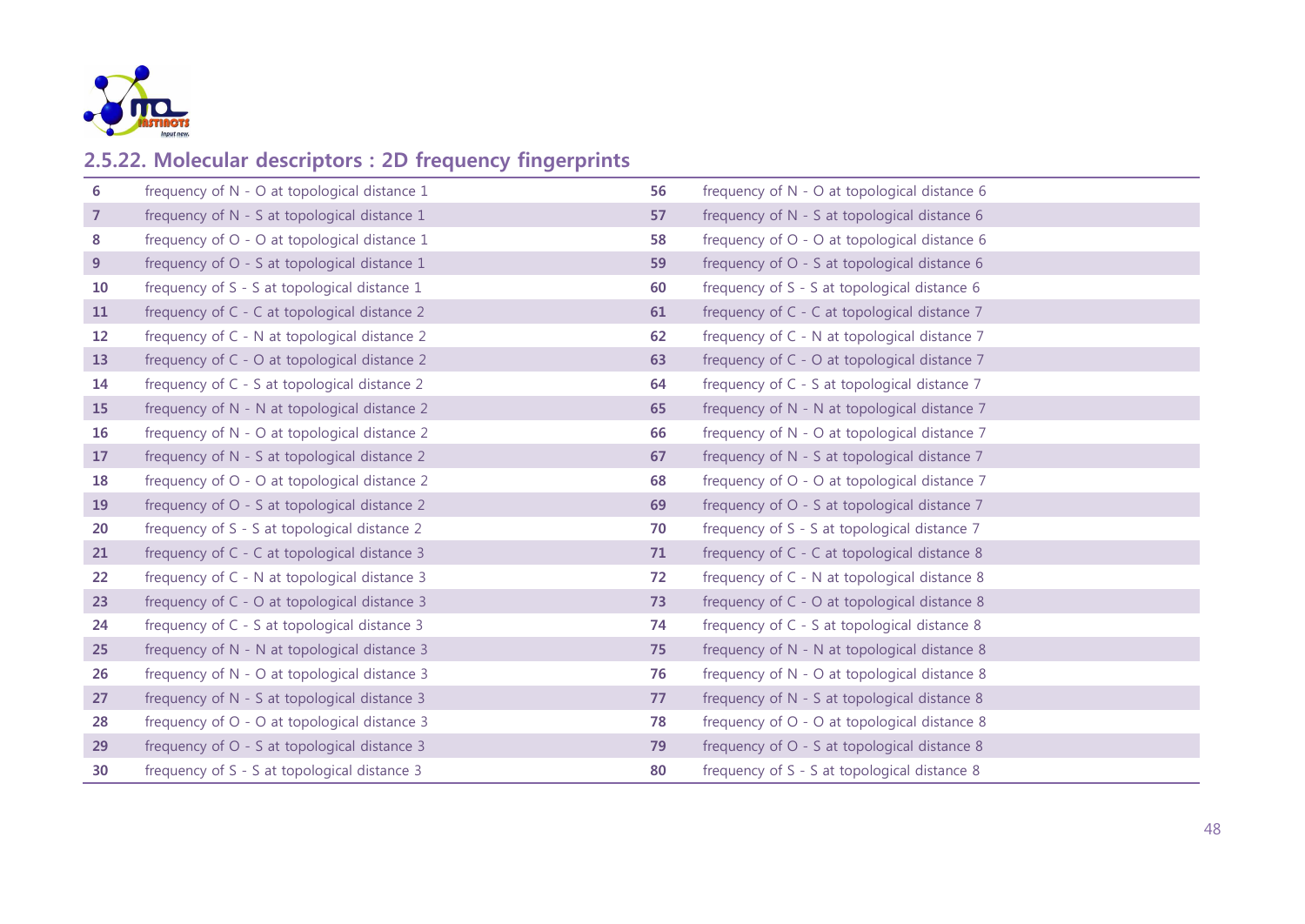

#### **2.5.22. Molecular descriptors : 2D frequency fingerprints**

| 31 | frequency of C - C at topological distance 4 | 81  | frequency of C - C at topological distance 9  |
|----|----------------------------------------------|-----|-----------------------------------------------|
| 32 | frequency of C - N at topological distance 4 | 82  | frequency of C - N at topological distance 9  |
| 33 | frequency of C - O at topological distance 4 | 83  | frequency of C - O at topological distance 9  |
| 34 | frequency of C - S at topological distance 4 | 84  | frequency of C - S at topological distance 9  |
| 35 | frequency of N - N at topological distance 4 | 85  | frequency of N - N at topological distance 9  |
| 36 | frequency of N - O at topological distance 4 | 86  | frequency of N - O at topological distance 9  |
| 37 | frequency of N - S at topological distance 4 | 87  | frequency of N - S at topological distance 9  |
| 38 | frequency of O - O at topological distance 4 | 88  | frequency of O - O at topological distance 9  |
| 39 | frequency of O - S at topological distance 4 | 89  | frequency of O - S at topological distance 9  |
| 40 | frequency of S - S at topological distance 4 | 90  | frequency of S - S at topological distance 9  |
| 41 | frequency of C - C at topological distance 5 | 91  | frequency of C - C at topological distance 10 |
| 42 | frequency of C - N at topological distance 5 | 92  | frequency of C - N at topological distance 10 |
| 43 | frequency of C - O at topological distance 5 | 93  | frequency of C - O at topological distance 10 |
| 44 | frequency of C - S at topological distance 5 | 94  | frequency of C - S at topological distance 10 |
| 45 | frequency of N - N at topological distance 5 | 95  | frequency of N - N at topological distance 10 |
| 46 | frequency of N - O at topological distance 5 | 96  | frequency of N - O at topological distance 10 |
| 47 | frequency of N - S at topological distance 5 | 97  | frequency of N - S at topological distance 10 |
| 48 | frequency of O - O at topological distance 5 | 98  | frequency of O - O at topological distance 10 |
| 49 | frequency of O - S at topological distance 5 | 99  | frequency of O - S at topological distance 10 |
| 50 | frequency of S - S at topological distance 5 | 100 | frequency of S - S at topological distance 10 |

| No. of occupied electronic levels                |    | FNSA-3 [OC] |
|--------------------------------------------------|----|-------------|
| No. of occupied electronic levels $/$ # of atoms | 80 | WPSA-3 [OC] |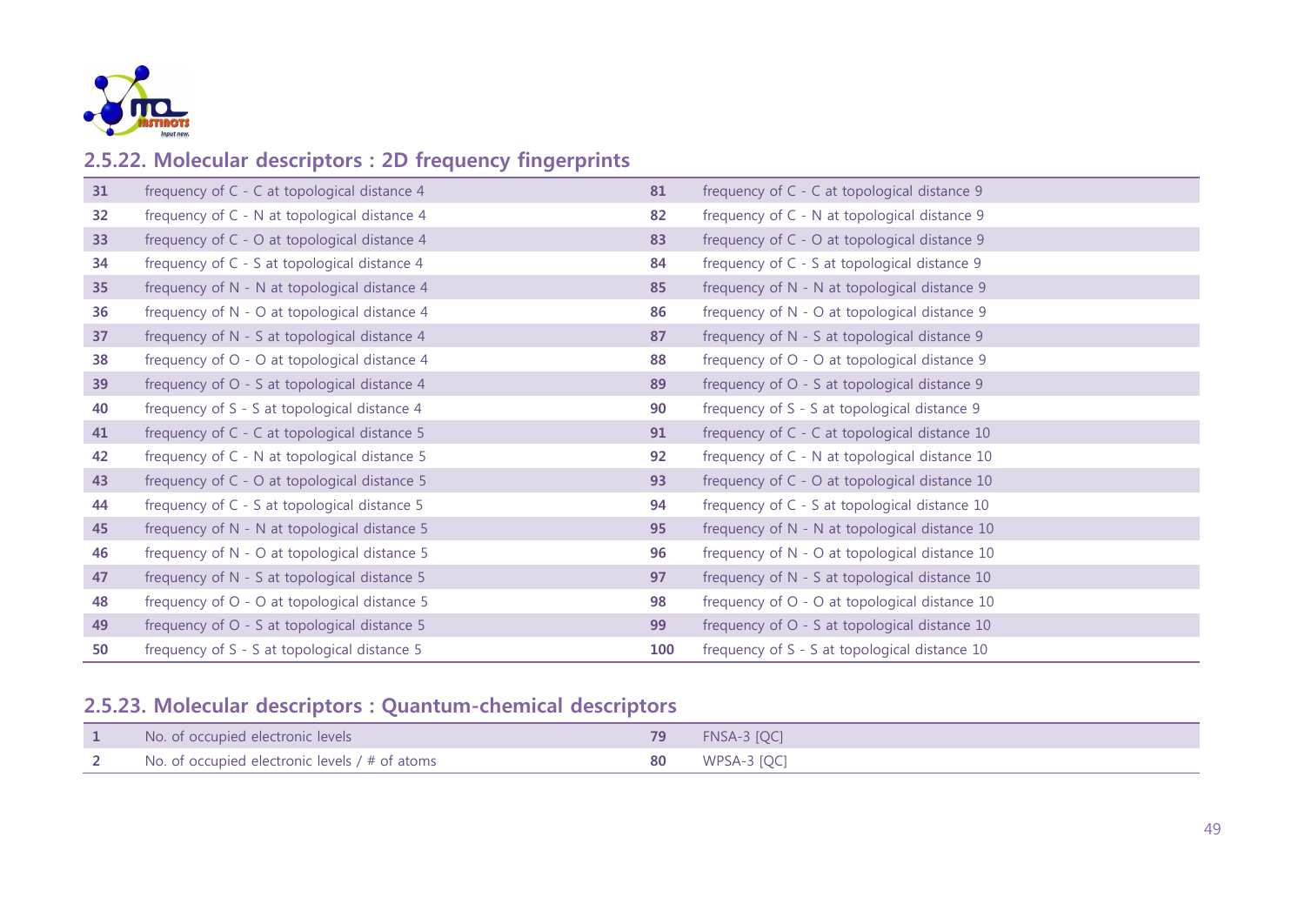

| 3              | HOMO-1 energy                          | 81  | WNSA-3 [QC]                                              |
|----------------|----------------------------------------|-----|----------------------------------------------------------|
| 4              | HOMO energy                            | 82  | RPCG (most positive charge / total positive charge) [QC] |
| 5              | LUMO energy                            | 83  | RPCS (most positive surface area * RPCG) [QC]            |
| 6              | LUMO+1 energy                          | 84  | RNCG (most negative charge / total positive charge) [QC] |
| $\overline{7}$ | HOMO - LUMO energy gap                 | 85  | RNCS (most negative surface area * RNCG) [QC]            |
| 8              | min nucleophilic reactivity index (S)  | 86  | HDSA [QC]                                                |
| 9              | max nucleophilic reactivity index (S)  | 87  | HFHDSA (HDSA/TMSA) [QC]                                  |
| 10             | avg nucleophilic reactivity index (S)  | 88  | HASA [QC]                                                |
| 11             | min nucleophilic reactivity index (N)  | 89  | FHASA (HASA/TMSA) [QC]                                   |
| 12             | max nucleophilic reactivity index (N)  | 90  | HBSA [QC]                                                |
| 13             | avg nucleophilic reactivity index (N)  | 91  | FHBSA (HBSA/TMSA) [QC]                                   |
| 14             | min nucleophilic reactivity index (C)  | 92  | HDCA [QC]                                                |
| 15             | max nucleophilic reactivity index (C)  | 93  | FHDCA (HDCA/TMSA) [QC]                                   |
| 16             | avg nucleophilic reactivity index (C)  | 94  | HACA [QC]                                                |
| 17             | min nucleophilic reactivity index (O)  | 95  | FHACA (HACA/TMSA) [QC]                                   |
| 18             | max nucleophilic reactivity index (O)  | 96  | HBCA [QC]                                                |
| 19             | avg nucleophilic reactivity index (O)  | 97  | FHBCA (HBCA/TMSA) [QC]                                   |
| 20             | min electrophilic reactivity index (S) | 98  | min(nHA, nHD) [QC]                                       |
| 21             | max electrophilic reactivity index (S) | 99  | count of HA sites [QC]                                   |
| 22             | avg electrophilic reactivity index (S) | 100 | count of HD sites [QC]                                   |
| 23             | min electrophilic reactivity index (N) | 101 | HA dep. HDSA-1 [QC]                                      |
| 24             | max electrophilic reactivity index (N) | 102 | HA dep. HDSA-1/TMSA [QC]                                 |
| 25             | avg electrophilic reactivity index (N) | 103 | HA dep. HDSA-2 [QC]                                      |
| 26             | min electrophilic reactivity index (C) | 104 | HA dep. HDSA-2/TMSA [QC]                                 |
| 27             | max electrophilic reactivity index (C) | 105 | HA dep. HDSA-2/sqrt(TMSA) [QC]                           |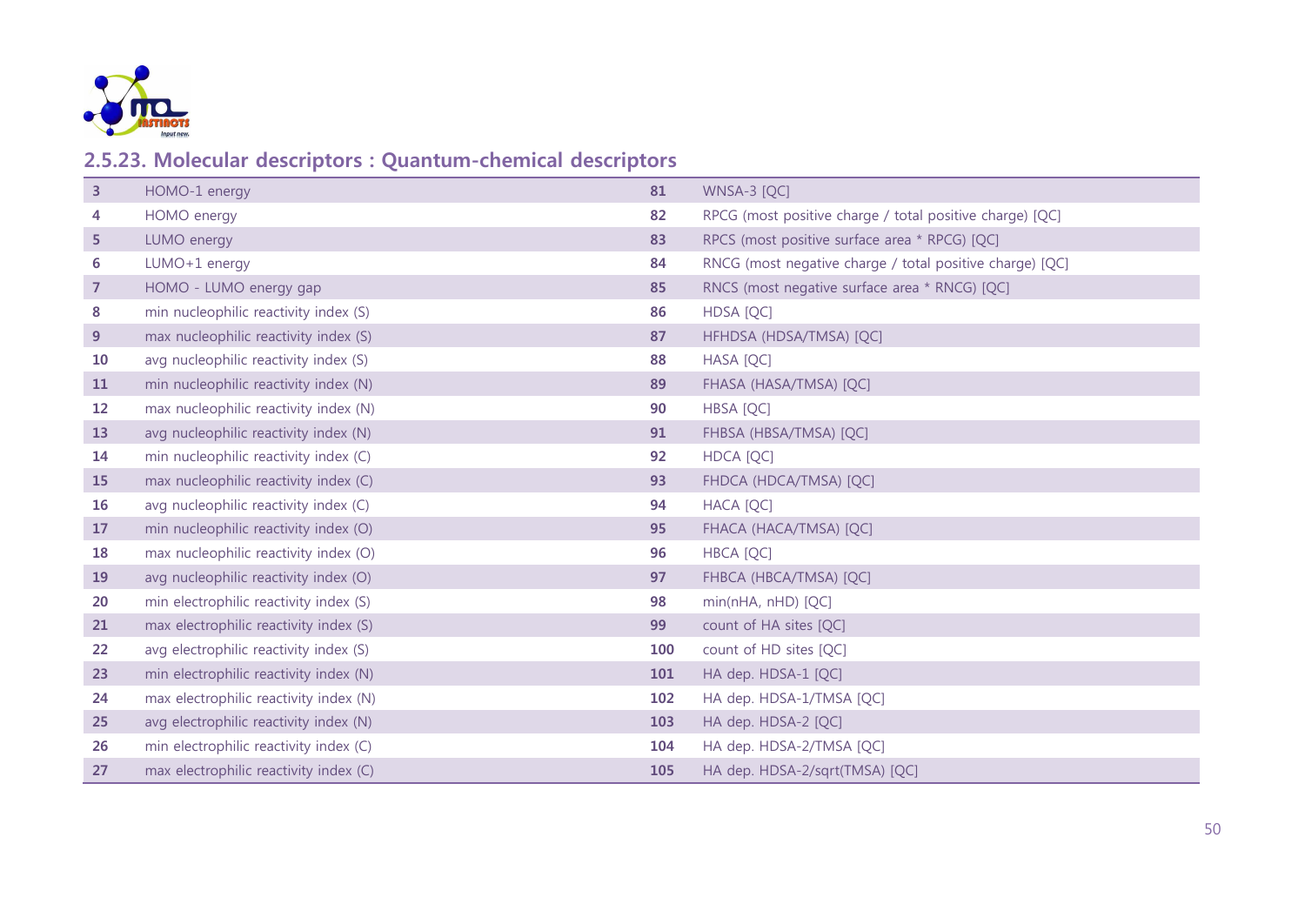

| 28 | avg electrophilic reactivity index (C) | 106 | HA dep. HDCA-1 [QC]            |
|----|----------------------------------------|-----|--------------------------------|
| 29 | min electrophilic reactivity index (O) | 107 | HA dep. HDCA-1/TMSA [QC]       |
| 30 | max electrophilic reactivity index (O) | 108 | HA dep. HDCA-2 [QC]            |
| 31 | avg electrophilic reactivity index (O) | 109 | HA dep. HDCA-2/TMSA [QC]       |
| 32 | min 1-electron reactivity index (S)    | 110 | HA dep. HDCA-2/sqrt(TMSA) [QC] |
| 33 | max 1-electron reactivity index (S)    | 111 | HASA-1 [QC]                    |
| 34 | avg 1-electron reactivity index (S)    | 112 | HASA-1/TMSA [QC]               |
| 35 | min 1-electron reactivity index (N)    | 113 | HASA-2 [QC]                    |
| 36 | max 1-electron reactivity index (N)    | 114 | HASA-2/TMSA [QC]               |
| 37 | avg 1-electron reactivity index (N)    | 115 | HASA-2/sqrt(TMSA) [QC]         |
| 38 | min 1-electron reactivity index (C)    | 116 | HACA-1 [QC]                    |
| 39 | max 1-electron reactivity index (C)    | 117 | HACA-1/TMSA [QC]               |
| 40 | avg 1-electron reactivity index (C)    | 118 | HACA-2 [QC]                    |
| 41 | min 1-electron reactivity index (O)    | 119 | HACA-2/TMSA [QC]               |
| 42 | max 1-electron reactivity index (O)    | 120 | HACA-2/sqrt(TMSA) [QC]         |
| 43 | avg 1-electron reactivity index (O)    | 121 | min AO electronic populaiton   |
| 44 | max net atomic charge (S)              | 122 | max AO electronic population   |
| 45 | min net atomic charge (S)              | 123 | max bond order (sigma-sigma)   |
| 46 | max net atomic charge (N)              | 124 | max bond order (pi-pi)         |
| 47 | min net atomic charge (N)              | 125 | max bond order (sigma-pi)      |
| 48 | max net atomic charge (C)              | 126 | min valency (S)                |
| 49 | min net atomic charge (C)              | 127 | max valency (S)                |
| 50 | max net atomic charge (O)              | 128 | avg valency (S)                |
| 51 | min net atomic charge (O)              | 129 | $min$ (>0.1) bond order (S)    |
| 52 | max net atomic charge (H)              | 130 | max bond order (S)             |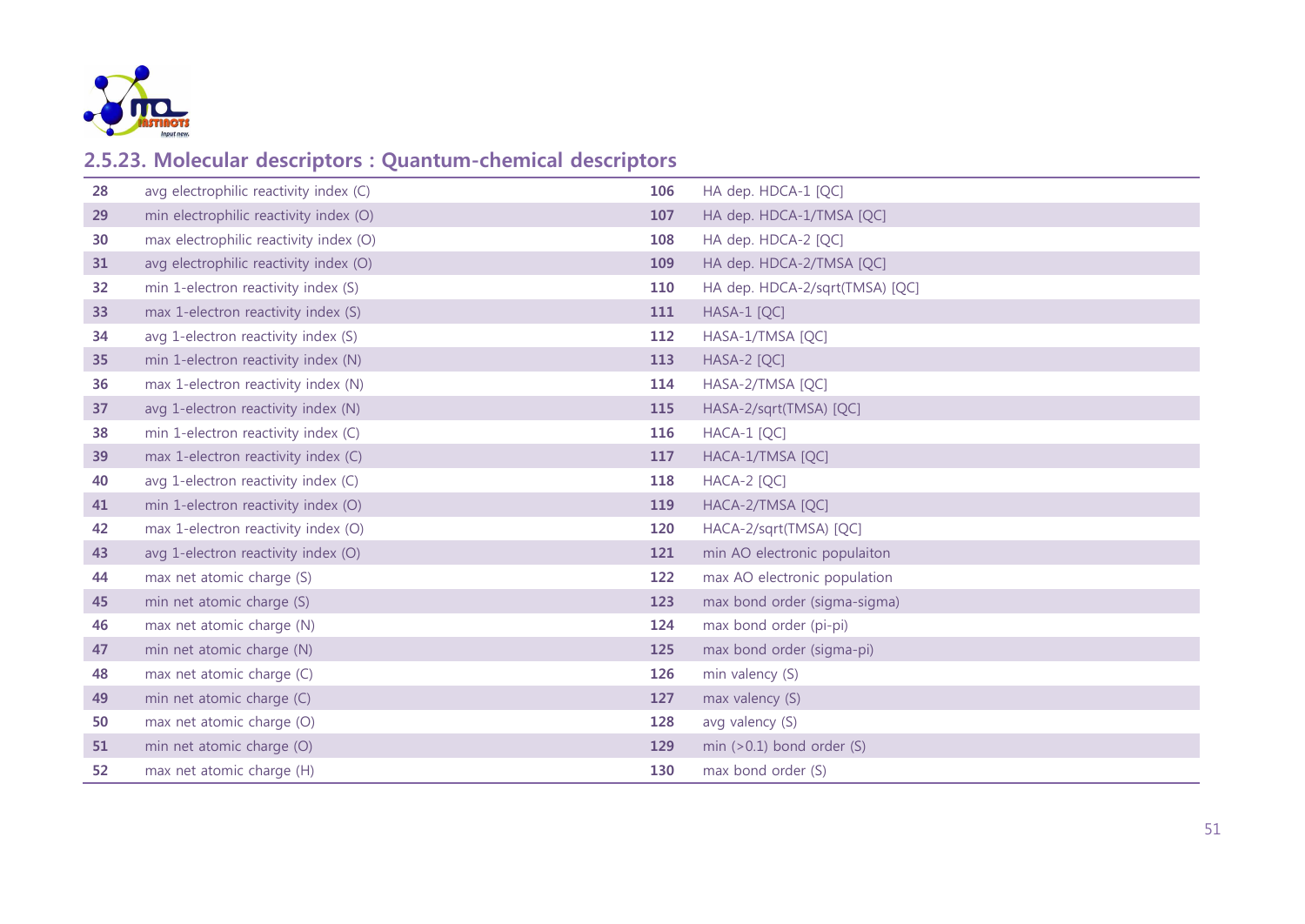

| 53 | min net atomic charge (H)                      | 131 | avg bond order (S)            |
|----|------------------------------------------------|-----|-------------------------------|
| 54 | max net atomic charge                          | 132 | min valency (N)               |
| 55 | min net atomic charge                          | 133 | max valency (N)               |
| 56 | total molecular dipole                         | 134 | avg valency (N)               |
| 57 | total point charge comp. (molecular dipole)    | 135 | $min$ (>0.1) bond order (N)   |
| 58 | total hybridization comp. (molecular dipole)   | 136 | max bond order (N)            |
| 59 | Image of the Onsager-Kirkwood solvation energy | 137 | avg bond order (N)            |
| 60 | TMSA [QC]                                      | 138 | min valency (C)               |
| 61 | PPSA-1 [QC]                                    | 139 | max valency (C)               |
| 62 | PNSA-1 [QC]                                    | 140 | avg valency (C)               |
| 63 | DPSA-1 [QC]                                    | 141 | min $(>0.1)$ bond order $(C)$ |
| 64 | FPSA-1 [QC]                                    | 142 | max bond order (C)            |
| 65 | <b>FNSA-1 [QC]</b>                             | 143 | avg bond order (C)            |
| 66 | WPSA-1 [QC]                                    | 144 | min valency (O)               |
| 67 | WNSA-1 [QC]                                    | 145 | max valency (O)               |
| 68 | PPSA-2 [QC]                                    | 146 | avg valency (O)               |
| 69 | PNSA-2 [QC]                                    | 147 | $min$ (>0.1) bond order (O)   |
| 70 | DPSA-2 [QC]                                    | 148 | max bond order (O)            |
| 71 | FPSA-2 [QC]                                    | 149 | avg bond order (O)            |
| 72 | <b>FNSA-2 [QC]</b>                             | 150 | min valency (H)               |
| 73 | WPSA-2 [QC]                                    | 151 | max valency (H)               |
| 74 | WNSA-2 [QC]                                    | 152 | avg valency (H)               |
| 75 | PPSA-3 [QC]                                    | 153 | $min$ (>0.1) bond order (H)   |
| 76 | PNSA-3 [QC]                                    | 154 | max bond order (H)            |
| 77 | DPSA-3 [QC]                                    | 155 | avg bond order (H)            |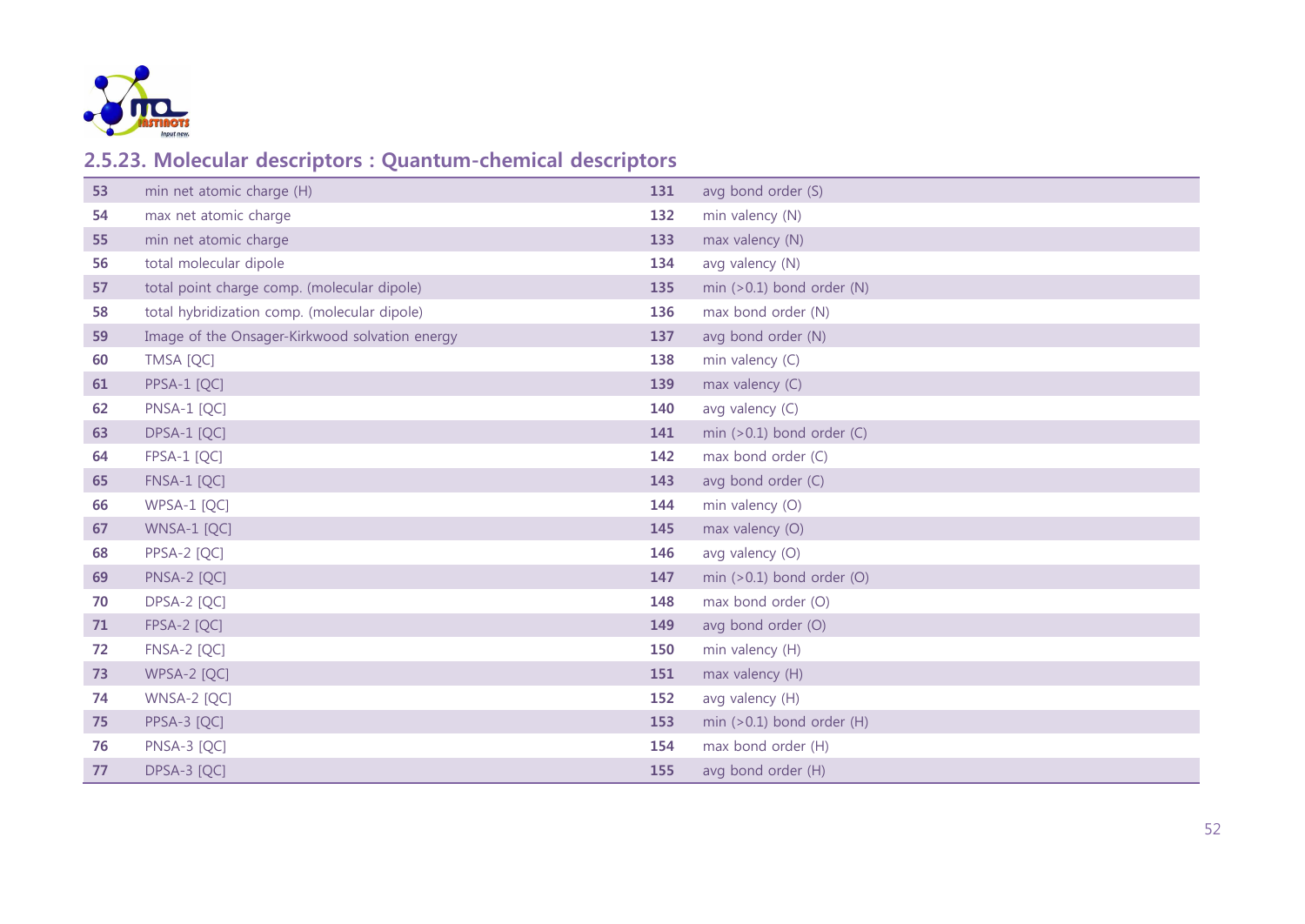

FPSA-3 [QC]

#### **2.5.24. Molecular descriptors : Electrostatic descriptors**

| $\mathbf{1}$   | max partial charge (S) [Zefirov]                   | 34 | DPSA-3 [Zefirov]                                              |
|----------------|----------------------------------------------------|----|---------------------------------------------------------------|
| $\overline{2}$ | min partial charge (S) [Zefirov]                   | 35 | FPSA-3 [Zefirov]                                              |
| 3 <sup>7</sup> | max partial charge (C) [Zefirov]                   | 36 | FNSA-3 [Zefirov]                                              |
| 4              | min partial charge (C) [Zefirov]                   | 37 | WPSA-3 [Zefirov]                                              |
| 5              | max partial charge (N) [Zefirov]                   | 38 | WNSA-3 [Zefirov]                                              |
| 6              | min partial charge (N) [Zefirov]                   | 39 | RPCG (most positive charge / total positive charge) [Zefirov] |
| $\overline{7}$ | max partial charge (O) [Zefirov]                   | 40 | RPCS (most positive surface area * RPCG) [Zefirov]            |
| 8              | min partial charge (O) [Zefirov]                   | 41 | RNCG (most negative charge / total positive charge) [Zefirov] |
| 9              | max partial charge (H) [Zefirov]                   | 42 | RNCS (most negative surface area * RNCG) [Zefirov]            |
| 10             | min partial charge (H) [Zefirov]                   | 43 | min(nHA, nHD) [Zefirov]                                       |
| 11             | man partial charge                                 | 44 | count of HA sites [Zefirov]                                   |
| 12             | min partial charge                                 | 45 | count of HD sites [Zefirov]                                   |
| 13             | polarity parameter                                 | 46 | HA dep. HDSA-1 [Zefirov]                                      |
| 14             | polarity parameter/square distance                 | 47 | HA dep. HDSA-1/TMSA [Zefirov]                                 |
| 15             | Topographic electronic index (all pairs) [Zefirov] | 48 | HA dep. HDSA-2 [Zefirov]                                      |
| 16             | Topographic electronic index (all bonds) [Zefirov] | 49 | HA dep. HDSA-2/TMSA [Zefirov]                                 |
| 17             | TMSA [Zefirov]                                     | 50 | HA dep. HDSA-2/sqrt(TMSA) [Zefirov]                           |
| 18             | PPSA-1 [Zefirov]                                   | 51 | HA dep. HDCA-1 [Zefirov]                                      |
| <b>19</b>      | PNSA-1 [Zefirov]                                   | 52 | HA dep. HDCA-1/TMSA [Zefirov]                                 |
| 20             | DPSA-1 [Zefirov]                                   | 53 | HA dep. HDCA-2 [Zefirov]                                      |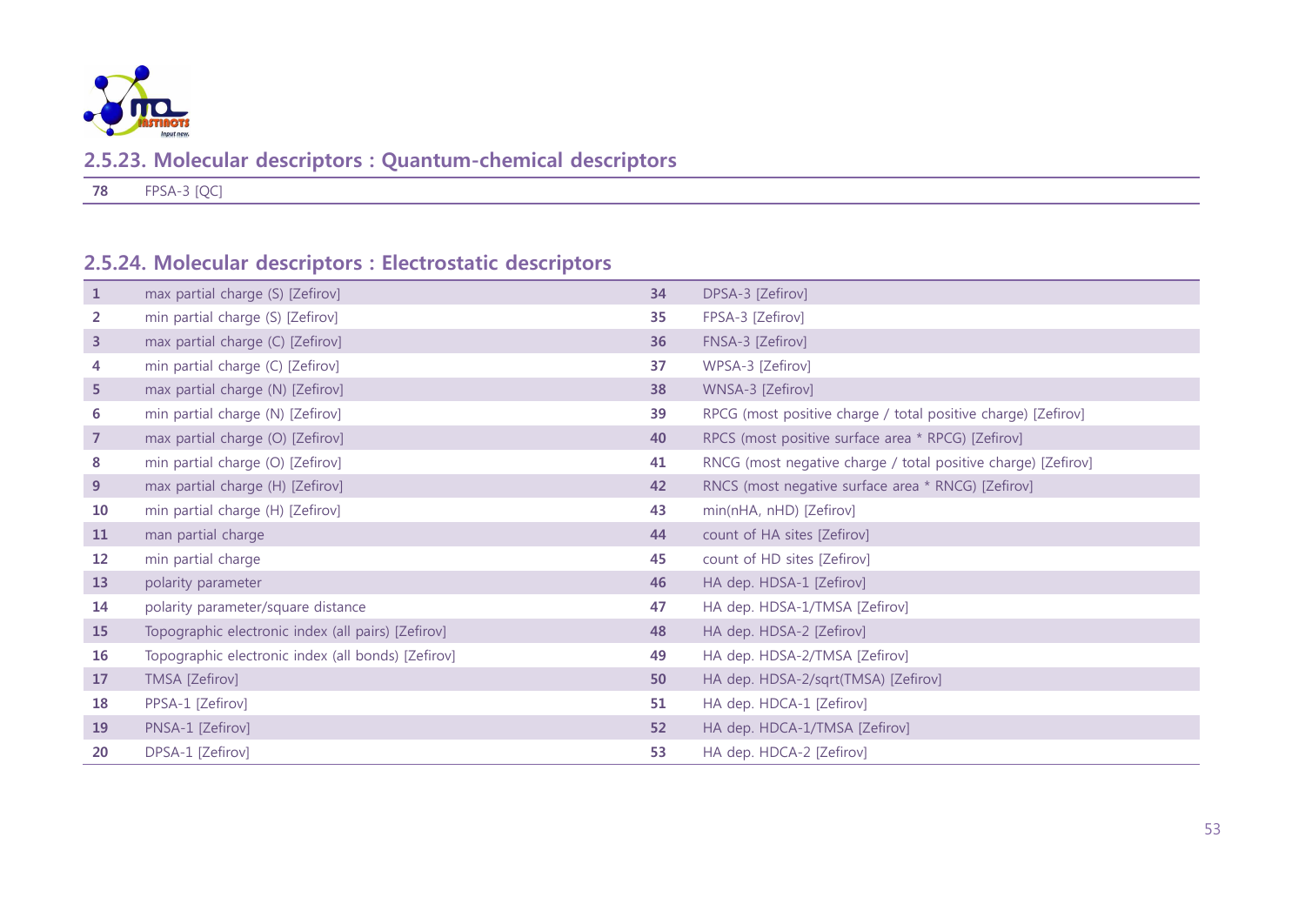

#### **2.5.24. Molecular descriptors : Electrostatic descriptors**

| 21 | FPSA-1 [Zefirov] | 54 | HA dep. HDCA-2/TMSA [Zefirov]       |
|----|------------------|----|-------------------------------------|
| 22 | FNSA-1 [Zefirov] | 55 | HA dep. HDCA-2/sqrt(TMSA) [Zefirov] |
| 23 | WPSA-1 [Zefirov] | 56 | HASA-1 [Zefirov]                    |
| 24 | WNSA-1 [Zefirov] | 57 | HASA-1/TMSA [Zefirov]               |
| 25 | PPSA-2 [Zefirov] | 58 | HASA-2 [Zefirov]                    |
| 26 | PNSA-2 [Zefirov] | 59 | HASA-2/TMSA [Zefirov]               |
| 27 | DPSA-2 [Zefirov] | 60 | HASA-2/sqrt(TMSA) [Zefirov]         |
| 28 | FPSA-2 [Zefirov] | 61 | HACA-1 [Zefirov]                    |
| 29 | FNSA-2 [Zefirov] | 62 | HACA-1/TMSA [Zefirov]               |
| 30 | WPSA-2 [Zefirov] | 63 | HACA-2 [Zefirov]                    |
| 31 | WNSA-2 [Zefirov] | 64 | HACA-2/TMSA [Zefirov]               |
| 32 | PPSA-3 [Zefirov] | 65 | HACA-2/sqrt(TMSA) [Zefirov]         |
| 33 | PNSA-3 [Zefirov] |    |                                     |

# **2.6. Drug Properties**

|    | Number of atoms                            | 9  | Ghose-Crippen octanol-water partition coeff. (logP) |
|----|--------------------------------------------|----|-----------------------------------------------------|
|    | molecular weight                           | 10 | Moriguchi octanol-water partition coeff. (logP)     |
| 3  | dipole moment                              | 11 | Lipinski Alert index                                |
| 4  | LogP (Octanol-Water Partition Coefficient) | 12 | Drug-likeness                                       |
|    | LogS (Water Solubility)                    | 13 | Activity Score for GPCR ligands                     |
| -6 | number of acceptor atoms for H-bonds (N,O) | 14 | Activity Score for Ion Channel Modulators           |
|    | number of donor atoms for H-bonds (N,O)    | 15 | Activity Score for Kinase Inhibitors                |
| 8  | Ghose-Crippen molar refractivity           | 16 | Activity Score for Nuclear receptor ligands         |